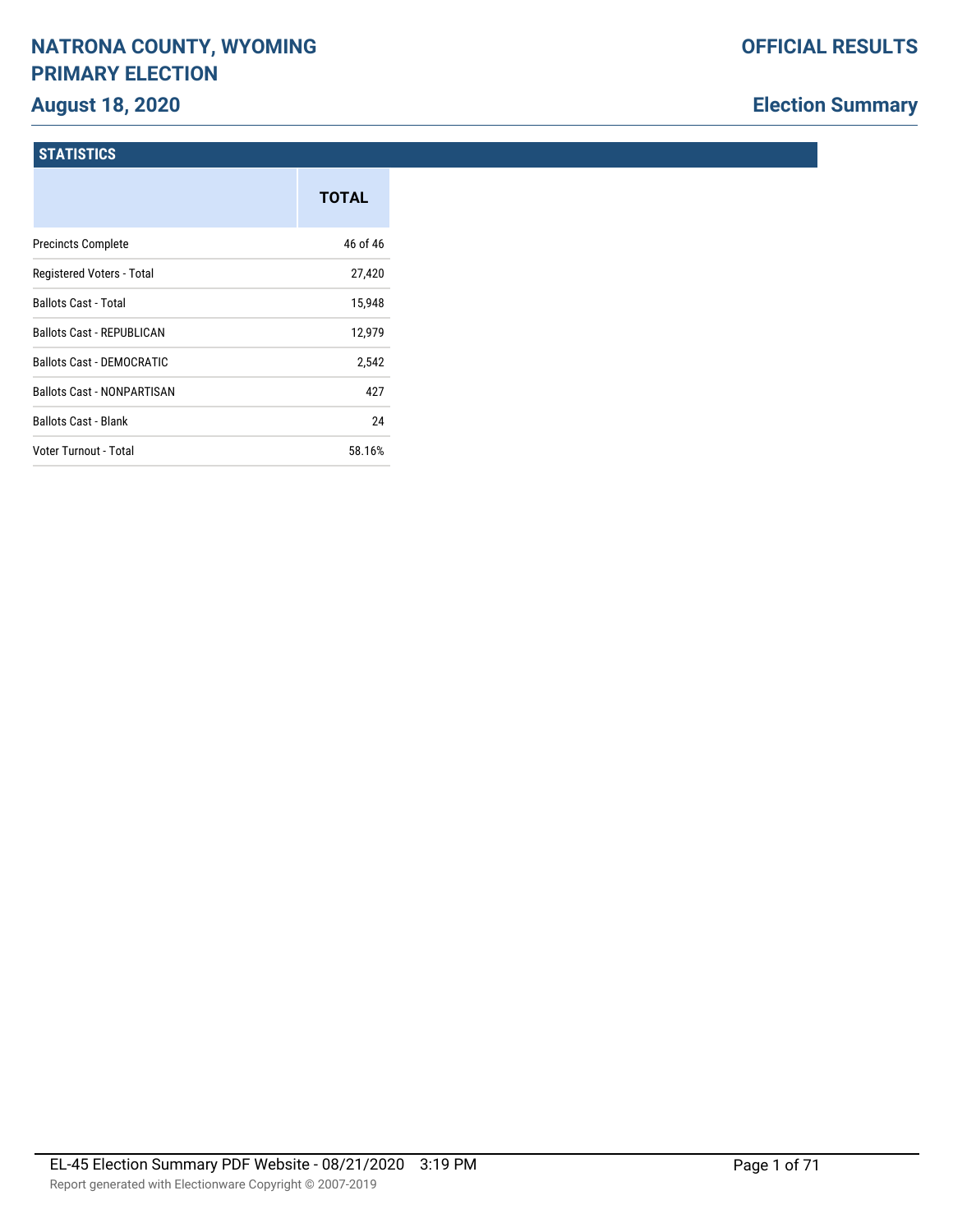# **Election Summary**

**REP UNITED STATES SENATOR**

Vote For 1

|                         | <b>TOTAL</b> | VOTE %  |
|-------------------------|--------------|---------|
| CYNTHIA M. LUMMIS       | 6,388        | 50.81%  |
| ROBERT G. SHORT         | 2,527        | 20.10%  |
| <b>BRYAN E. MILLER</b>  | 984          | 7.83%   |
| <b>DONNA RICE</b>       | 957          | 7.61%   |
| <b>JOSH WHEELER</b>     | 818          | 6.51%   |
| R. MARK ARMSTRONG       | 407          | 3.24%   |
| JOHN HOLTZ              | 144          | 1.15%   |
| <b>DEVON CADE</b>       | 120          | 0.95%   |
| <b>MICHAEL KEMLER</b>   | 96           | 0.76%   |
| <b>STAR ROSELLI</b>     | 75           | 0.60%   |
| <b>Write-In Totals</b>  | 56           | 0.45%   |
| <b>Total Votes Cast</b> | 12,572       | 100.00% |
| Overvotes               | 65           |         |
| <b>Undervotes</b>       | 342          |         |

### **REP UNITED STATES REPRESENTATIVE**

|                         | <b>TOTAL</b> | VOTE %  |  |
|-------------------------|--------------|---------|--|
| <b>LIZ CHENEY</b>       | 9,318        | 73.61%  |  |
| <b>BLAKE STANLEY</b>    | 3,282        | 25.93%  |  |
| <b>Write-In Totals</b>  | 59           | 0.47%   |  |
| <b>Total Votes Cast</b> | 12,659       | 100.00% |  |
| Overvotes               | 9            |         |  |
| Undervotes              | 311          |         |  |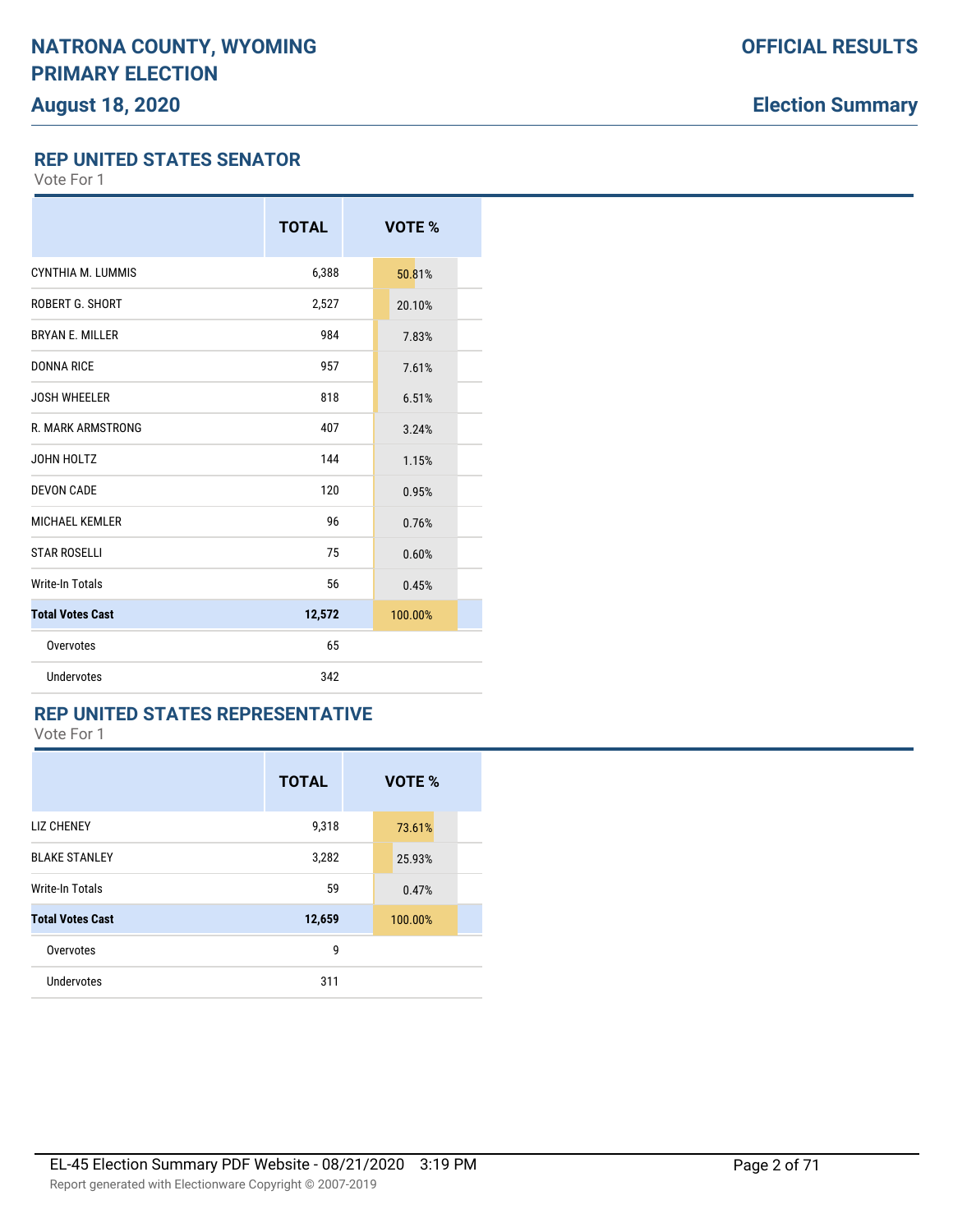# **Election Summary**

**REP STATE SENATOR 28**

Vote For 1

|                         | <b>TOTAL</b> | VOTE %  |
|-------------------------|--------------|---------|
| <b>JIM ANDERSON</b>     | 1,623        | 66.96%  |
| <b>RYAN JACKSON</b>     | 787          | 32.47%  |
| Write-In Totals         | 14           | 0.58%   |
| <b>Total Votes Cast</b> | 2,424        | 100.00% |
| Overvotes               | 1            |         |
| Undervotes              | 165          |         |

### **REP STATE SENATOR 30**

Vote For 1

|                           | <b>TOTAL</b>   | VOTE %  |
|---------------------------|----------------|---------|
| <b>CHARLES K. SCOTT</b>   | 1,740          | 57.65%  |
| <b>CHARLES SCHOENWOLF</b> | 1,269          | 42.05%  |
| <b>Write-In Totals</b>    | 9              | 0.30%   |
| <b>Total Votes Cast</b>   | 3,018          | 100.00% |
| Overvotes                 | $\overline{2}$ |         |
| Undervotes                | 138            |         |

### **REP STATE HOUSE 35**

|                         | <b>TOTAL</b> | VOTE %  |
|-------------------------|--------------|---------|
| <b>JOE MACGUIRE</b>     | 1,923        | 98.16%  |
| <b>Write-In Totals</b>  | 36           | 1.84%   |
| <b>Total Votes Cast</b> | 1,959        | 100.00% |
| Overvotes               | 1            |         |
| Undervotes              | 378          |         |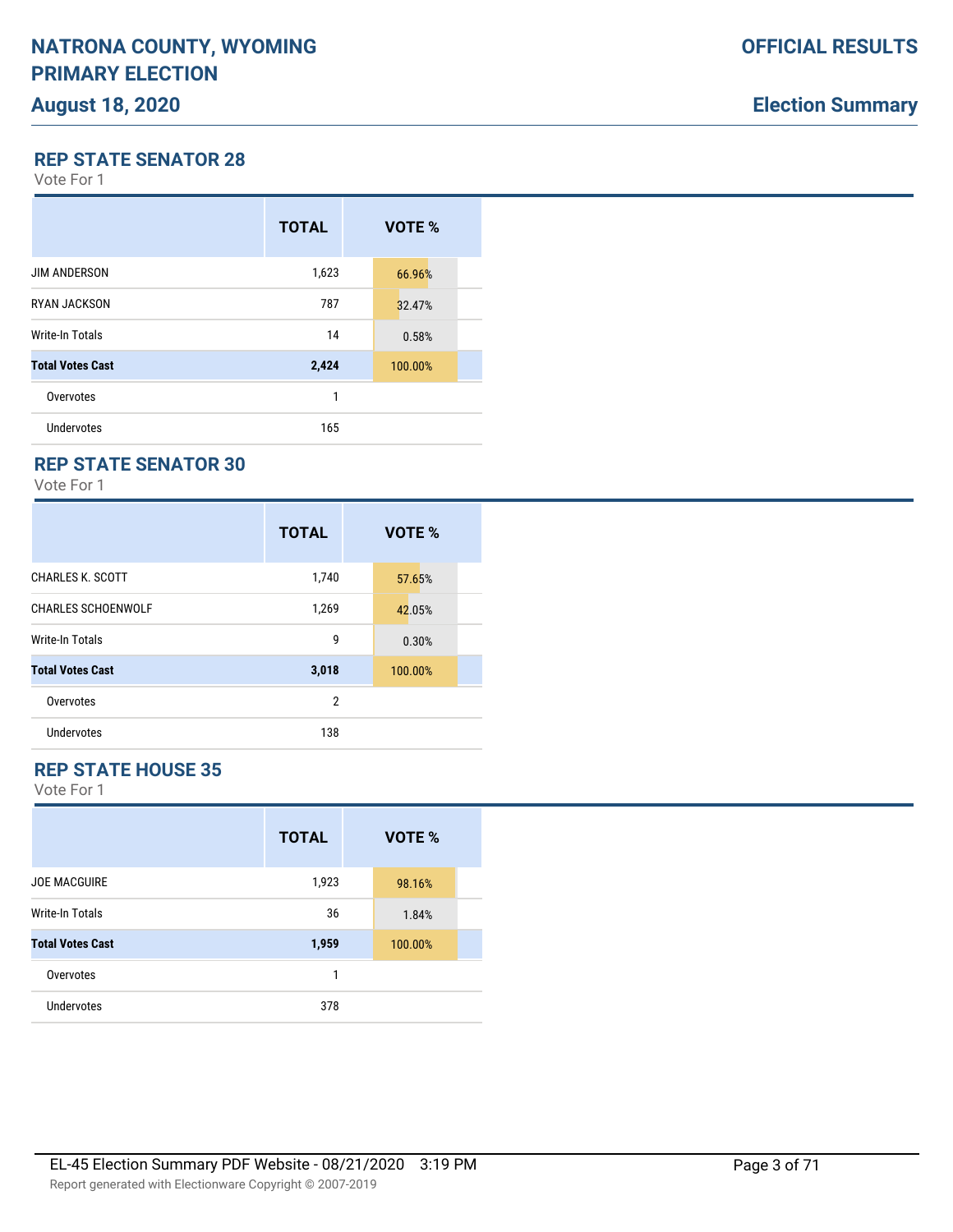**REP STATE HOUSE 36**

Vote For 1

|                         | <b>TOTAL</b> | VOTE %  |  |
|-------------------------|--------------|---------|--|
| ART WASHUT              | 1,045        | 98.21%  |  |
| <b>Write-In Totals</b>  | 19           | 1.79%   |  |
| <b>Total Votes Cast</b> | 1,064        | 100.00% |  |
| Overvotes               | 0            |         |  |
| <b>Undervotes</b>       | 165          |         |  |

### **REP STATE HOUSE 37**

Vote For 1

|                             | <b>TOTAL</b>   | VOTE %  |
|-----------------------------|----------------|---------|
| <b>STEVE HARSHMAN</b>       | 1,630          | 73.86%  |
| <b>GREGORY PAUL FLESVIG</b> | 574            | 26.01%  |
| Write-In Totals             | 3              | 0.14%   |
| <b>Total Votes Cast</b>     | 2,207          | 100.00% |
| Overvotes                   | $\overline{2}$ |         |
| Undervotes                  | 108            |         |

# **REP STATE HOUSE 38**

|                         | <b>TOTAL</b> | VOTE %  |
|-------------------------|--------------|---------|
| TOM WALTERS             | 1,017        | 59.51%  |
| <b>MICHAEL PEDRY</b>    | 682          | 39.91%  |
| <b>Write-In Totals</b>  | 10           | 0.59%   |
| <b>Total Votes Cast</b> | 1,709        | 100.00% |
| Overvotes               | 3            |         |
| <b>Undervotes</b>       | 99           |         |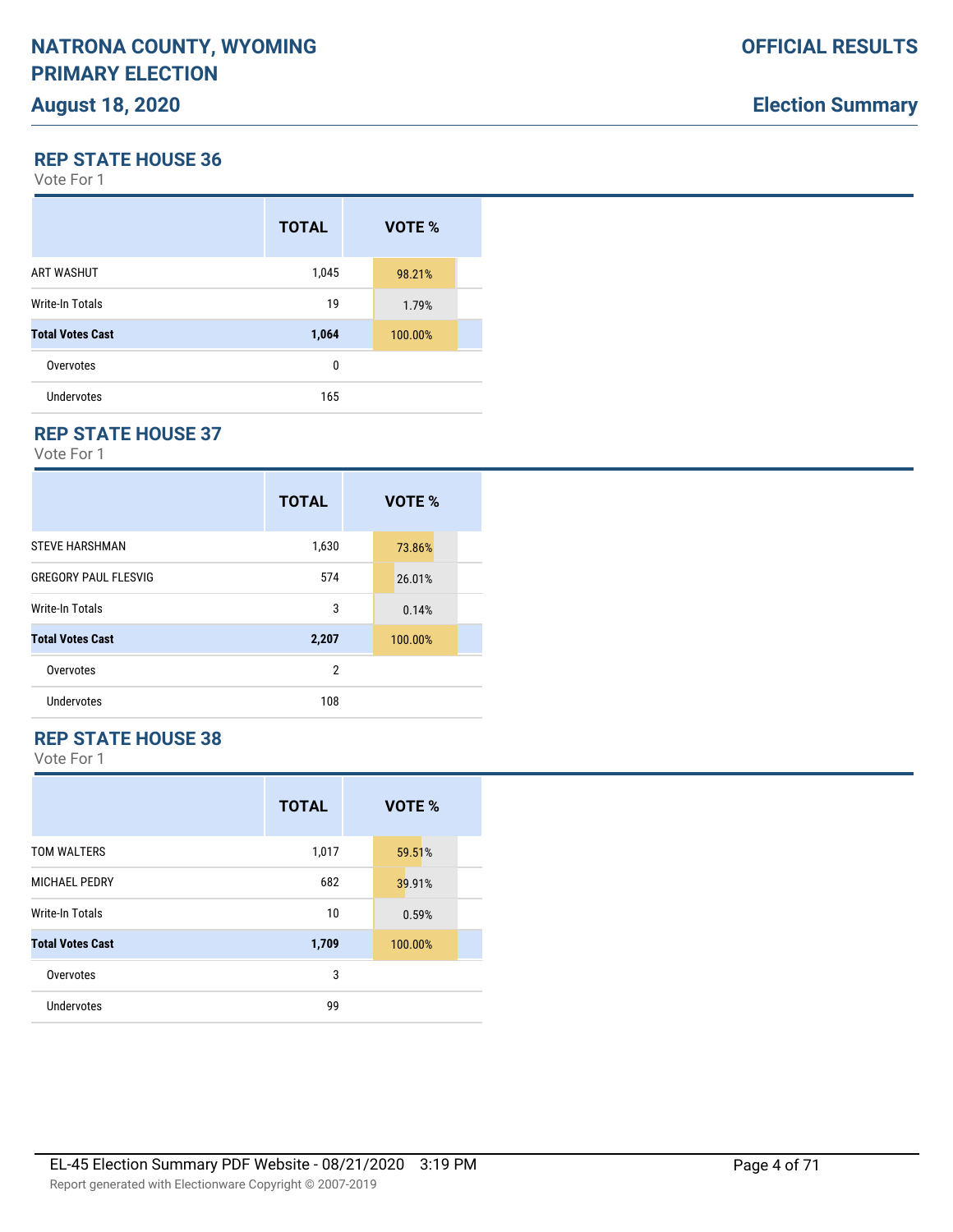**REP STATE HOUSE 56**

Vote For 1

|                          | <b>TOTAL</b> | VOTE %  |  |
|--------------------------|--------------|---------|--|
| <b>JERRY OBERMUELLER</b> | 1,131        | 98.69%  |  |
| Write-In Totals          | 15           | 1.31%   |  |
| <b>Total Votes Cast</b>  | 1,146        | 100.00% |  |
| Overvotes                | 0            |         |  |
| Undervotes               | 225          |         |  |

### **REP STATE HOUSE 57**

Vote For 1

|                         | <b>TOTAL</b> | VOTE %  |
|-------------------------|--------------|---------|
| <b>CHUCK GRAY</b>       | 946          | 93.85%  |
| <b>Write-In Totals</b>  | 62           | 6.15%   |
| <b>Total Votes Cast</b> | 1,008        | 100.00% |
| Overvotes               | 1            |         |
| Undervotes              | 210          |         |

### **REP STATE HOUSE 58**

|                              | <b>TOTAL</b> | VOTE %  |
|------------------------------|--------------|---------|
| <b>PATRICK "PAT" SWEENEY</b> | 839          | 65.14%  |
| <b>BURTON D. SCHOENWOLF</b>  | 442          | 34.32%  |
| <b>Write-In Totals</b>       | 7            | 0.54%   |
| <b>Total Votes Cast</b>      | 1,288        | 100.00% |
| Overvotes                    | 0            |         |
| Undervotes                   | 59           |         |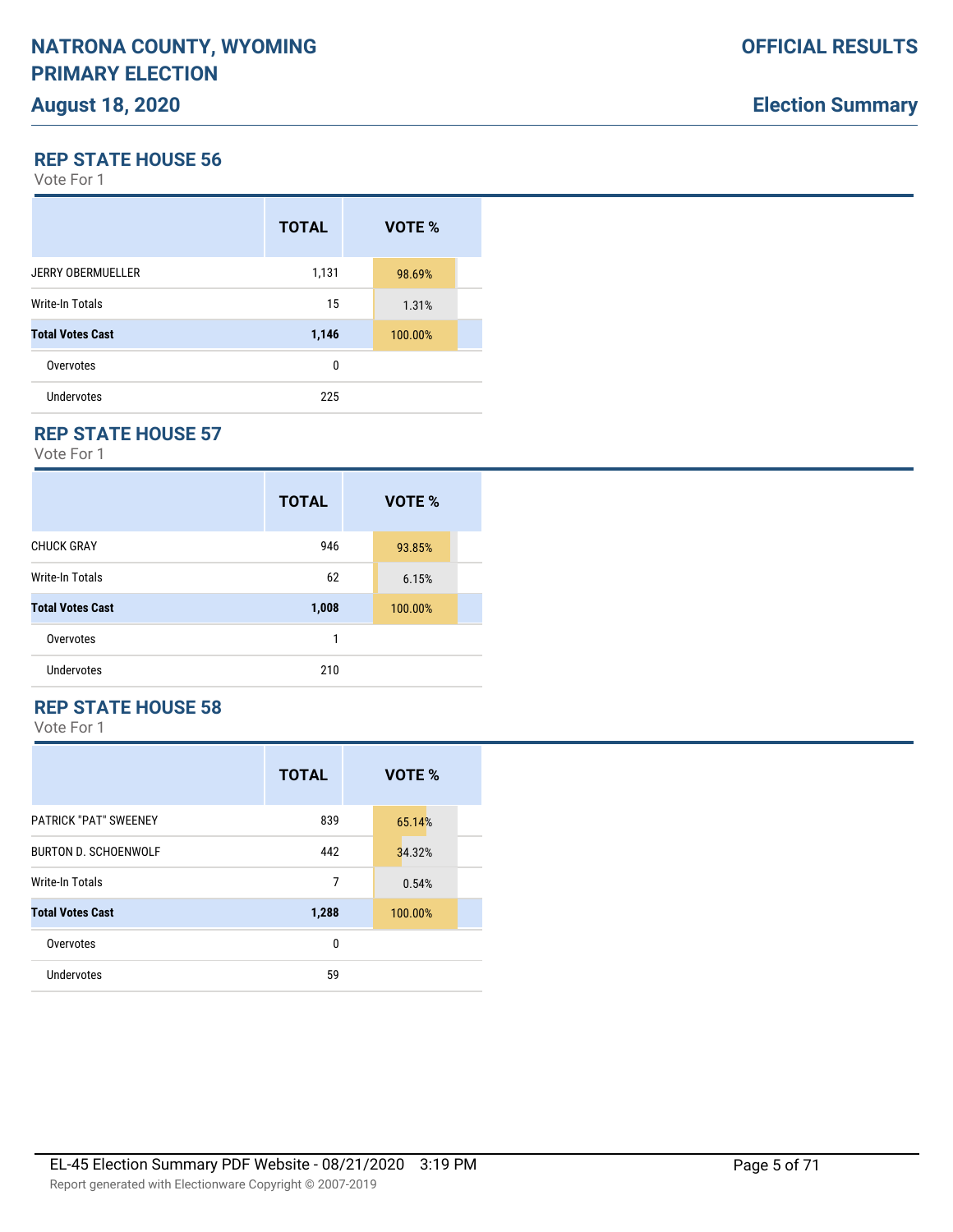# **Election Summary**

#### **REP STATE HOUSE 59**

Vote For 1

|                         | <b>TOTAL</b> | <b>VOTE %</b> |  |
|-------------------------|--------------|---------------|--|
| <b>KEVIN C. O'HEARN</b> | 586          | 45.15%        |  |
| <b>LEAH JUAREZ</b>      | 408          | 31.43%        |  |
| <b>DAVID CARPENTER</b>  | 300          | 23.11%        |  |
| Write-In Totals         | 4            | 0.31%         |  |
| <b>Total Votes Cast</b> | 1,298        | 100.00%       |  |
| Overvotes               | 1            |               |  |
| Undervotes              | 48           |               |  |

### **REP COUNTY COMMISSIONER**

|                             | <b>TOTAL</b> | VOTE %  |
|-----------------------------|--------------|---------|
| <b>BROOK KAUFMAN</b>        | 5,597        | 26.34%  |
| <b>DAVE NORTH</b>           | 5,196        | 24.45%  |
| <b>KEVIN CHRISTOPHERSON</b> | 3,359        | 15.81%  |
| <b>JERRY COOK</b>           | 2,830        | 13.32%  |
| <b>VICKERY FALES HALL</b>   | 2,727        | 12.83%  |
| V. WORTH CHRISTIE           | 1,477        | 6.95%   |
| Write-In Totals             | 65           | 0.31%   |
| <b>Total Votes Cast</b>     | 21,251       | 100.00% |
| Overvotes                   | 116          |         |
| Undervotes                  | 4,591        |         |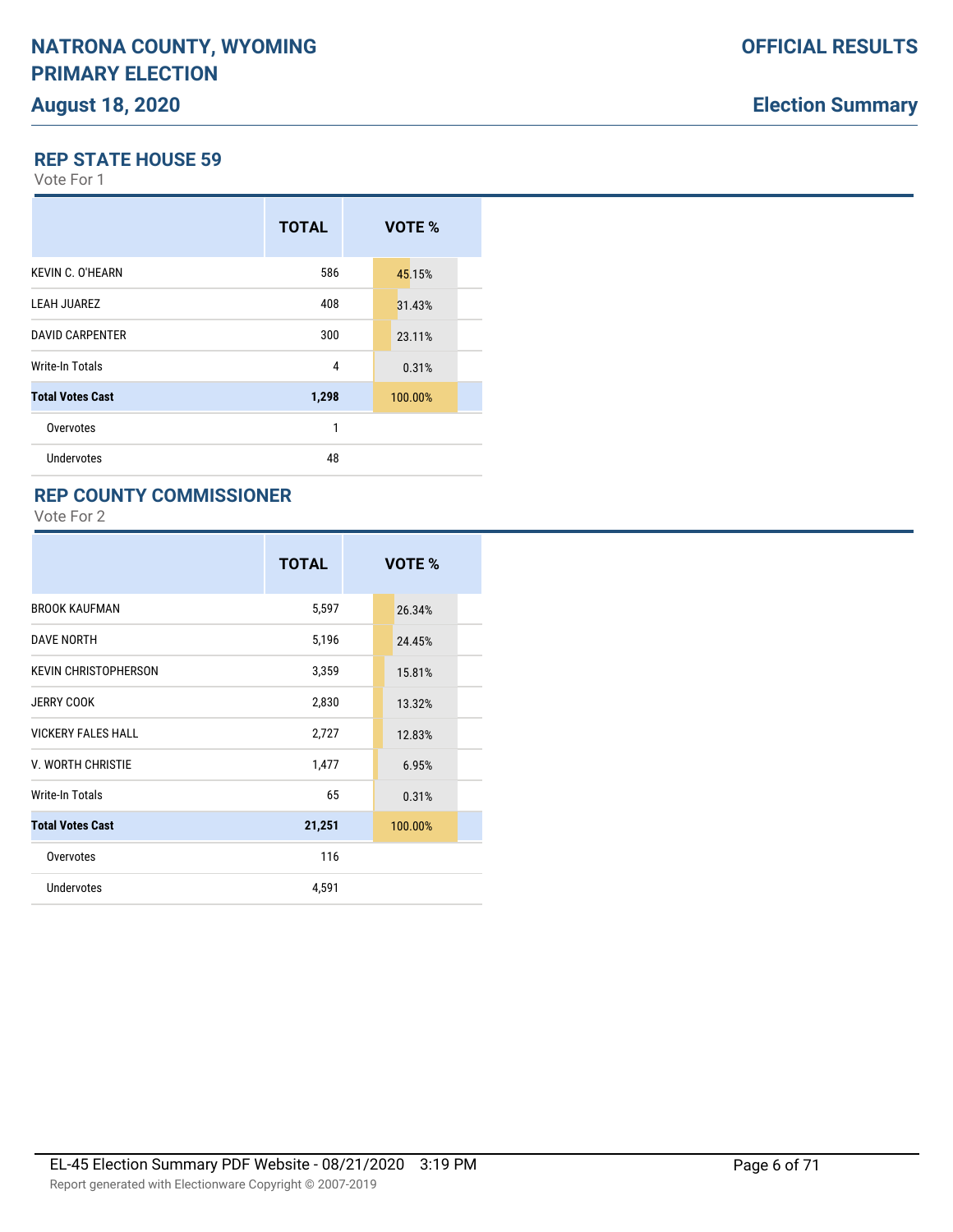## **REP NATRONA COUNTY CORONER (UNEXPIRED)**

Vote For 1

|                         | <b>TOTAL</b> | VOTE %  |
|-------------------------|--------------|---------|
| <b>JAMES WHIPPS</b>     | 6,664        | 59.63%  |
| <b>DON HALBERG</b>      | 4,415        | 39.50%  |
| Write-In Totals         | 97           | 0.87%   |
| <b>Total Votes Cast</b> | 11,176       | 100.00% |
| Overvotes               | 8            |         |
| Undervotes              | 1,795        |         |

### **REP PRECINCT COMMITTEEMAN 1-1**

Vote For 1

|                              | <b>TOTAL</b> | VOTE %  |
|------------------------------|--------------|---------|
| <b>PATRICK "PAT" SWEENEY</b> | 91           | 61.07%  |
| CHARLEY M. DILL              | 58           | 38.93%  |
| <b>Write-In Totals</b>       | 0            | 0.00%   |
| <b>Total Votes Cast</b>      | 149          | 100.00% |
| Overvotes                    | 0            |         |
| Undervotes                   | 2            |         |

### **REP PRECINCT COMMITTEEWOMAN 1-1**

|                         | <b>TOTAL</b>   | VOTE %  |  |
|-------------------------|----------------|---------|--|
| <b>SALLY BOHART</b>     | 127            | 98.45%  |  |
| <b>Write-In Totals</b>  | $\overline{2}$ | 1.55%   |  |
| <b>Total Votes Cast</b> | 129            | 100.00% |  |
| Overvotes               | 0              |         |  |
| <b>Undervotes</b>       | 22             |         |  |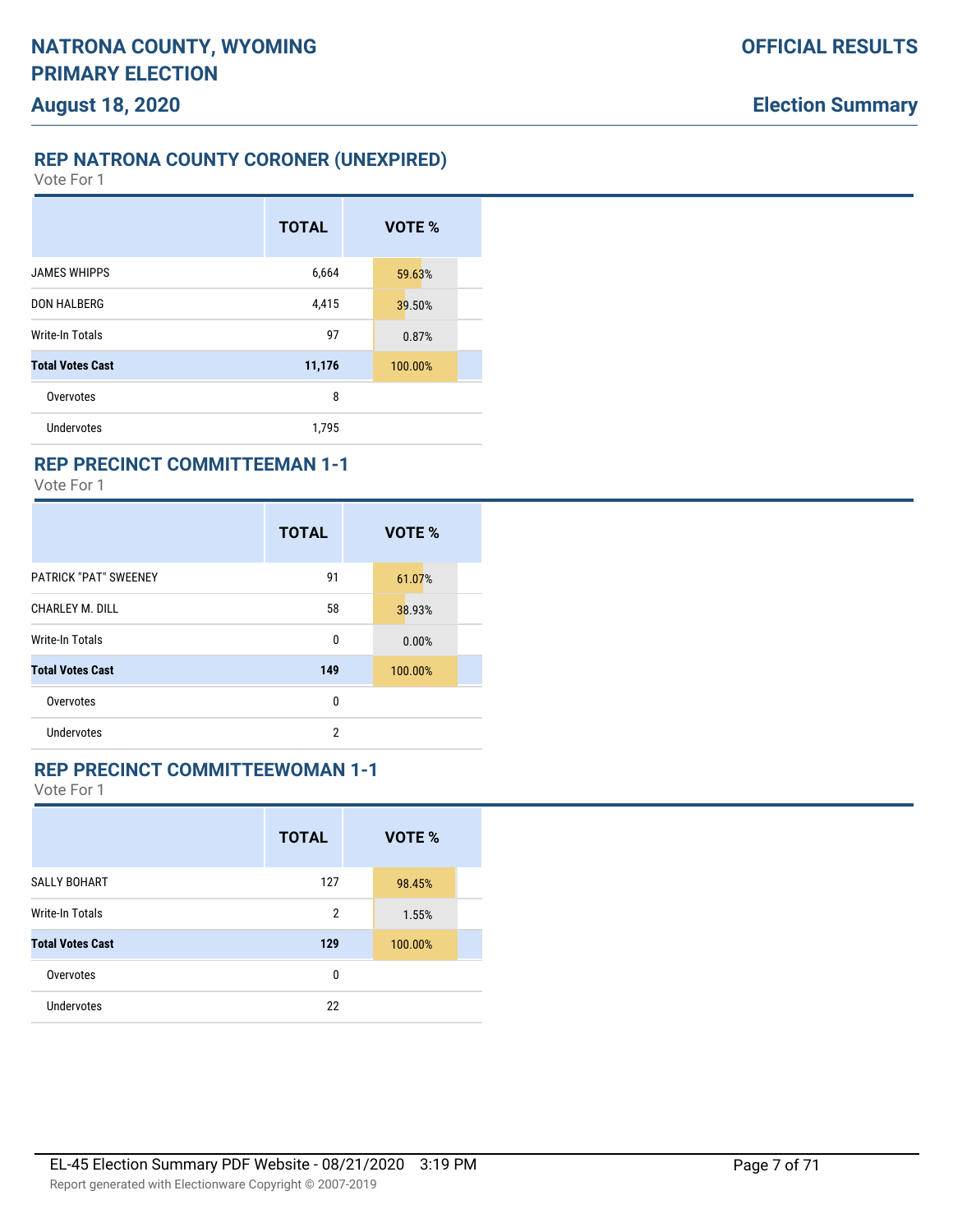Vote For 1

|                         | <b>TOTAL</b> | VOTE %  |
|-------------------------|--------------|---------|
| <b>GABRIEL PHILLIPS</b> | 42           | 50.60%  |
| <b>ROGER MERRIMAN</b>   | 41           | 49.40%  |
| Write-In Totals         | 0            | 0.00%   |
| <b>Total Votes Cast</b> | 83           | 100.00% |
| Overvotes               | 1            |         |
| Undervotes              | 29           |         |

# **REP PRECINCT COMMITTEEWOMAN 1-2**

Vote For 1

|                         | <b>TOTAL</b> | VOTE %  |  |
|-------------------------|--------------|---------|--|
| JACQUELINE BROWN        | 82           | 98.80%  |  |
| <b>Write-In Totals</b>  | 1            | 1.20%   |  |
| <b>Total Votes Cast</b> | 83           | 100.00% |  |
| Overvotes               | 0            |         |  |
| <b>Undervotes</b>       | 30           |         |  |

## **REP PRECINCT COMMITTEEMAN 1-3**

|                         | <b>TOTAL</b> | VOTE %  |  |
|-------------------------|--------------|---------|--|
| <b>STEWART ANDERSON</b> | 125          | 57.60%  |  |
| <b>BRYCE R. REECE</b>   | 49           | 22.58%  |  |
| <b>KEVIN TAHERI</b>     | 42           | 19.35%  |  |
| Write-In Totals         | 1            | 0.46%   |  |
| <b>Total Votes Cast</b> | 217          | 100.00% |  |
| Overvotes               | 1            |         |  |
| <b>Undervotes</b>       | 55           |         |  |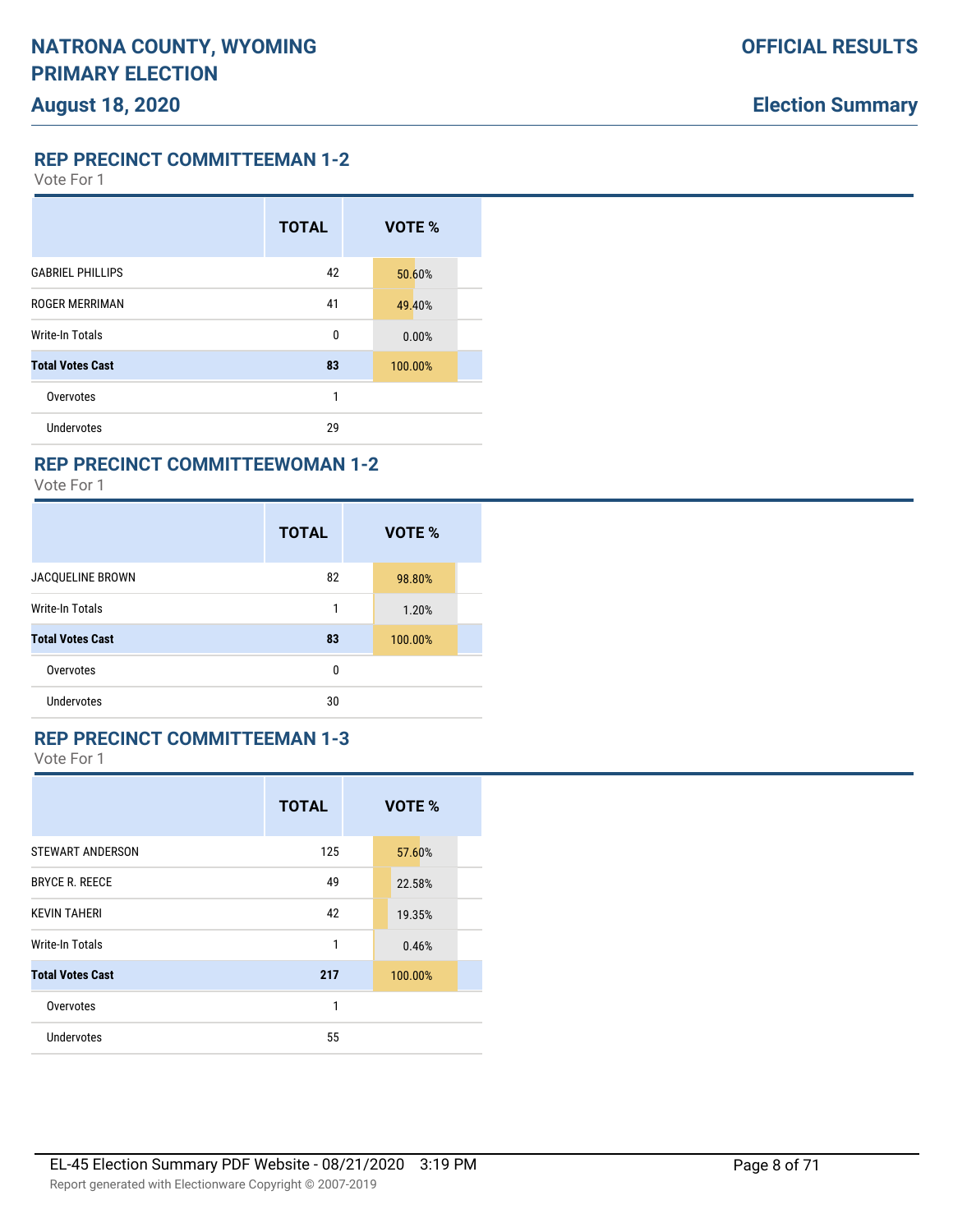**REP PRECINCT COMMITTEEWOMAN 1-3**

Vote For 1

|                         | <b>TOTAL</b> | VOTE %  |  |
|-------------------------|--------------|---------|--|
| AMY WOMACK              | 142          | 66.05%  |  |
| <b>LORRIE ANDERSON</b>  | 72           | 33.49%  |  |
| Write-In Totals         | 1            | 0.47%   |  |
| <b>Total Votes Cast</b> | 215          | 100.00% |  |
| Overvotes               | 0            |         |  |
| Undervotes              | 58           |         |  |

### **REP PRECINCT COMMITTEEMAN 1-4**

Vote For 2

|                         | <b>TOTAL</b> | VOTE %  |
|-------------------------|--------------|---------|
| <b>R. FRED DEVORE</b>   | 192          | 43.15%  |
| <b>TIM MONROE</b>       | 172          | 38.65%  |
| <b>DANIEL DAVIS</b>     | 81           | 18.20%  |
| Write-In Totals         | 0            | 0.00%   |
| <b>Total Votes Cast</b> | 445          | 100.00% |
| Overvotes               | 0            |         |
| <b>Undervotes</b>       | 255          |         |

### **REP PRECINCT COMMITTEEWOMAN 1-4**

|                         | <b>TOTAL</b> | VOTE %  |  |
|-------------------------|--------------|---------|--|
| <b>SUSAN STUBSON</b>    | 188          | 39.33%  |  |
| <b>KIM DEVORE</b>       | 150          | 31.38%  |  |
| <b>CHRISTY DAVIS</b>    | 72           | 15.06%  |  |
| LINDA CLIFFORD          | 68           | 14.23%  |  |
| Write-In Totals         | 0            | 0.00%   |  |
| <b>Total Votes Cast</b> | 478          | 100.00% |  |
| Overvotes               | 0            |         |  |
| Undervotes              | 222          |         |  |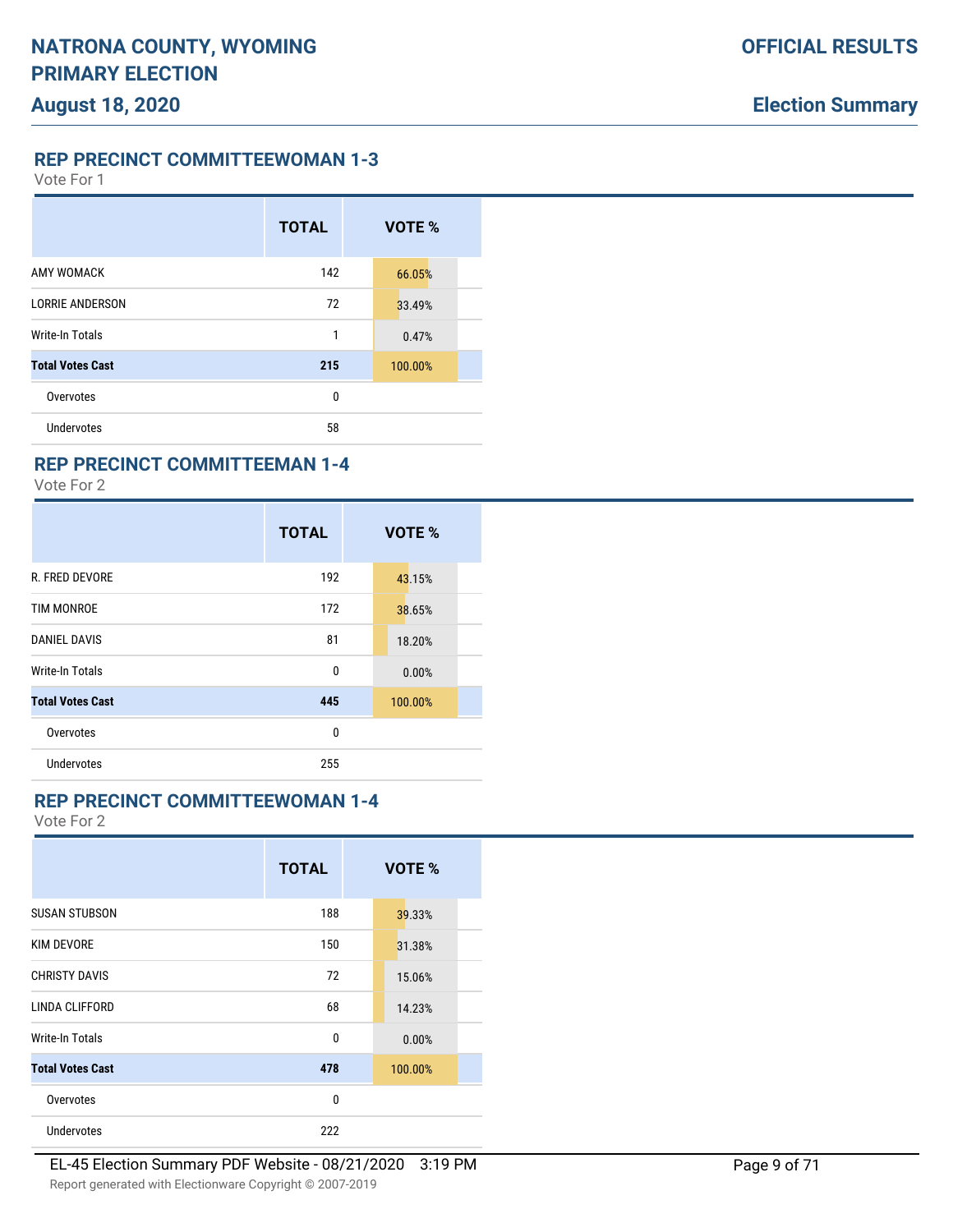Vote For 1

|                         | <b>TOTAL</b> | VOTE %  |  |
|-------------------------|--------------|---------|--|
| <b>DAVID APPLEGATE</b>  | 158          | 97.53%  |  |
| <b>Write-In Totals</b>  | 4            | 2.47%   |  |
| <b>Total Votes Cast</b> | 162          | 100.00% |  |
| Overvotes               | $\mathbf{0}$ |         |  |
| <b>Undervotes</b>       | 52           |         |  |

### **REP PRECINCT COMMITTEEWOMAN 1-5**

Vote For 1

|                         | <b>TOTAL</b> | VOTE %  |
|-------------------------|--------------|---------|
| <b>LYNN LOCKHART</b>    | 172          | 100.00% |
| Write-In Totals         | 0            | 0.00%   |
| <b>Total Votes Cast</b> | 172          | 100.00% |
| Overvotes               | 0            |         |
| Undervotes              | 42           |         |

#### **REP PRECINCT COMMITTEEMAN 1-6**

|                         | <b>TOTAL</b> | VOTE %  |  |
|-------------------------|--------------|---------|--|
| WILLIAM D. HJELMSTAD    | 129          | 24.62%  |  |
| <b>BRUCE SELL</b>       | 111          | 21.18%  |  |
| BERNARD STUDER JR.      | 102          | 19.47%  |  |
| LOWELL J. LUND          | 95           | 18.13%  |  |
| <b>CHAUNCEY MAUCH</b>   | 69           | 13.17%  |  |
| Write-In Totals         | 18           | 3.44%   |  |
| <b>Total Votes Cast</b> | 524          | 100.00% |  |
| Overvotes               | $\Omega$     |         |  |
| <b>Undervotes</b>       | 254          |         |  |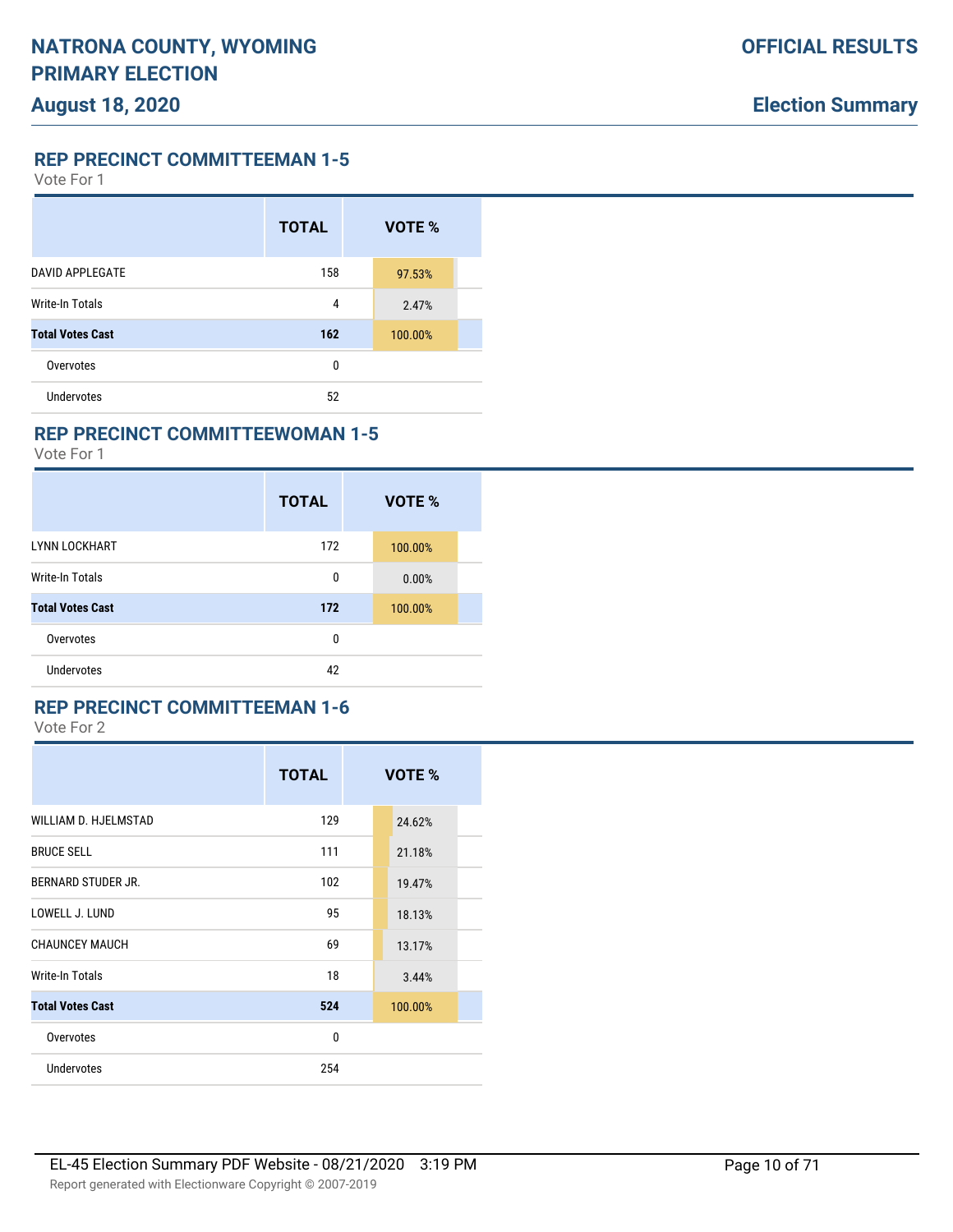**REP PRECINCT COMMITTEEWOMAN 1-6**

Vote For 2

# **TOTAL VOTE %** KIMBERLY WALKER 193 36.48% PAULA M. LAMB 123 23.25% JULIE COLLINS-THIEL **114** 21.55% **DEVON SELL 17.01%** 17.01% Write-In Totals 1.70% **Total Votes Cast 529** 100.00% Overvotes and the contract of the contract of the contract of the contract of the contract of the contract of the contract of the contract of the contract of the contract of the contract of the contract of the contract of Undervotes 249

### **REP PRECINCT COMMITTEEMAN 1-7**

Vote For 1

|                         | <b>TOTAL</b> | VOTE %  |
|-------------------------|--------------|---------|
| <b>STEVE ALLAN</b>      | 72           | 67.92%  |
| <b>JOHN BAULE</b>       | 33           | 31.13%  |
| <b>Write-In Totals</b>  | 1            | 0.94%   |
| <b>Total Votes Cast</b> | 106          | 100.00% |
| Overvotes               | 0            |         |
| Undervotes              | 16           |         |

### **REP PRECINCT COMMITTEEWOMAN 1-7**

|                         | <b>TOTAL</b> | VOTE %  |  |
|-------------------------|--------------|---------|--|
| <b>DAWN ALLAN</b>       | 100          | 99.01%  |  |
| <b>Write-In Totals</b>  | 1            | 0.99%   |  |
| <b>Total Votes Cast</b> | 101          | 100.00% |  |
| Overvotes               | 1            |         |  |
| Undervotes              | 20           |         |  |
|                         |              |         |  |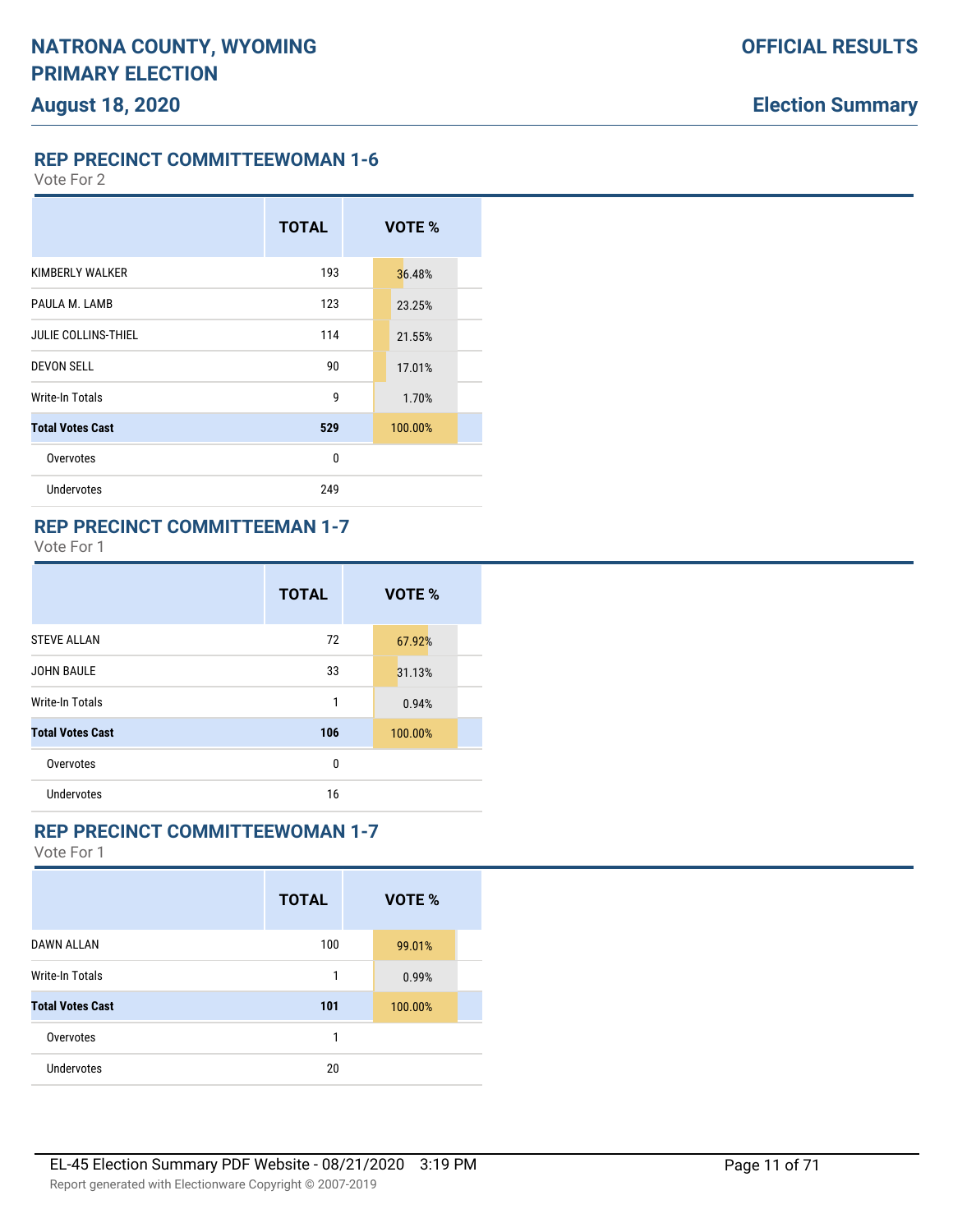**REP PRECINCT COMMITTEEMAN 1-9**

Vote For 2

# **TOTAL VOTE %** JIM ANDERSON 283 41.13% JOSEPH MCGINLEY 205 205 29.80% LONNIE TEAGUE 15.12% KYLE J. MARTINEZ 84 13.66% Write-In Totals 2 0.29% **Total Votes Cast 688** 100.00% Overvotes and the contract of the contract of the contract of the contract of the contract of the contract of the contract of the contract of the contract of the contract of the contract of the contract of the contract of Undervotes 266

#### **REP PRECINCT COMMITTEEWOMAN 1-9**

Vote For 2

|                         | <b>TOTAL</b> | VOTE %  |
|-------------------------|--------------|---------|
| <b>DIANE MCGINLEY</b>   | 225          | 35.38%  |
| RONNA BORIL             | 223          | 35.06%  |
| <b>MICHELLE TEAGUE</b>  | 187          | 29.40%  |
| Write-In Totals         | 1            | 0.16%   |
| <b>Total Votes Cast</b> | 636          | 100.00% |
| Overvotes               | 0            |         |
| Undervotes              | 318          |         |

### **REP PRECINCT COMMITTEEMAN 1-11**

|                         | <b>TOTAL</b> | VOTE %  |
|-------------------------|--------------|---------|
| <b>DREW PERKINS</b>     | 203          | 78.38%  |
| <b>RALPH W. SPECHT</b>  | 55           | 21.24%  |
| Write-In Totals         | 1            | 0.39%   |
| <b>Total Votes Cast</b> | 259          | 100.00% |
| Overvotes               | 0            |         |
| <b>Undervotes</b>       | 26           |         |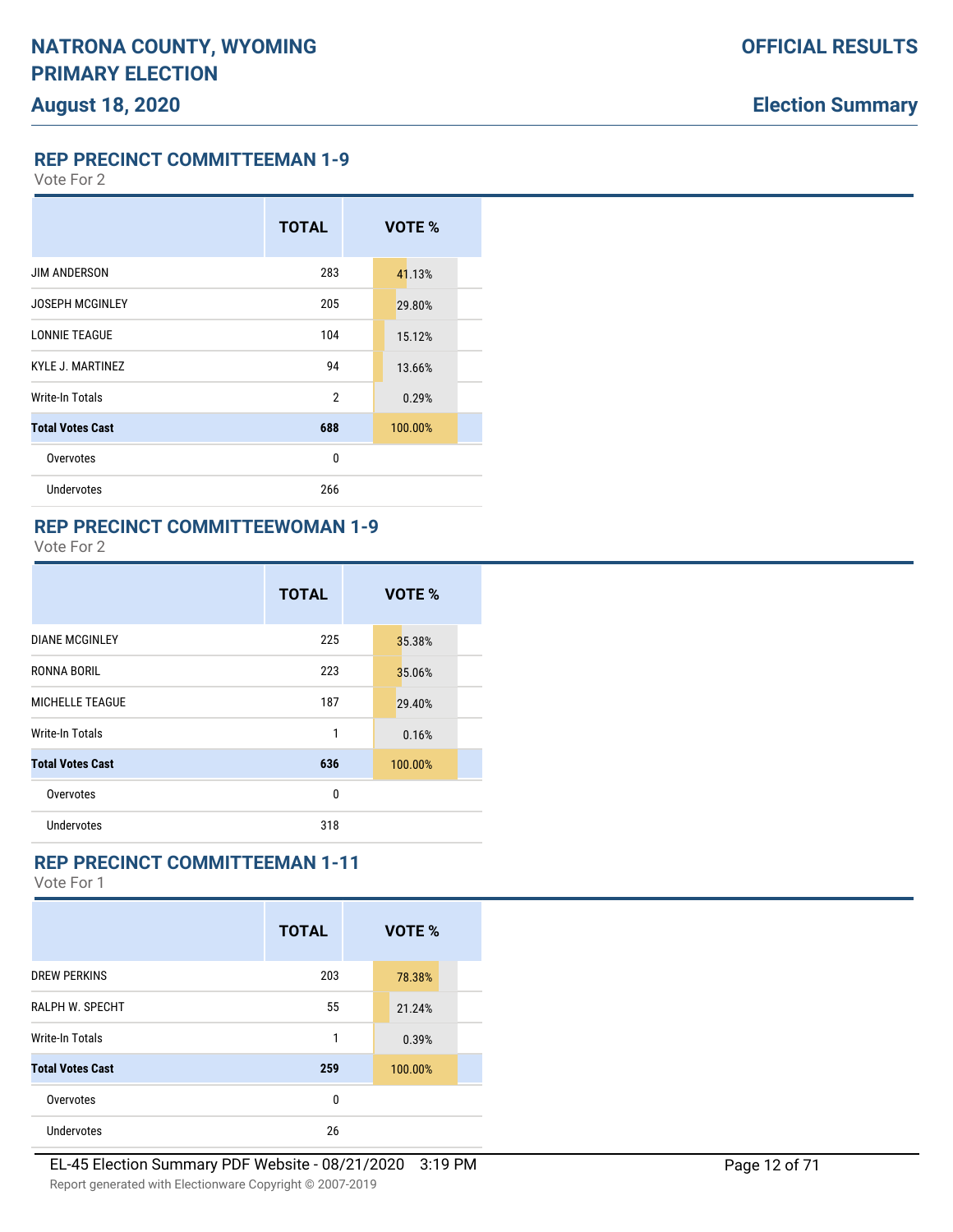**REP PRECINCT COMMITTEEWOMAN 1-11**

Vote For 1

|                         | <b>TOTAL</b>   | VOTE %  |
|-------------------------|----------------|---------|
| <b>REBECCA BYRON</b>    | 96             | 44.44%  |
| CAROL L. SPECHT         | 69             | 31.94%  |
| ARDELL BREED            | 49             | 22.69%  |
| Write-In Totals         | $\overline{2}$ | 0.93%   |
| <b>Total Votes Cast</b> | 216            | 100.00% |
| Overvotes               | 1              |         |
| Undervotes              | 68             |         |

### **REP PRECINCT COMMITTEEMAN 1-12**

Vote For 1

|                         | <b>TOTAL</b> | VOTE %  |  |
|-------------------------|--------------|---------|--|
| <b>DAVID DEWALD</b>     | 91           | 100.00% |  |
| <b>Write-In Totals</b>  | 0            | 0.00%   |  |
| <b>Total Votes Cast</b> | 91           | 100.00% |  |
| Overvotes               | 0            |         |  |
| <b>Undervotes</b>       | 16           |         |  |

# **REP PRECINCT COMMITTEEWOMAN 1-12**

|                         | <b>TOTAL</b> | VOTE %  |
|-------------------------|--------------|---------|
| <b>LUCY YODER</b>       | 95           | 98.96%  |
| <b>Write-In Totals</b>  | 1            | 1.04%   |
| <b>Total Votes Cast</b> | 96           | 100.00% |
| Overvotes               | 0            |         |
| <b>Undervotes</b>       | 11           |         |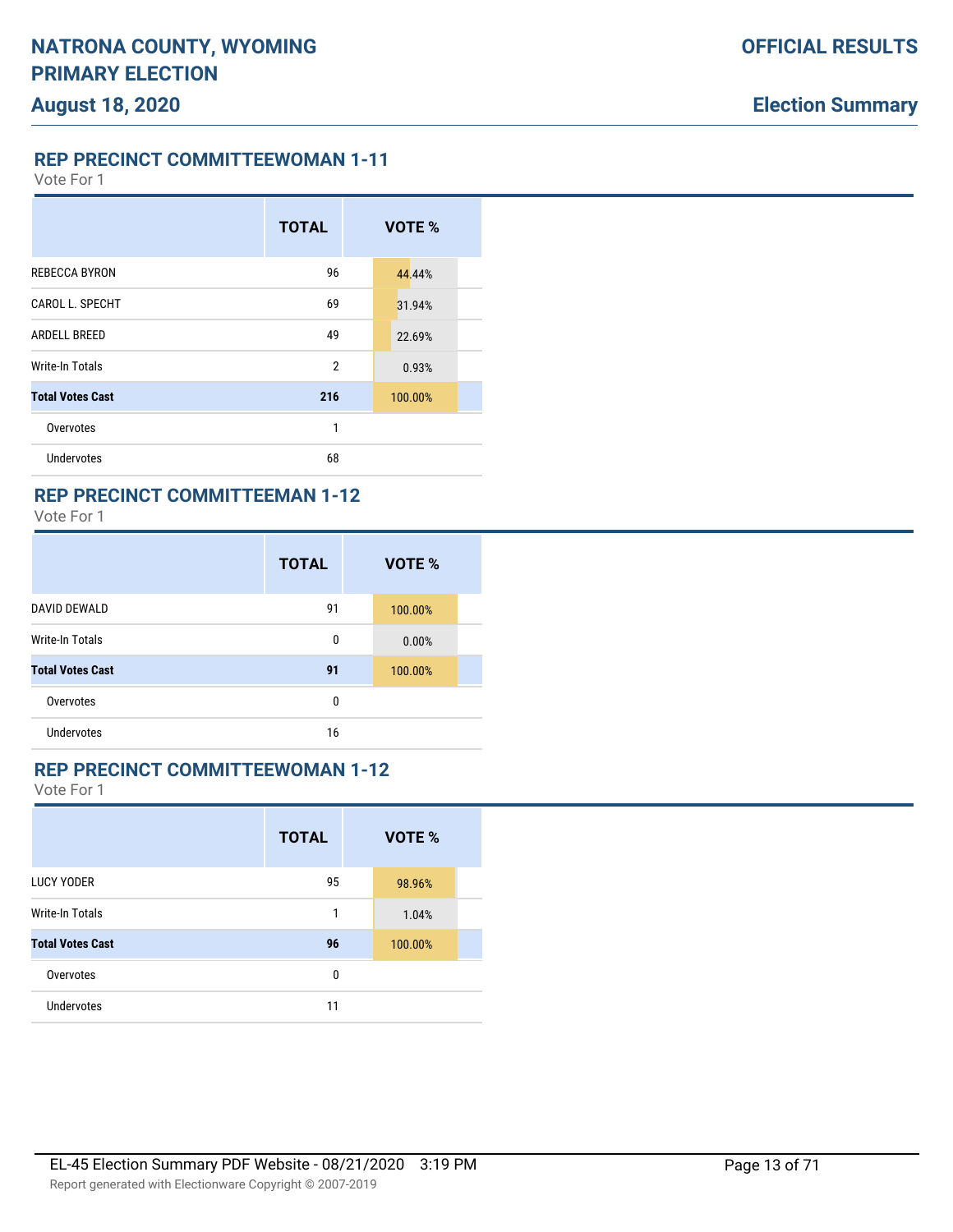**REP PRECINCT COMMITTEEMAN 2-1**

Vote For 1

# **TOTAL VOTE %** MICHAEL D. HAIGLER 117 47.37% STEPHEN LUNSFORD 56 22.67% **JUSTIN "J.R." RIGGINS 44** 17.81% DALE ZIMMERLE 30 30 12.15% Write-In Totals 0 0 0.00% **Total Votes Cast 247** 100.00% Overvotes 5 Undervotes 40

#### **REP PRECINCT COMMITTEEWOMAN 2-1**

Vote For 1

|                         | <b>TOTAL</b> | VOTE %  |  |
|-------------------------|--------------|---------|--|
| ANGELA KAY HAIGLER      | 112          | 45.34%  |  |
| <b>SHANNON LUNSFORD</b> | 73           | 29.55%  |  |
| <b>LESLIE RIGGINS</b>   | 62           | 25.10%  |  |
| Write-In Totals         | 0            | 0.00%   |  |
| <b>Total Votes Cast</b> | 247          | 100.00% |  |
| Overvotes               | 1            |         |  |
| Undervotes              | 44           |         |  |

### **REP PRECINCT COMMITTEEMAN 2-2**

|                         | <b>TOTAL</b> | VOTE %  |
|-------------------------|--------------|---------|
| <b>KENNY A. HUBBARD</b> | 121          | 60.50%  |
| JEFFRIE A. YETTER       | 79           | 39.50%  |
| <b>Write-In Totals</b>  | 0            | 0.00%   |
| <b>Total Votes Cast</b> | 200          | 100.00% |
| Overvotes               | 0            |         |
| Undervotes              | 46           |         |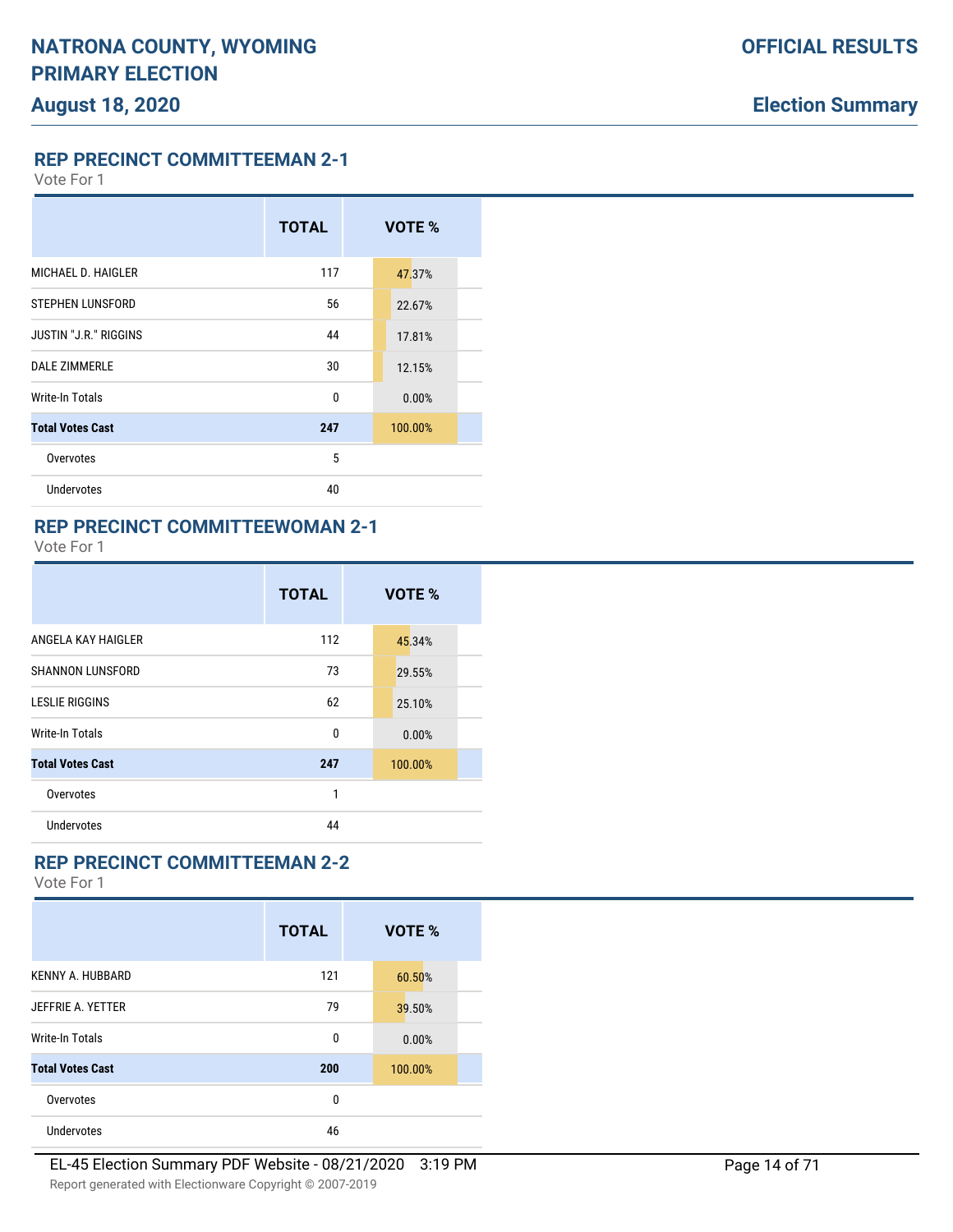**REP PRECINCT COMMITTEEWOMAN 2-2**

Vote For 1

|                         | <b>TOTAL</b> | VOTE %  |
|-------------------------|--------------|---------|
| <b>SHERRIE LEWIS</b>    | 128          | 63.05%  |
| <b>DENISE HUBBARD</b>   | 74           | 36.45%  |
| <b>Write-In Totals</b>  | 1            | 0.49%   |
| <b>Total Votes Cast</b> | 203          | 100.00% |
| Overvotes               | 0            |         |
| Undervotes              | 43           |         |

### **REP PRECINCT COMMITTEEMAN 2-3**

Vote For 1

|                         | <b>TOTAL</b> | <b>VOTE %</b> |
|-------------------------|--------------|---------------|
| Write-In Totals         | 16           | 100.00%       |
| <b>Total Votes Cast</b> | 16           | 100.00%       |
| Overvotes               | 0            |               |
| <b>Undervotes</b>       | 226          |               |

#### **REP PRECINCT COMMITTEEWOMAN 2-3**

|                         | <b>TOTAL</b> | VOTE %  |  |
|-------------------------|--------------|---------|--|
| <b>MAURI LARSON</b>     | 162          | 97.01%  |  |
| <b>Write-In Totals</b>  | 5            | 2.99%   |  |
| <b>Total Votes Cast</b> | 167          | 100.00% |  |
| Overvotes               | 0            |         |  |
| Undervotes              | 75           |         |  |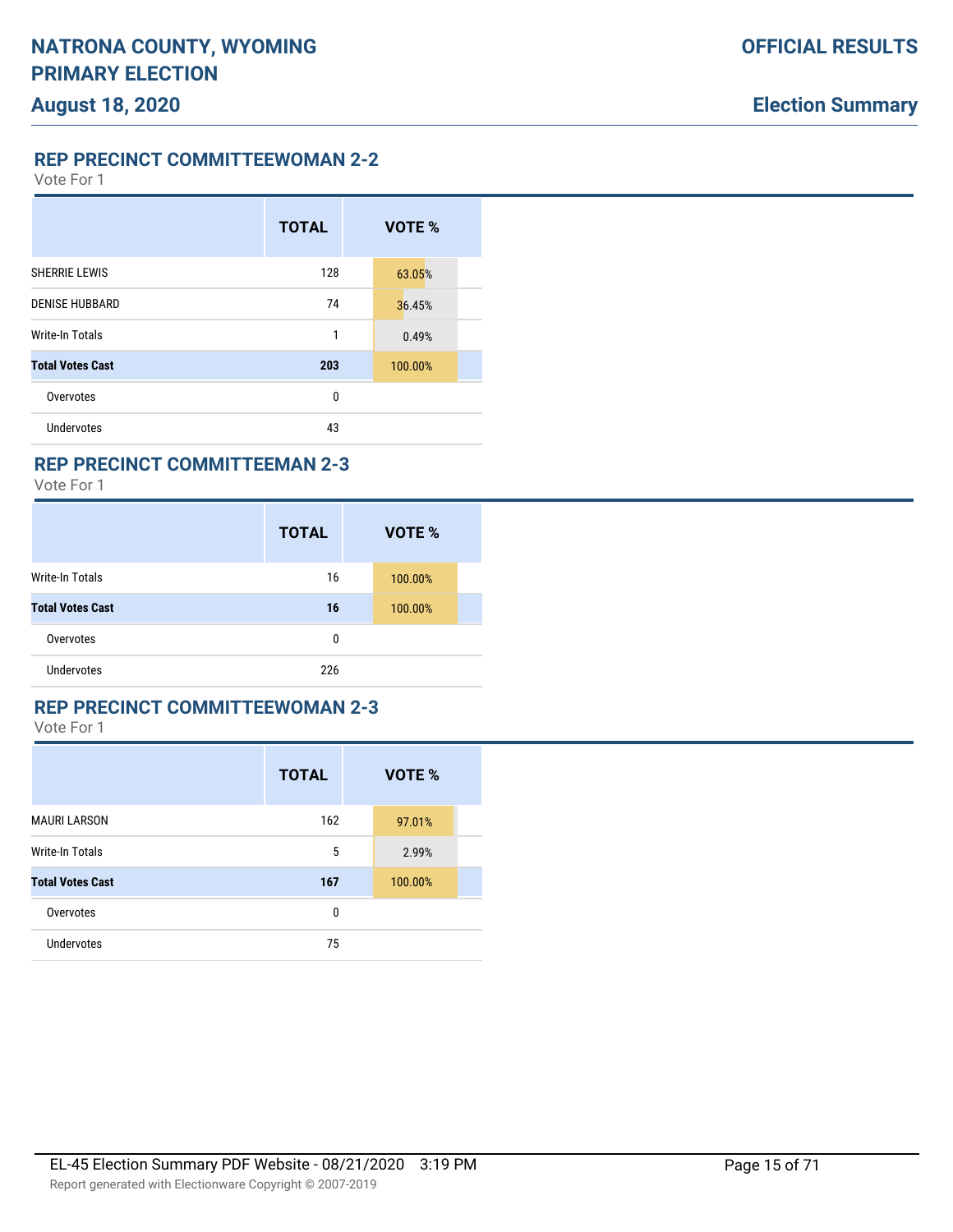**REP PRECINCT COMMITTEEMAN 2-4**

Vote For 1

|                         | <b>TOTAL</b> | VOTE %  |  |
|-------------------------|--------------|---------|--|
| <b>WORTH CHRISTIE</b>   | 85           | 52.15%  |  |
| <b>RICK ROBERTS</b>     | 77           | 47.24%  |  |
| <b>Write-In Totals</b>  | 1            | 0.61%   |  |
| <b>Total Votes Cast</b> | 163          | 100.00% |  |
| Overvotes               | 0            |         |  |
| <b>Undervotes</b>       | 44           |         |  |

### **REP PRECINCT COMMITTEEWOMAN 2-4**

|                         | <b>TOTAL</b>   | VOTE %  |  |
|-------------------------|----------------|---------|--|
| <b>KATHIE ROBERTS</b>   | 108            | 73.97%  |  |
| ROSALIND M. GRENFELL    | 36             | 24.66%  |  |
| <b>Write-In Totals</b>  | $\overline{2}$ | 1.37%   |  |
| <b>Total Votes Cast</b> | 146            | 100.00% |  |
| Overvotes               | 0              |         |  |
| Undervotes              | 61             |         |  |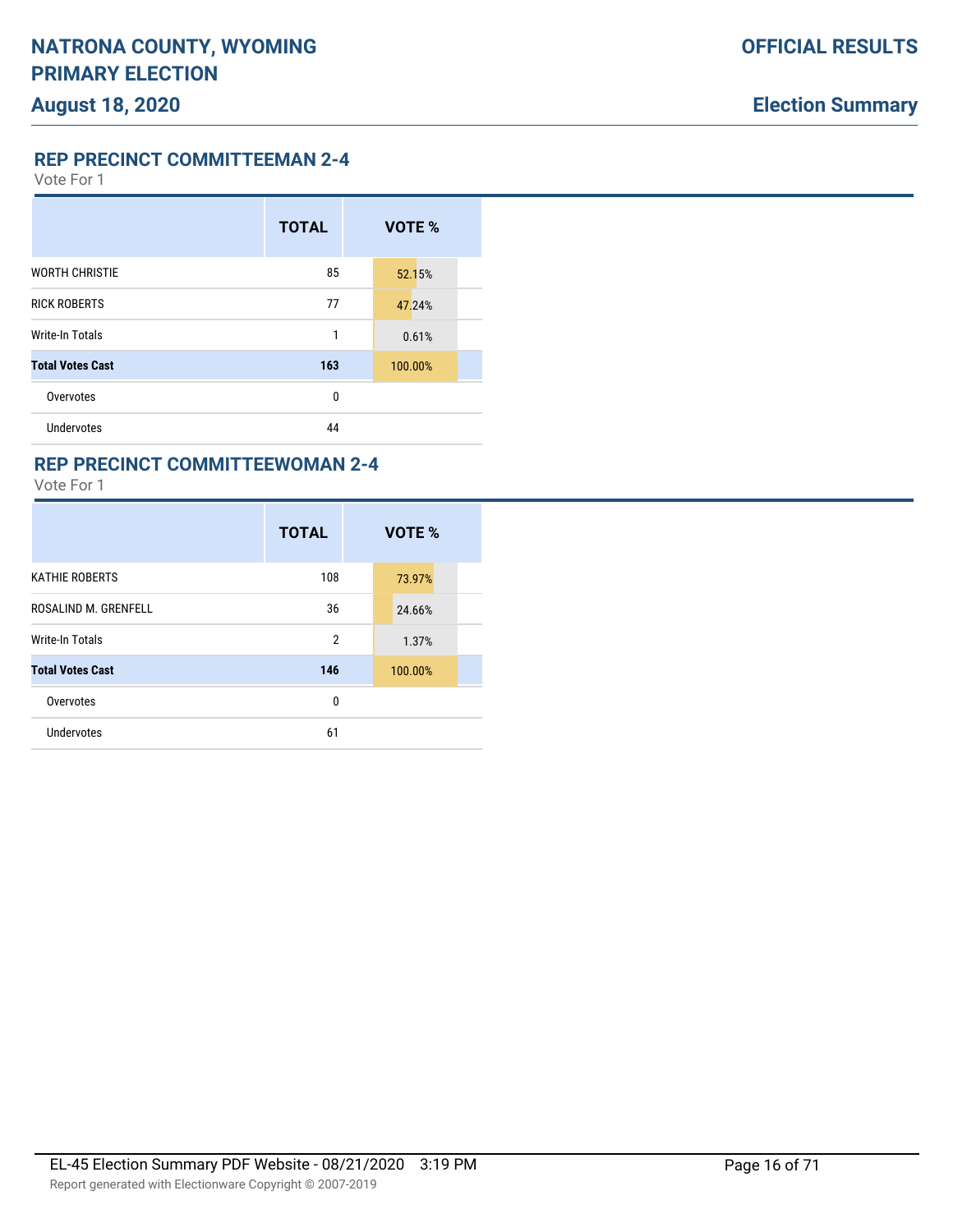**REP PRECINCT COMMITTEEMAN 2-6**

Vote For 3

|                          | <b>TOTAL</b> | VOTE %  |
|--------------------------|--------------|---------|
| <b>SHANE TRUE</b>        | 260          | 21.72%  |
| <b>STEVE DEGENFELDER</b> | 215          | 17.96%  |
| PAT THOMAS               | 181          | 15.12%  |
| <b>GREGORY FLESVIG</b>   | 143          | 11.95%  |
| JOHN A. MASTERSON        | 139          | 11.61%  |
| <b>BRUCE PEDERSEN</b>    | 131          | 10.94%  |
| <b>STEVE BRAY</b>        | 125          | 10.44%  |
| <b>Write-In Totals</b>   | 3            | 0.25%   |
| <b>Total Votes Cast</b>  | 1,197        | 100.00% |
| Overvotes                | 3            |         |
| <b>Undervotes</b>        | 561          |         |

### **REP PRECINCT COMMITTEEWOMAN 2-6**

|                           | <b>TOTAL</b> | VOTE %  |  |
|---------------------------|--------------|---------|--|
| JOANN SKEIM-TRUE          | 223          | 19.89%  |  |
| <b>CHERYL DEGENFELDER</b> | 204          | 18.20%  |  |
| LISA ENGEBRETSEN          | 170          | 15.16%  |  |
| CINDY P. GARVIN           | 166          | 14.81%  |  |
| <b>RUTH-ANNE BRAY</b>     | 132          | 11.78%  |  |
| SHERRI MARTIN             | 113          | 10.08%  |  |
| <b>LLEWELLYN PEDERSEN</b> | 110          | 9.81%   |  |
| Write-In Totals           | 3            | 0.27%   |  |
| <b>Total Votes Cast</b>   | 1,121        | 100.00% |  |
| Overvotes                 | 3            |         |  |
| Undervotes                | 637          |         |  |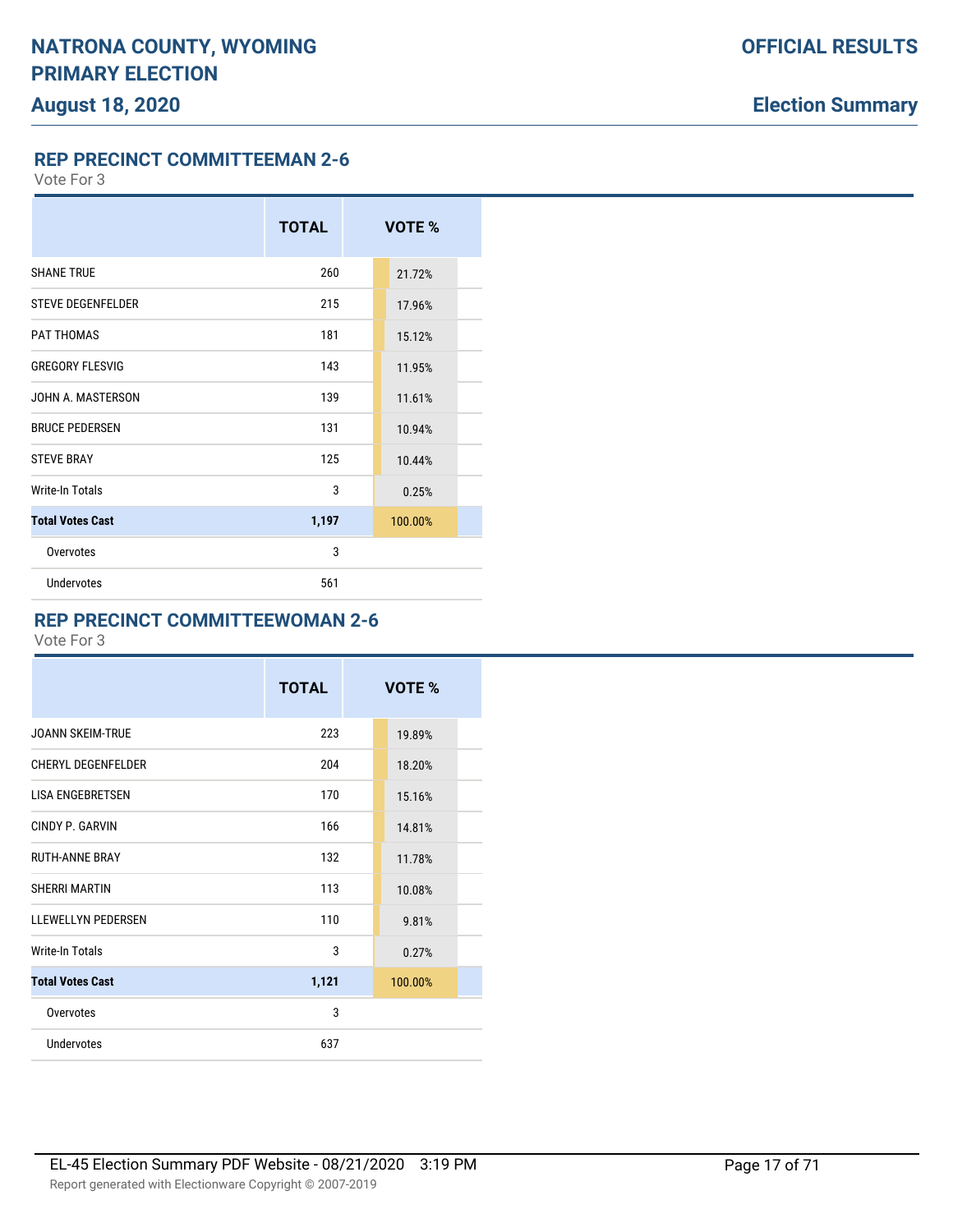**REP PRECINCT COMMITTEEMAN 2-7**

Vote For 3

|                          | <b>TOTAL</b> | VOTE %  |
|--------------------------|--------------|---------|
| <b>BRIAN G. CLARK</b>    | 303          | 35.36%  |
| <b>CRAIG CATELLIER</b>   | 278          | 32.44%  |
| <b>RYAN MCCONNAUGHEY</b> | 272          | 31.74%  |
| Write-In Totals          | 4            | 0.47%   |
| <b>Total Votes Cast</b>  | 857          | 100.00% |
| Overvotes                | 0            |         |
| <b>Undervotes</b>        | 733          |         |

### **REP PRECINCT COMMITTEEWOMAN 2-7**

|                          | <b>TOTAL</b> | VOTE %  |
|--------------------------|--------------|---------|
| <b>WENDY WILSON</b>      | 228          | 25.11%  |
| <b>MARJORIE C. CLARK</b> | 213          | 23.46%  |
| CHANDRA ORTIZ            | 172          | 18.94%  |
| <b>ELAINE LAFFERTY</b>   | 162          | 17.84%  |
| YVONNE LONG              | 130          | 14.32%  |
| Write-In Totals          | 3            | 0.33%   |
| <b>Total Votes Cast</b>  | 908          | 100.00% |
| Overvotes                | $\mathbf{0}$ |         |
| Undervotes               | 682          |         |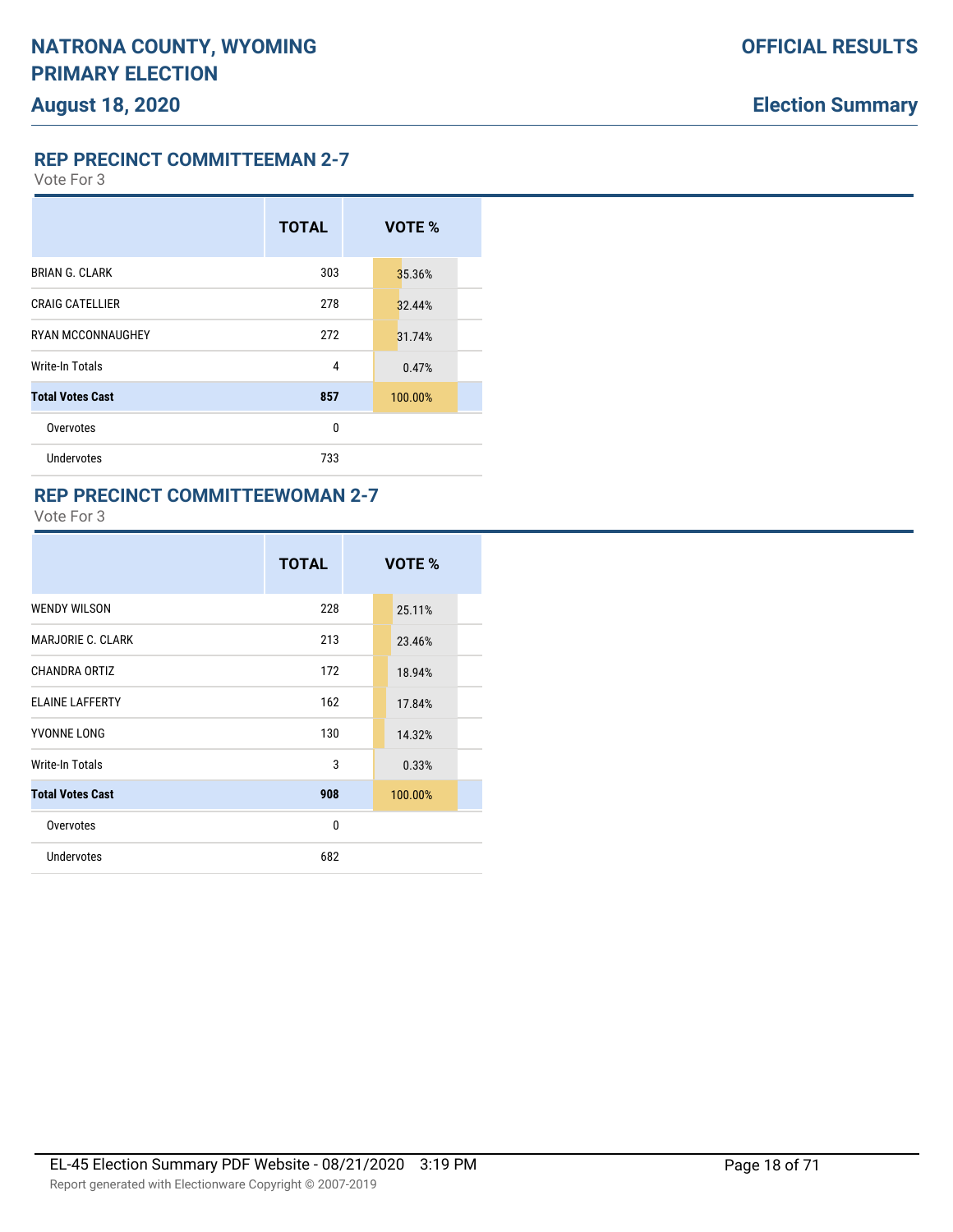**REP PRECINCT COMMITTEEMAN 2-8**

Vote For 3

# **TOTAL VOTE %** KYLE GAMROTH 282 29.50% MICHAEL D. PEDRY 264 27.62% DOUG W. BERGERON 247 25.84% NICHOLAS J. SKALICKY 162 16.95% Write-In Totals **1** 0.10% **Total Votes Cast 956** 100.00% Overvotes 3 Undervotes 529

#### **REP PRECINCT COMMITTEEWOMAN 2-8**

|                         | <b>TOTAL</b> | VOTE %  |  |
|-------------------------|--------------|---------|--|
| LINDA S. BERGERON       | 212          | 22.27%  |  |
| CAROLYN JEAN BOYD       | 203          | 21.32%  |  |
| <b>BRANDI GOOD</b>      | 192          | 20.17%  |  |
| <b>SUSAN RIEKER</b>     | 189          | 19.85%  |  |
| <b>COBY PEDRY</b>       | 155          | 16.28%  |  |
| Write-In Totals         | 1            | 0.10%   |  |
| <b>Total Votes Cast</b> | 952          | 100.00% |  |
| Overvotes               | $\mathbf{0}$ |         |  |
| <b>Undervotes</b>       | 536          |         |  |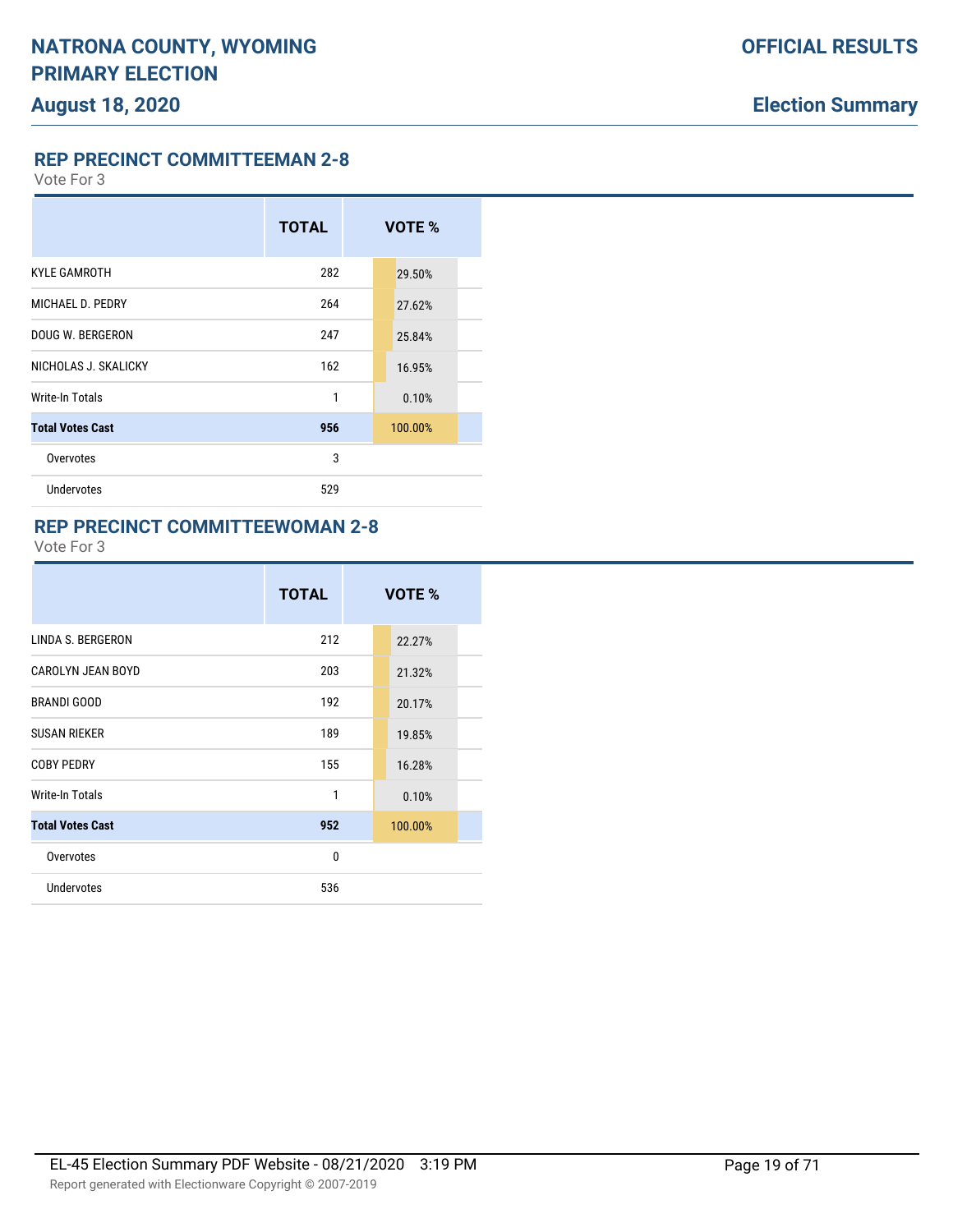**REP PRECINCT COMMITTEEMAN 2-9**

Vote For 1

|                         | <b>TOTAL</b> | VOTE %  |
|-------------------------|--------------|---------|
| <b>GAVIN DONNELLY</b>   | 101          | 51.79%  |
| JOHN BRODRECHT          | 93           | 47.69%  |
| Write-In Totals         | 1            | 0.51%   |
| <b>Total Votes Cast</b> | 195          | 100.00% |
| Overvotes               | 0            |         |
| Undervotes              | 31           |         |

## **REP PRECINCT COMMITTEEWOMAN 2-9**

Vote For 1

|                         | <b>TOTAL</b> | VOTE %  |  |
|-------------------------|--------------|---------|--|
| <b>JEANNE BRODRECHT</b> | 176          | 98.32%  |  |
| Write-In Totals         | 3            | 1.68%   |  |
| <b>Total Votes Cast</b> | 179          | 100.00% |  |
| Overvotes               | 0            |         |  |
| <b>Undervotes</b>       | 47           |         |  |

## **REP PRECINCT COMMITTEEMAN 2-10**

|                         | <b>TOTAL</b>   | <b>VOTE %</b> |  |
|-------------------------|----------------|---------------|--|
| PETER WOLD              | 303            | 44.36%        |  |
| <b>MATT GRANT</b>       | 132            | 19.33%        |  |
| "EDIS" ALLEN            | 124            | 18.16%        |  |
| DAVID A. LEE            | 64             | 9.37%         |  |
| <b>JEFF LONG</b>        | 58             | 8.49%         |  |
| Write-In Totals         | $\overline{2}$ | 0.29%         |  |
| <b>Total Votes Cast</b> | 683            | 100.00%       |  |
| Overvotes               | 0              |               |  |
| <b>Undervotes</b>       | 273            |               |  |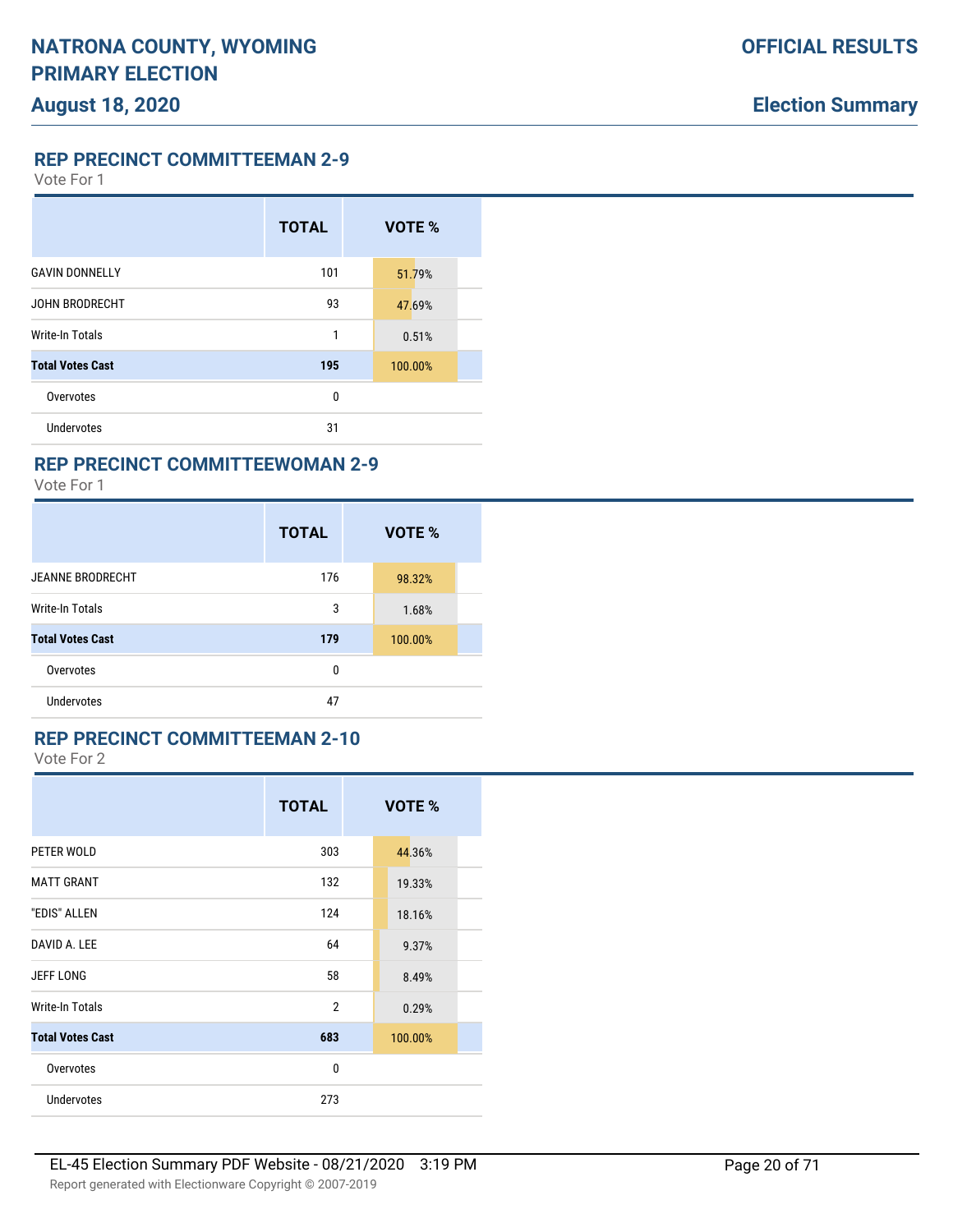**REP PRECINCT COMMITTEEWOMAN 2-10**

Vote For 2

|                         | <b>TOTAL</b> | VOTE %  |
|-------------------------|--------------|---------|
| MARLA S. WOLD           | 294          | 46.15%  |
| <b>SUSIE GRANT</b>      | 215          | 33.75%  |
| PATRICIA S. ROBISON     | 125          | 19.62%  |
| Write-In Totals         | 3            | 0.47%   |
| <b>Total Votes Cast</b> | 637          | 100.00% |
| Overvotes               | 0            |         |
| <b>Undervotes</b>       | 319          |         |

### **REP PRECINCT COMMITTEEMAN 3-2**

Vote For 1

|                            | <b>TOTAL</b> | VOTE %  |  |
|----------------------------|--------------|---------|--|
| <b>STEVEN L. MARIEGARD</b> | 210          | 98.13%  |  |
| Write-In Totals            | 4            | 1.87%   |  |
| <b>Total Votes Cast</b>    | 214          | 100.00% |  |
| Overvotes                  | 0            |         |  |
| <b>Undervotes</b>          | 42           |         |  |

### **REP PRECINCT COMMITTEEWOMAN 3-2**

|                         | <b>TOTAL</b> | VOTE %  |  |
|-------------------------|--------------|---------|--|
| CHERRYL L. MCVEY        | 64           | 29.36%  |  |
| <b>ALLY GARNER</b>      | 57           | 26.15%  |  |
| LESLIE ANNE YEIGH       | 54           | 24.77%  |  |
| <b>LAREE LAFFERTY</b>   | 40           | 18.35%  |  |
| Write-In Totals         | 3            | 1.38%   |  |
| <b>Total Votes Cast</b> | 218          | 100.00% |  |
| Overvotes               | 3            |         |  |
| Undervotes              | 35           |         |  |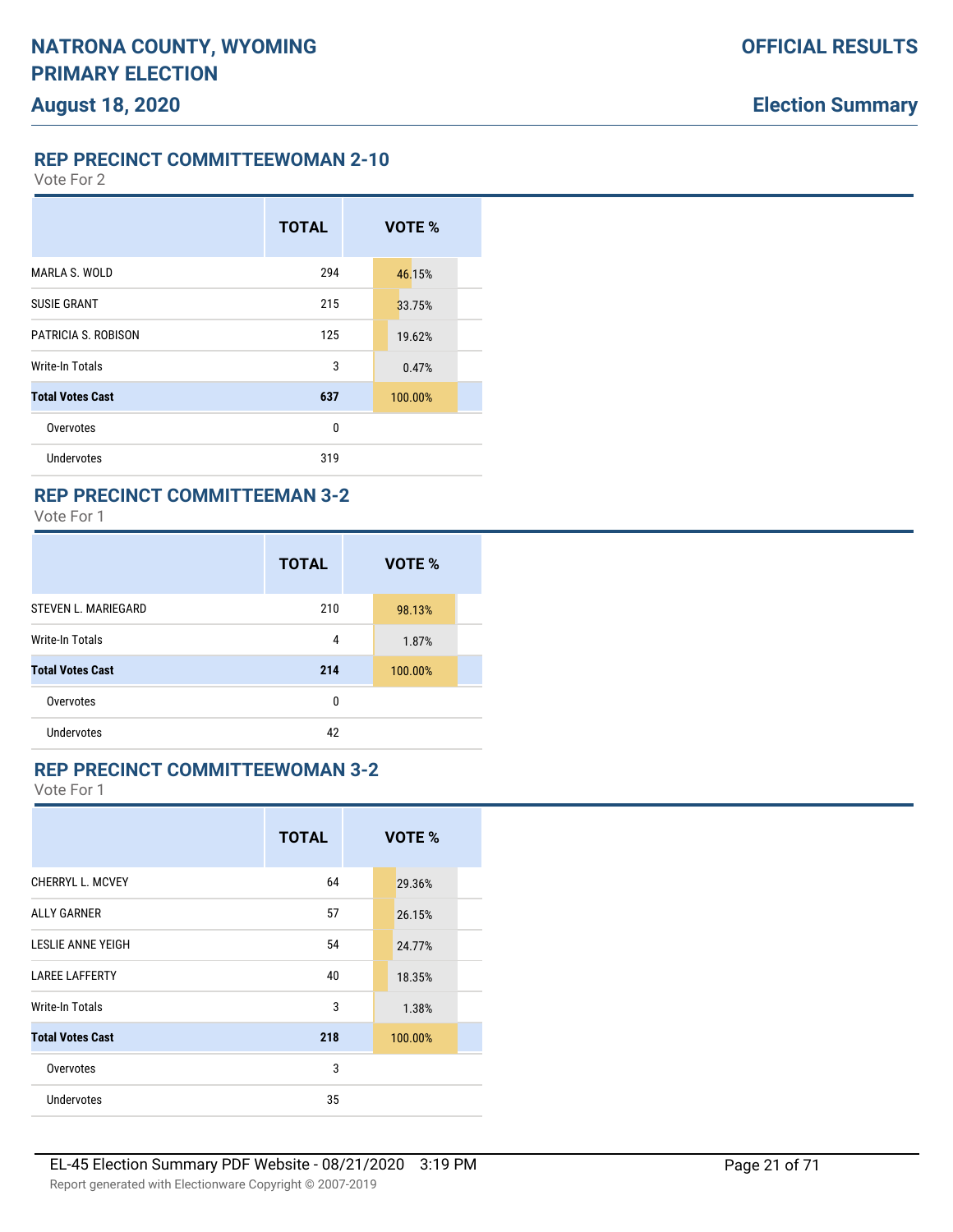**REP PRECINCT COMMITTEEMAN 3-3**

Vote For 2

|                         | <b>TOTAL</b> | VOTE %  |
|-------------------------|--------------|---------|
| <b>BILL CUBIN</b>       | 221          | 56.09%  |
| <b>BARAK TROY JONES</b> | 168          | 42.64%  |
| <b>Write-In Totals</b>  | 5            | 1.27%   |
| <b>Total Votes Cast</b> | 394          | 100.00% |
| Overvotes               | 0            |         |
| <b>Undervotes</b>       | 234          |         |

## **REP PRECINCT COMMITTEEWOMAN 3-3**

Vote For 2

|                         | <b>TOTAL</b> | VOTE %  |
|-------------------------|--------------|---------|
| <b>NIKI KAMBORIS</b>    | 205          | 50.87%  |
| <b>JESSICA CUBIN</b>    | 193          | 47.89%  |
| <b>Write-In Totals</b>  | 5            | 1.24%   |
| <b>Total Votes Cast</b> | 403          | 100.00% |
| Overvotes               | 0            |         |
| Undervotes              | 225          |         |

### **REP PRECINCT COMMITTEEMAN 3-4**

|                         | <b>TOTAL</b> | VOTE %  |  |
|-------------------------|--------------|---------|--|
| <b>BRADLEY ERICKSON</b> | 299          | 98.68%  |  |
| <b>Write-In Totals</b>  | 4            | 1.32%   |  |
| <b>Total Votes Cast</b> | 303          | 100.00% |  |
| Overvotes               | 0            |         |  |
| Undervotes              | 467          |         |  |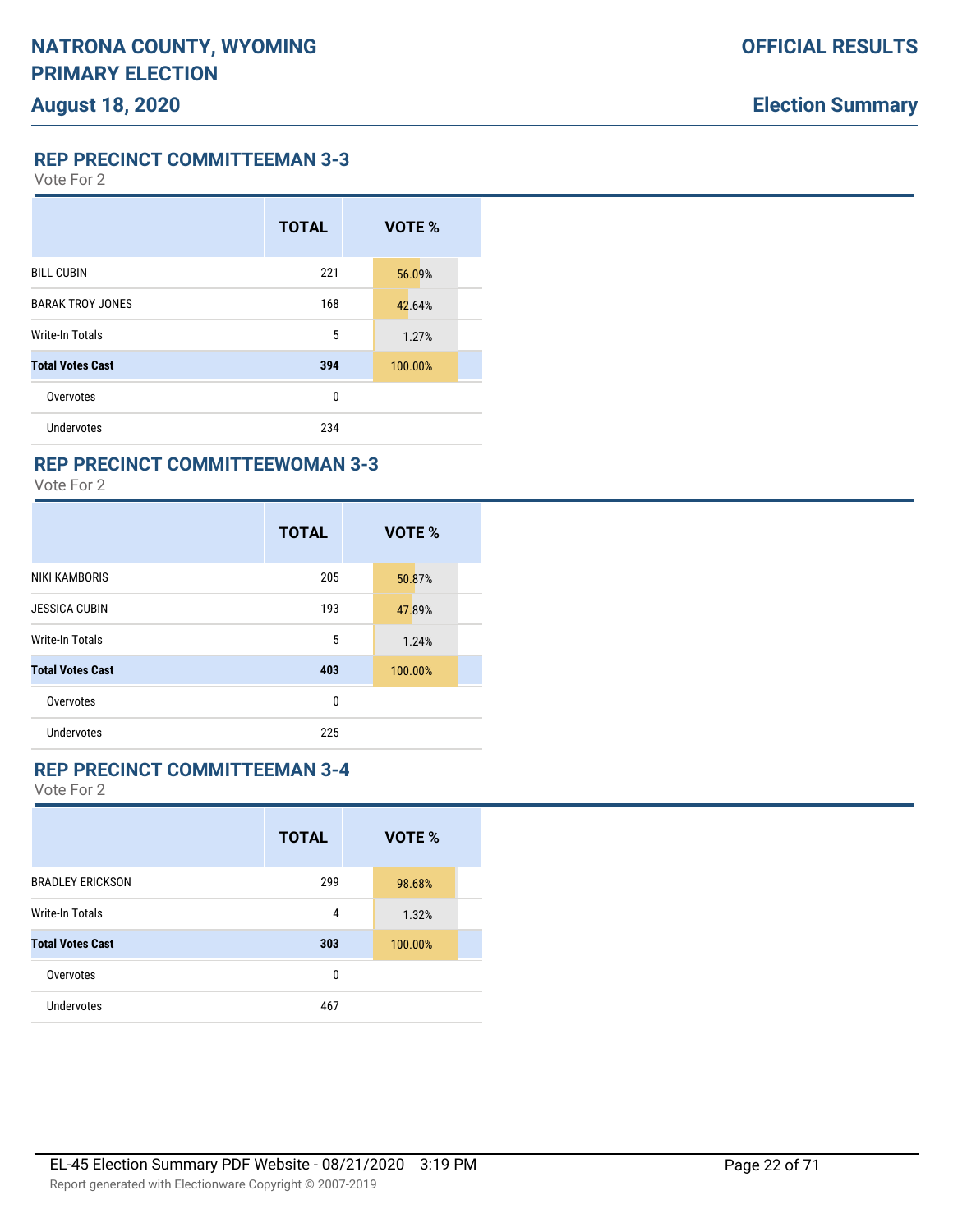**REP PRECINCT COMMITTEEWOMAN 3-4**

Vote For 2

|                         | <b>TOTAL</b> | VOTE %  |
|-------------------------|--------------|---------|
| <b>LINDSEY ERICKSON</b> | 271          | 58.41%  |
| BRENDA MANNINA-MONGOLD  | 193          | 41.59%  |
| Write-In Totals         | 0            | 0.00%   |
| <b>Total Votes Cast</b> | 464          | 100.00% |
| Overvotes               | 0            |         |
| Undervotes              | 306          |         |

### **REP PRECINCT COMMITTEEMAN 3-5**

Vote For 2

|                         | <b>TOTAL</b>   | VOTE %  |
|-------------------------|----------------|---------|
| JOHNNIE DEAN            | 130            | 34.39%  |
| <b>LARRY HARRINGTON</b> | 119            | 31.48%  |
| MICHAEL G. EATHORNE     | 71             | 18.78%  |
| <b>HENRY HARVARD</b>    | 56             | 14.81%  |
| Write-In Totals         | $\overline{2}$ | 0.53%   |
| <b>Total Votes Cast</b> | 378            | 100.00% |
| Overvotes               | 0              |         |
| Undervotes              | 208            |         |

## **REP PRECINCT COMMITTEEWOMAN 3-5**

|                         | <b>TOTAL</b> | VOTE %  |
|-------------------------|--------------|---------|
| <b>RITA DEAN</b>        | 200          | 56.02%  |
| <b>DORIS HARVARD</b>    | 153          | 42.86%  |
| <b>Write-In Totals</b>  | 4            | 1.12%   |
| <b>Total Votes Cast</b> | 357          | 100.00% |
| Overvotes               | 0            |         |
| Undervotes              | 229          |         |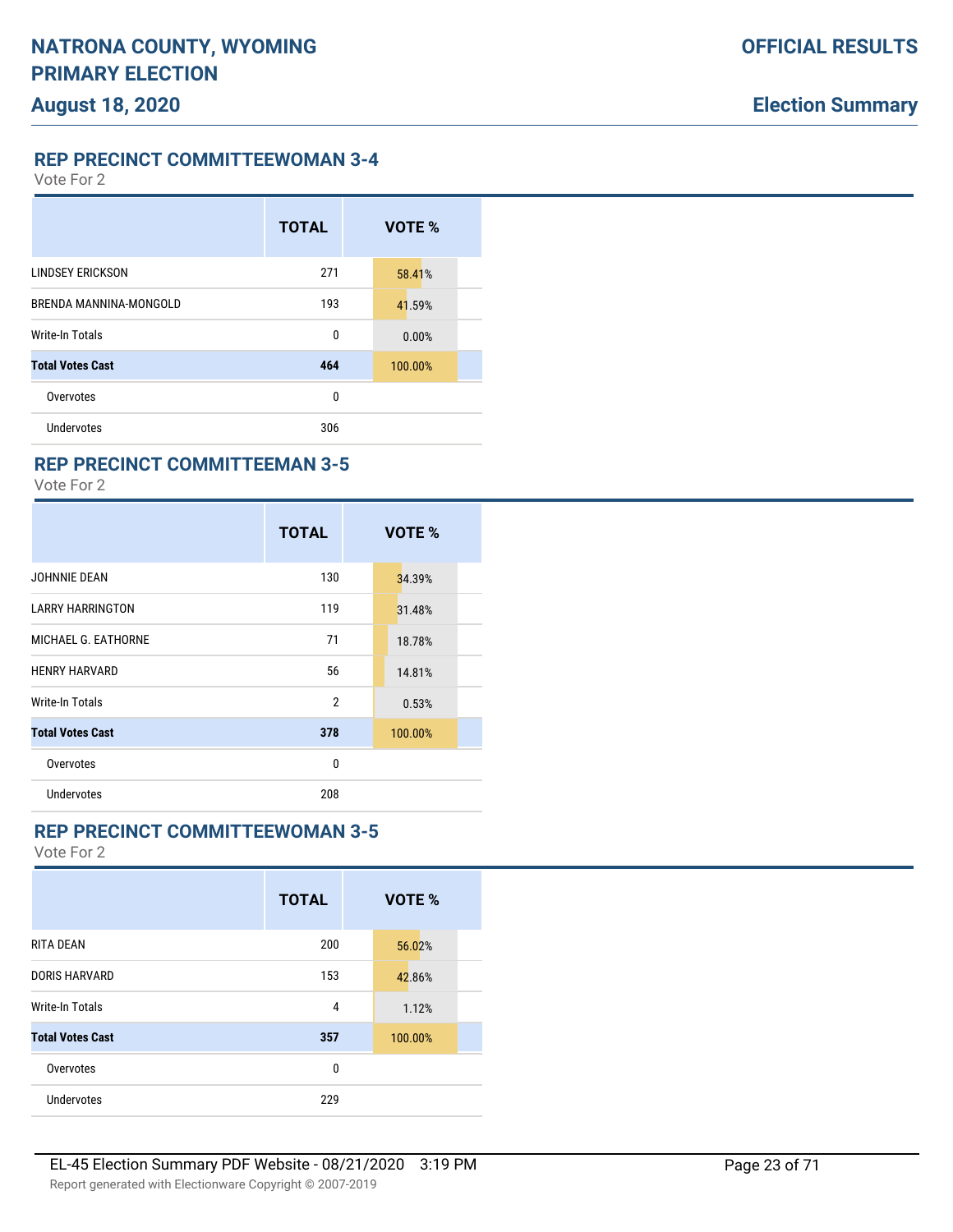**REP PRECINCT COMMITTEEMAN 3-6**

Vote For 2

|                         | <b>TOTAL</b> | VOTE %  |
|-------------------------|--------------|---------|
| <b>BOB TANNER</b>       | 286          | 51.25%  |
| <b>JOE MACGUIRE</b>     | 267          | 47.85%  |
| Write-In Totals         | 5            | 0.90%   |
| <b>Total Votes Cast</b> | 558          | 100.00% |
| Overvotes               | 0            |         |
| Undervotes              | 234          |         |

### **REP PRECINCT COMMITTEEWOMAN 3-6**

Vote For 2

|                         | <b>TOTAL</b>   | VOTE %  |
|-------------------------|----------------|---------|
| <b>SUSAN R. THOMAS</b>  | 263            | 47.47%  |
| <b>CRYSTAL MACGUIRE</b> | 160            | 28.88%  |
| LINDSEY D. COFFMAN      | 129            | 23.29%  |
| Write-In Totals         | $\overline{2}$ | 0.36%   |
| <b>Total Votes Cast</b> | 554            | 100.00% |
| Overvotes               | 2              |         |
| <b>Undervotes</b>       | 236            |         |

### **REP PRECINCT COMMITTEEMAN 3-8**

|                         | <b>TOTAL</b> | <b>VOTE %</b> |
|-------------------------|--------------|---------------|
| RAY PACHECO             | 283          | 38.14%        |
| <b>STEVE FORGEY</b>     | 192          | 25.88%        |
| <b>NATHAN BAKER</b>     | 137          | 18.46%        |
| <b>MARTY SCOTT</b>      | 127          | 17.12%        |
| Write-In Totals         | 3            | 0.40%         |
| <b>Total Votes Cast</b> | 742          | 100.00%       |
| Overvotes               | 0            |               |
| <b>Undervotes</b>       | 253          |               |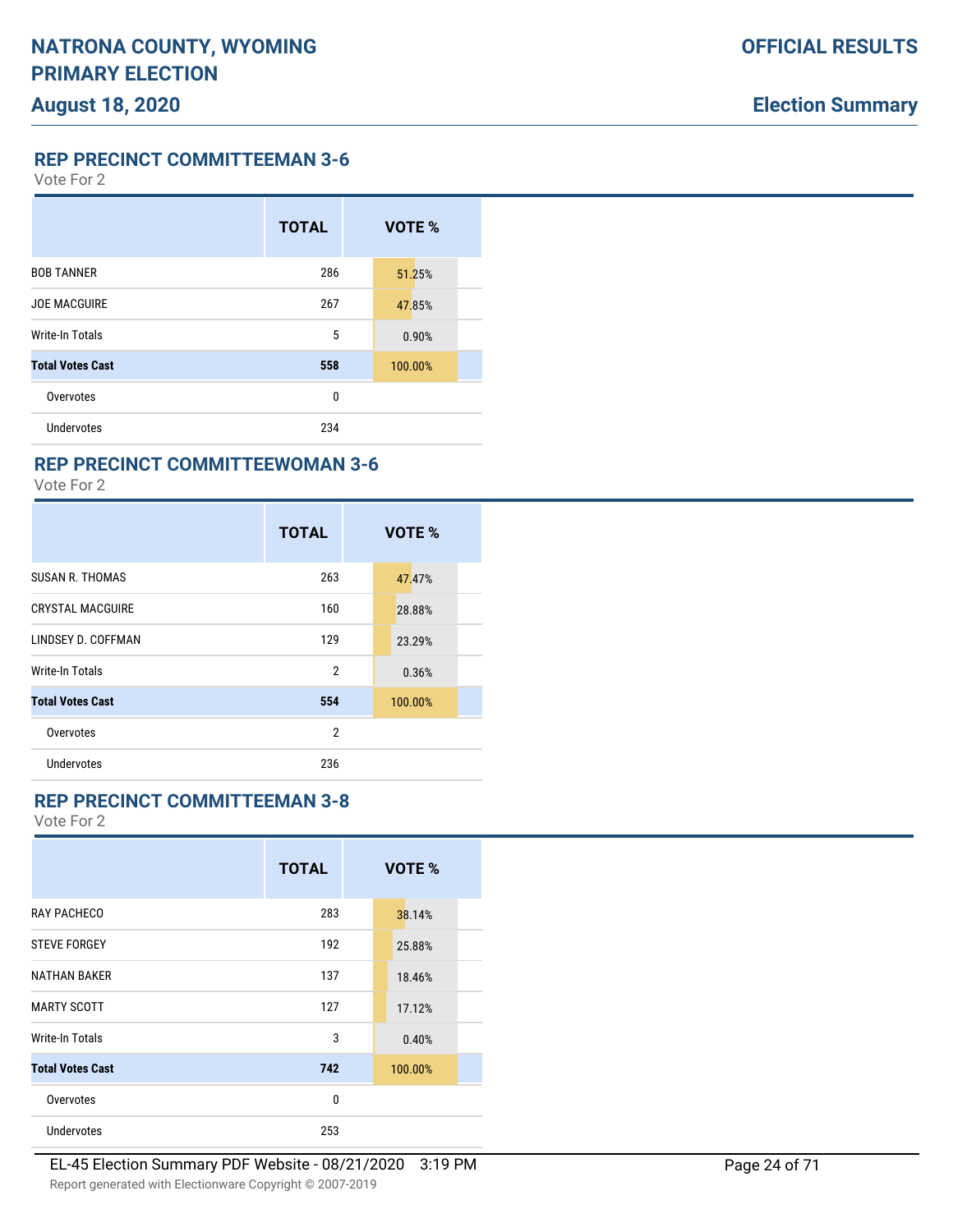Vote For 2

|                         | <b>TOTAL</b>   | VOTE %  |
|-------------------------|----------------|---------|
| <b>MAURIANNE BAKER</b>  | 300            | 50.51%  |
| SHIRLEY FORGEY          | 292            | 49.16%  |
| Write-In Totals         | $\overline{2}$ | 0.34%   |
| <b>Total Votes Cast</b> | 594            | 100.00% |
| Overvotes               | 0              |         |
| <b>Undervotes</b>       | 402            |         |

### **REP PRECINCT COMMITTEEMAN 3-9**

Vote For 1

|                         | <b>TOTAL</b> | VOTE %  |  |
|-------------------------|--------------|---------|--|
| <b>DONALD SIEMENS</b>   | 180          | 99.45%  |  |
| <b>Write-In Totals</b>  | 1            | 0.55%   |  |
| <b>Total Votes Cast</b> | 181          | 100.00% |  |
| Overvotes               | 0            |         |  |
| <b>Undervotes</b>       | 43           |         |  |

### **REP PRECINCT COMMITTEEWOMAN 3-9**

|                         | <b>TOTAL</b> | VOTE %  |  |
|-------------------------|--------------|---------|--|
| <b>CHERYL SIEMENS</b>   | 178          | 98.34%  |  |
| Write-In Totals         | 3            | 1.66%   |  |
| <b>Total Votes Cast</b> | 181          | 100.00% |  |
| Overvotes               | 0            |         |  |
| <b>Undervotes</b>       | 43           |         |  |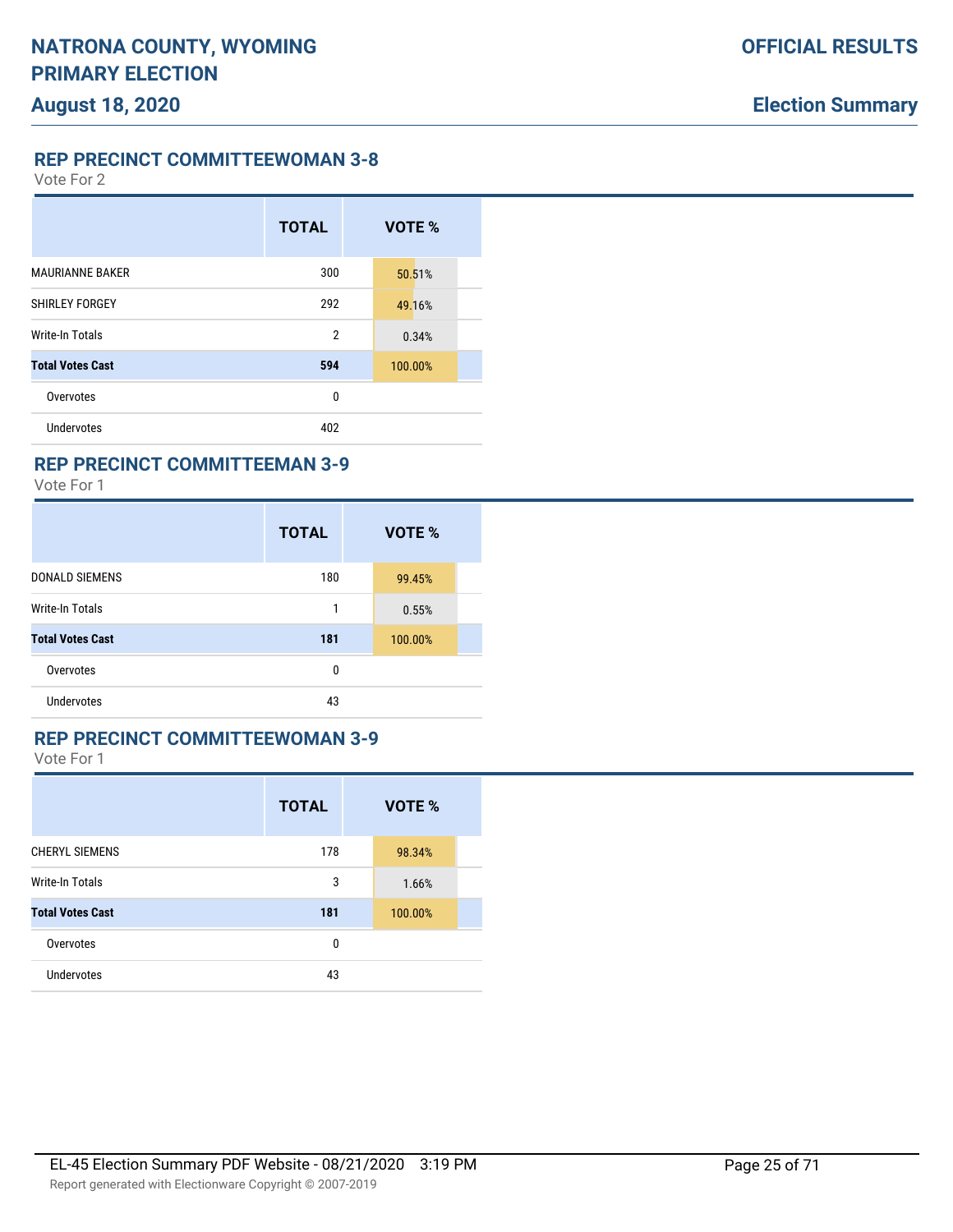**REP PRECINCT COMMITTEEMAN 3-10**

Vote For 5

|                         | <b>TOTAL</b> | VOTE %  |  |
|-------------------------|--------------|---------|--|
| <b>ERIC CUBIN</b>       | 623          | 19.05%  |  |
| <b>JIM PORTER</b>       | 529          | 16.17%  |  |
| <b>GLENN CATCHPOLE</b>  | 526          | 16.08%  |  |
| <b>BRUCE A. HINCHEY</b> | 526          | 16.08%  |  |
| ED OPELLA               | 474          | 14.49%  |  |
| <b>JIM COFFMAN</b>      | 379          | 11.59%  |  |
| <b>GEORGE PUNTENEY</b>  | 196          | 5.99%   |  |
| <b>Write-In Totals</b>  | 18           | 0.55%   |  |
| <b>Total Votes Cast</b> | 3,271        | 100.00% |  |
| Overvotes               | 5            |         |  |
| <b>Undervotes</b>       | 2,114        |         |  |

### **REP PRECINCT COMMITTEEWOMAN 3-10**

|                         | <b>TOTAL</b> | VOTE %  |  |
|-------------------------|--------------|---------|--|
| <b>BARBARA CUBIN</b>    | 607          | 19.61%  |  |
| <b>JUDY CATCHPOLE</b>   | 570          | 18.42%  |  |
| <b>KAREN R. HINCHEY</b> | 521          | 16.83%  |  |
| <b>TERRY ANN PORTER</b> | 491          | 15.86%  |  |
| TAMARA OPFIIA           | 425          | 13.73%  |  |
| <b>SHAWNNA PUNTENEY</b> | 243          | 7.85%   |  |
| CONNIE D. CROPSEY       | 225          | 7.27%   |  |
| Write-In Totals         | 13           | 0.42%   |  |
| <b>Total Votes Cast</b> | 3,095        | 100.00% |  |
| Overvotes               | 5            |         |  |
| Undervotes              | 2,290        |         |  |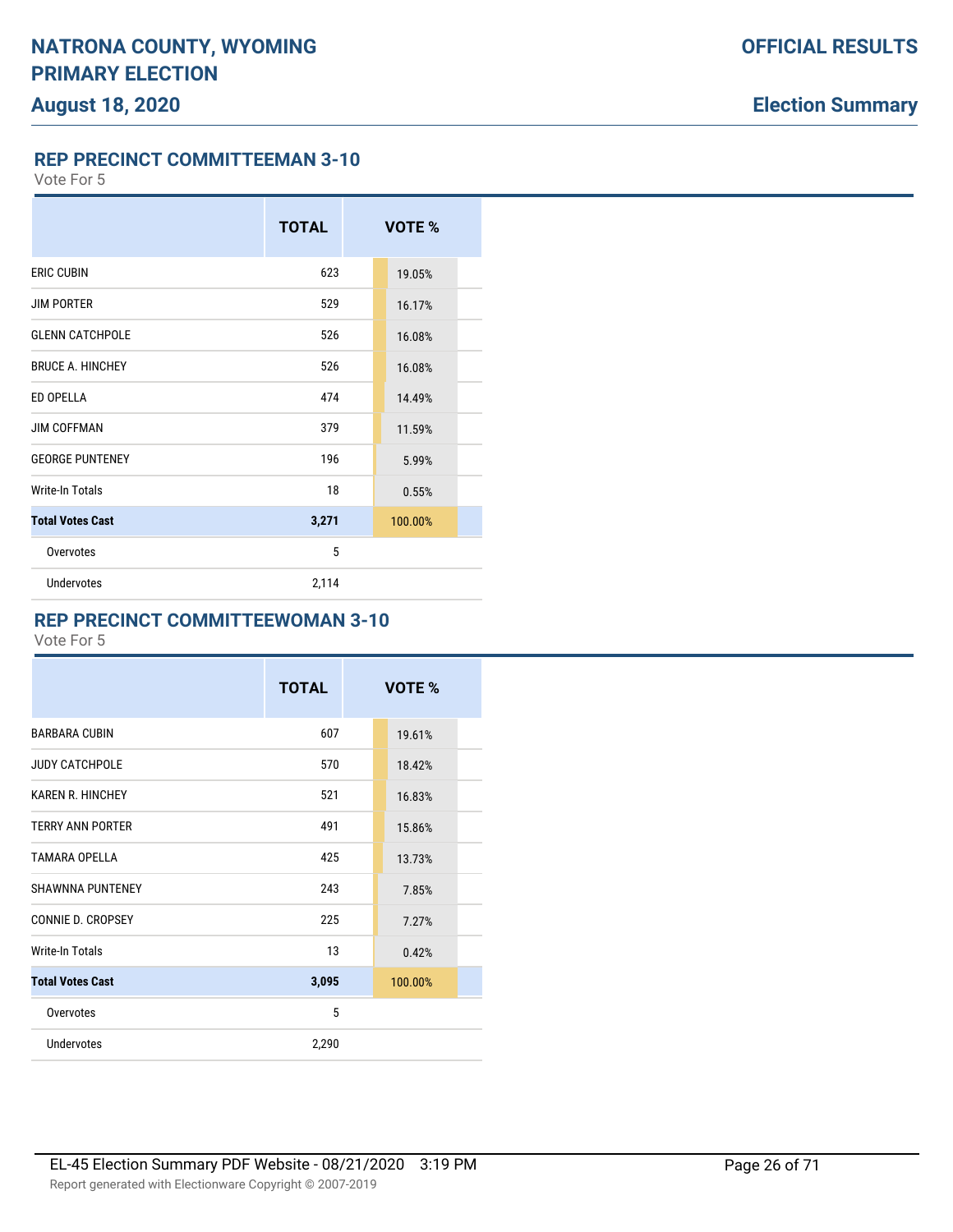**REP PRECINCT COMMITTEEMAN 4-1**

Vote For 1

|                         | <b>TOTAL</b> | VOTE %  |  |
|-------------------------|--------------|---------|--|
| <b>MARK SLATEN</b>      | 189          | 100.00% |  |
| <b>Write-In Totals</b>  | 0            | 0.00%   |  |
| <b>Total Votes Cast</b> | 189          | 100.00% |  |
| Overvotes               | 0            |         |  |
| Undervotes              | 41           |         |  |

### **REP PRECINCT COMMITTEEWOMAN 4-1**

Vote For 1

|                         | <b>TOTAL</b> | VOTE %  |
|-------------------------|--------------|---------|
| <b>LAURA JOHNSON</b>    | 133          | 66.50%  |
| <b>KARA SLATEN</b>      | 67           | 33.50%  |
| <b>Write-In Totals</b>  | 0            | 0.00%   |
| <b>Total Votes Cast</b> | 200          | 100.00% |
| Overvotes               | 1            |         |
| <b>Undervotes</b>       | 29           |         |

# **REP PRECINCT COMMITTEEMAN 4-2**

|                         | <b>TOTAL</b> | VOTE %  |
|-------------------------|--------------|---------|
| <b>FORREST CHADWICK</b> | 237          | 32.16%  |
| PETER C. NICOLAYSEN     | 208          | 28.22%  |
| <b>BOB BRECHTEL</b>     | 166          | 22.52%  |
| <b>GLEN HANSEN</b>      | 123          | 16.69%  |
| Write-In Totals         | 3            | 0.41%   |
| <b>Total Votes Cast</b> | 737          | 100.00% |
| Overvotes               | $\mathbf{0}$ |         |
| Undervotes              | 211          |         |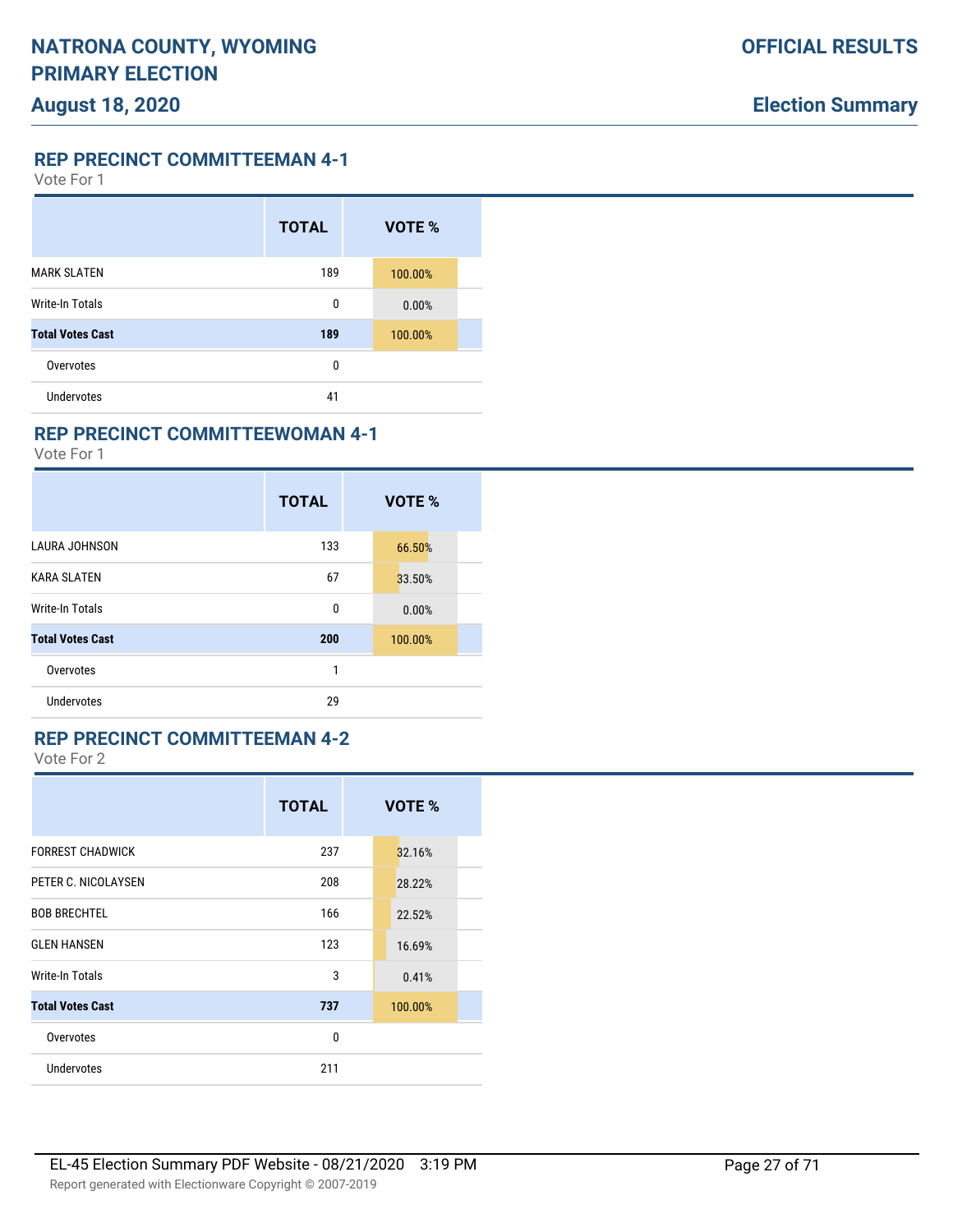**REP PRECINCT COMMITTEEWOMAN 4-2**

Vote For 2

|                         | <b>TOTAL</b> | VOTE %  |
|-------------------------|--------------|---------|
| <b>VALERIE LATHROP</b>  | 301          | 43.12%  |
| <b>DEBBIE CHADWICK</b>  | 226          | 32.38%  |
| <b>LEANN BRECHTEL</b>   | 164          | 23.50%  |
| Write-In Totals         | 7            | 1.00%   |
| <b>Total Votes Cast</b> | 698          | 100.00% |
| Overvotes               | 0            |         |
| <b>Undervotes</b>       | 250          |         |

### **REP PRECINCT COMMITTEEMAN 5-1**

Vote For 1

|                         | <b>TOTAL</b> | VOTE %  |  |
|-------------------------|--------------|---------|--|
| ROBERT ALLAIRE          | 31           | 100.00% |  |
| <b>Write-In Totals</b>  | 0            | 0.00%   |  |
| <b>Total Votes Cast</b> | 31           | 100.00% |  |
| Overvotes               | 0            |         |  |
| <b>Undervotes</b>       | 5            |         |  |

### **REP PRECINCT COMMITTEEWOMAN 5-1**

|                         | <b>TOTAL</b> | VOTE %  |  |
|-------------------------|--------------|---------|--|
| AMY A. ALLAIRE          | 29           | 100.00% |  |
| <b>Write-In Totals</b>  | 0            | 0.00%   |  |
| <b>Total Votes Cast</b> | 29           | 100.00% |  |
| Overvotes               | 0            |         |  |
| Undervotes              | 7            |         |  |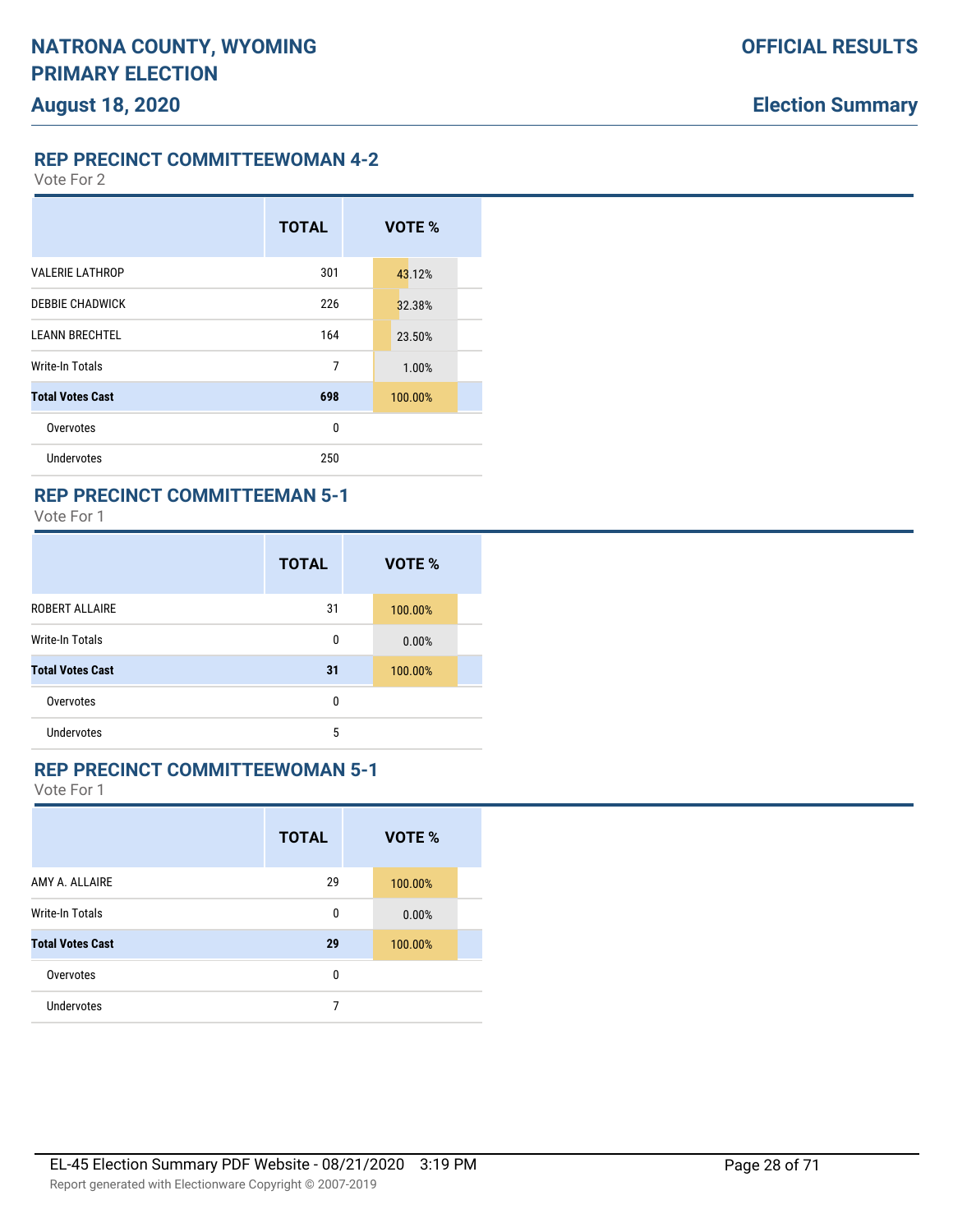**REP PRECINCT COMMITTEEMAN 7-1**

Vote For 1

|                         | <b>TOTAL</b> | VOTE %  |  |
|-------------------------|--------------|---------|--|
| <b>MARC W. CHAPMAN</b>  | 65           | 94.20%  |  |
| <b>Write-In Totals</b>  | 4            | 5.80%   |  |
| <b>Total Votes Cast</b> | 69           | 100.00% |  |
| Overvotes               | 0            |         |  |
| <b>Undervotes</b>       | 5            |         |  |

### **REP PRECINCT COMMITTEEWOMAN 7-1**

Vote For 1

|                         | <b>TOTAL</b> | VOTE %  |
|-------------------------|--------------|---------|
| AMANDA "MANDY" DEWITT   | 60           | 98.36%  |
| Write-In Totals         | 1            | 1.64%   |
| <b>Total Votes Cast</b> | 61           | 100.00% |
| Overvotes               | 0            |         |
| Undervotes              | 13           |         |

### **REP PRECINCT COMMITTEEMAN 7-2**

|                         | <b>TOTAL</b> | VOTE %  |  |
|-------------------------|--------------|---------|--|
| <b>WILLIAM ALLEMAND</b> | 46           | 97.87%  |  |
| <b>Write-In Totals</b>  | 1            | 2.13%   |  |
| <b>Total Votes Cast</b> | 47           | 100.00% |  |
| Overvotes               | 0            |         |  |
| <b>Undervotes</b>       |              |         |  |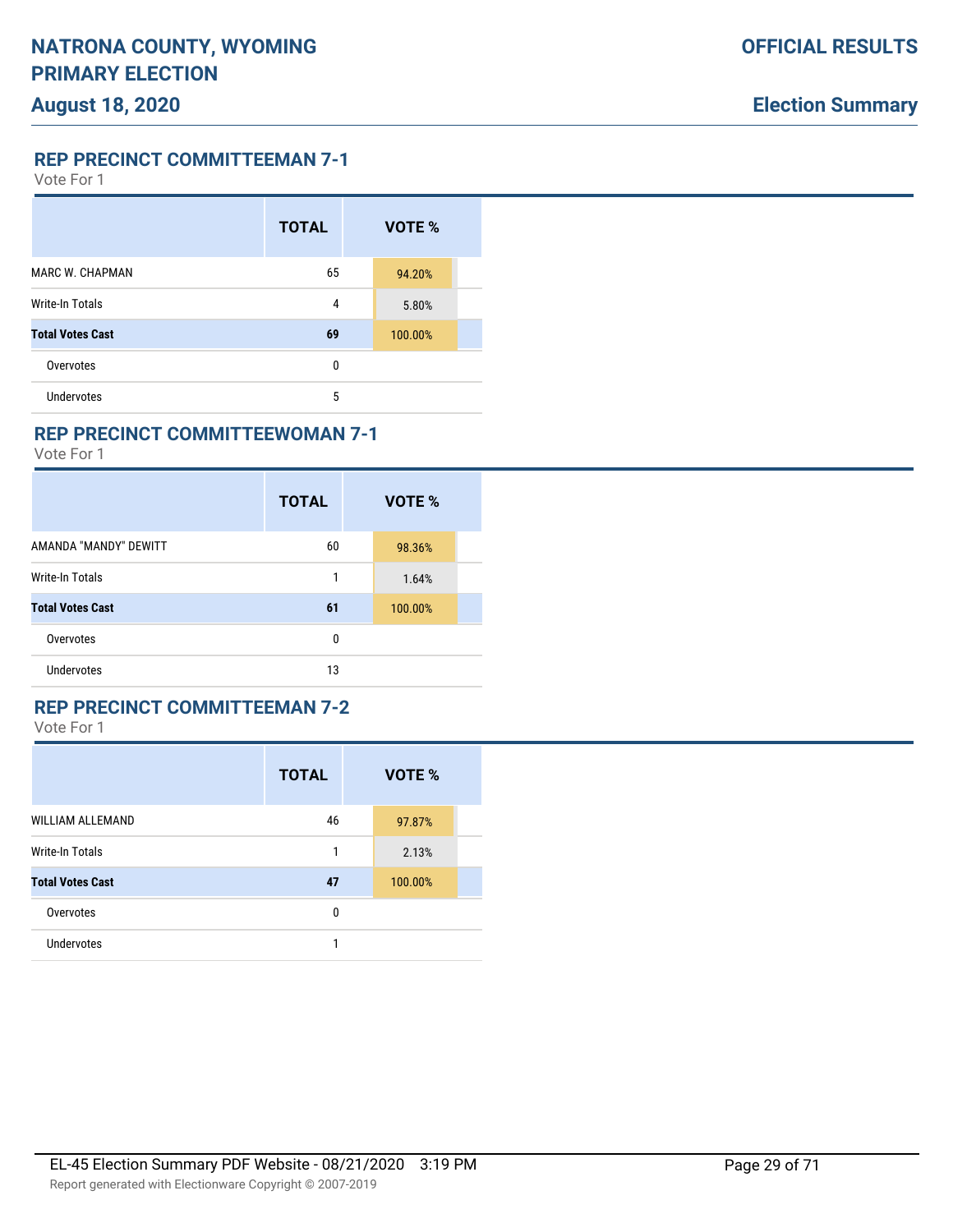**REP PRECINCT COMMITTEEWOMAN 7-2**

Vote For 1

|                         | <b>TOTAL</b> | VOTE %  |  |
|-------------------------|--------------|---------|--|
| <b>MARY OWENS</b>       | 47           | 100.00% |  |
| Write-In Totals         | 0            | 0.00%   |  |
| <b>Total Votes Cast</b> | 47           | 100.00% |  |
| Overvotes               | 0            |         |  |
| Undervotes              | 1            |         |  |

### **REP PRECINCT COMMITTEEMAN 8-1**

Vote For 2

|                              | <b>TOTAL</b> | VOTE %  |  |
|------------------------------|--------------|---------|--|
| <b>STEPHEN WEST</b>          | 179          | 29.20%  |  |
| JOHN D. GILBERT              | 175          | 28.55%  |  |
| RONALD L. WALES SR. "HUNTER" | 142          | 23.16%  |  |
| JERRY TWOGOOD                | 116          | 18.92%  |  |
| Write-In Totals              | 1            | 0.16%   |  |
| <b>Total Votes Cast</b>      | 613          | 100.00% |  |
| Overvotes                    | 0            |         |  |
| Undervotes                   | 283          |         |  |

### **REP PRECINCT COMMITTEEWOMAN 8-1**

|                         | <b>TOTAL</b> | VOTE %  |  |
|-------------------------|--------------|---------|--|
| AGNES CLAUDINE GILBERT  | 368          | 97.35%  |  |
| Write-In Totals         | 10           | 2.65%   |  |
| <b>Total Votes Cast</b> | 378          | 100.00% |  |
| Overvotes               | 0            |         |  |
| <b>Undervotes</b>       | 518          |         |  |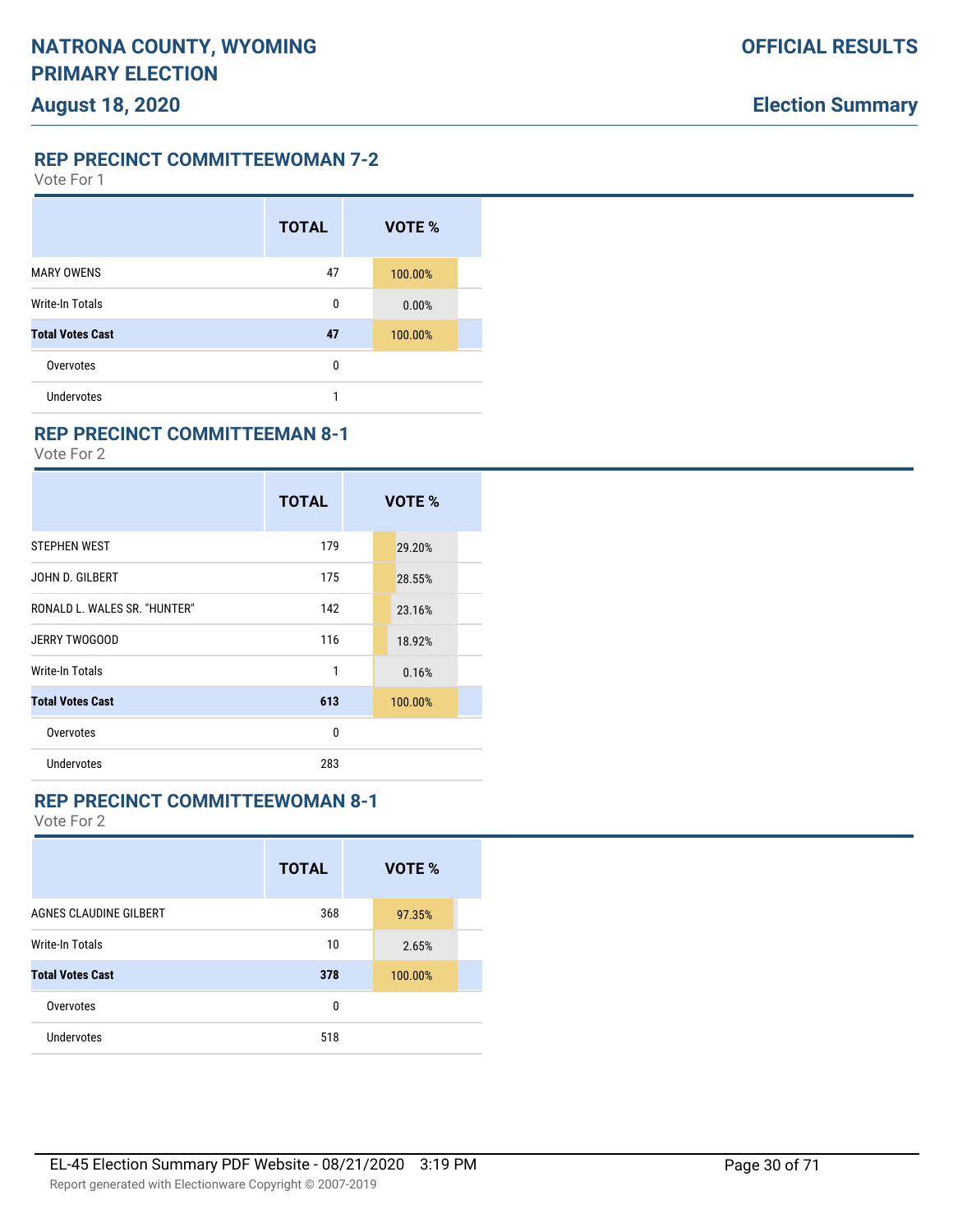**REP PRECINCT COMMITTEEMAN 8-2**

Vote For 1

|                         | <b>TOTAL</b> | VOTE %  |  |
|-------------------------|--------------|---------|--|
| <b>DWAYNE LARSEN</b>    | 101          | 100.00% |  |
| Write-In Totals         | 0            | 0.00%   |  |
| <b>Total Votes Cast</b> | 101          | 100.00% |  |
| Overvotes               | 0            |         |  |
| Undervotes              | 18           |         |  |

### **REP PRECINCT COMMITTEEWOMAN 8-2**

Vote For 1

|                         | <b>TOTAL</b> | VOTE %  |
|-------------------------|--------------|---------|
| <b>BRENDA SHORT</b>     | 103          | 100.00% |
| Write-In Totals         | 0            | 0.00%   |
| <b>Total Votes Cast</b> | 103          | 100.00% |
| Overvotes               | 0            |         |
| Undervotes              | 16           |         |

#### **REP PRECINCT COMMITTEEMAN 8-3**

|                         | <b>TOTAL</b> | VOTE %  |
|-------------------------|--------------|---------|
| <b>DEVON OLSEN</b>      | 67           | 36.81%  |
| <b>JOE DAVIS</b>        | 58           | 31.87%  |
| <b>CLIFFORD WOMACK</b>  | 56           | 30.77%  |
| Write-In Totals         | 1            | 0.55%   |
| <b>Total Votes Cast</b> | 182          | 100.00% |
| Overvotes               | 1            |         |
| <b>Undervotes</b>       | 28           |         |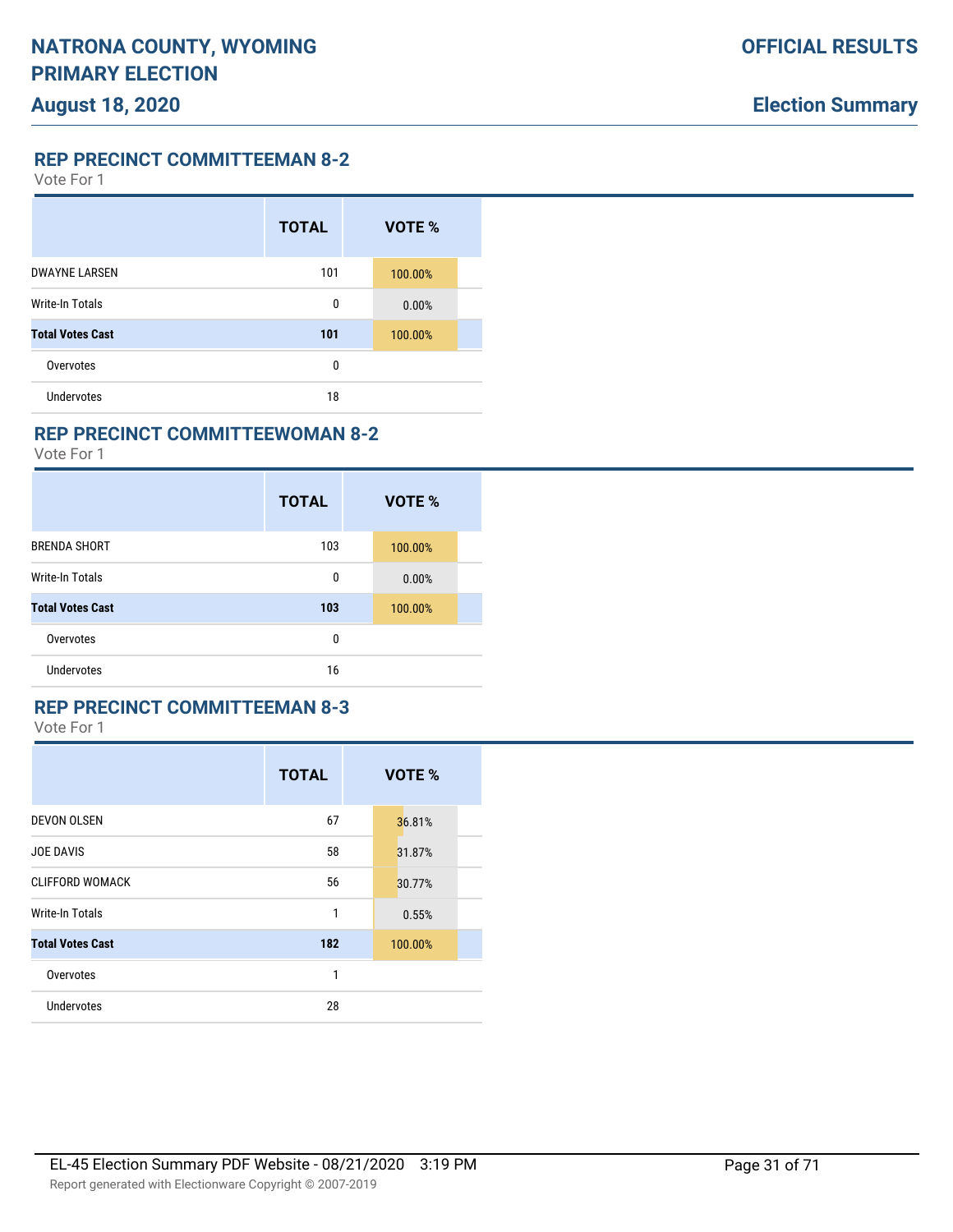**REP PRECINCT COMMITTEEWOMAN 8-3**

Vote For 1

|                         | <b>TOTAL</b> | VOTE %  |  |
|-------------------------|--------------|---------|--|
| <b>BRANDI FORGEY</b>    | 117          | 59.39%  |  |
| ROXY L. SKOGEN          | 77           | 39.09%  |  |
| <b>Write-In Totals</b>  | 3            | 1.52%   |  |
| <b>Total Votes Cast</b> | 197          | 100.00% |  |
| Overvotes               | 1            |         |  |
| Undervotes              | 13           |         |  |

### **REP PRECINCT COMMITTEEMAN 8-4**

|                         | <b>TOTAL</b>   | VOTE %  |
|-------------------------|----------------|---------|
| <b>TOM REEDER</b>       | 197            | 30.50%  |
| <b>GREG HANSEN</b>      | 159            | 24.61%  |
| <b>JASON B. WHITMAN</b> | 115            | 17.80%  |
| <b>TYLER PHILLIPS</b>   | 89             | 13.78%  |
| MELVIN KOSLOWSKY        | 84             | 13.00%  |
| Write-In Totals         | $\mathfrak{p}$ | 0.31%   |
| <b>Total Votes Cast</b> | 646            | 100.00% |
| Overvotes               | $\mathbf{0}$   |         |
| <b>Undervotes</b>       | 312            |         |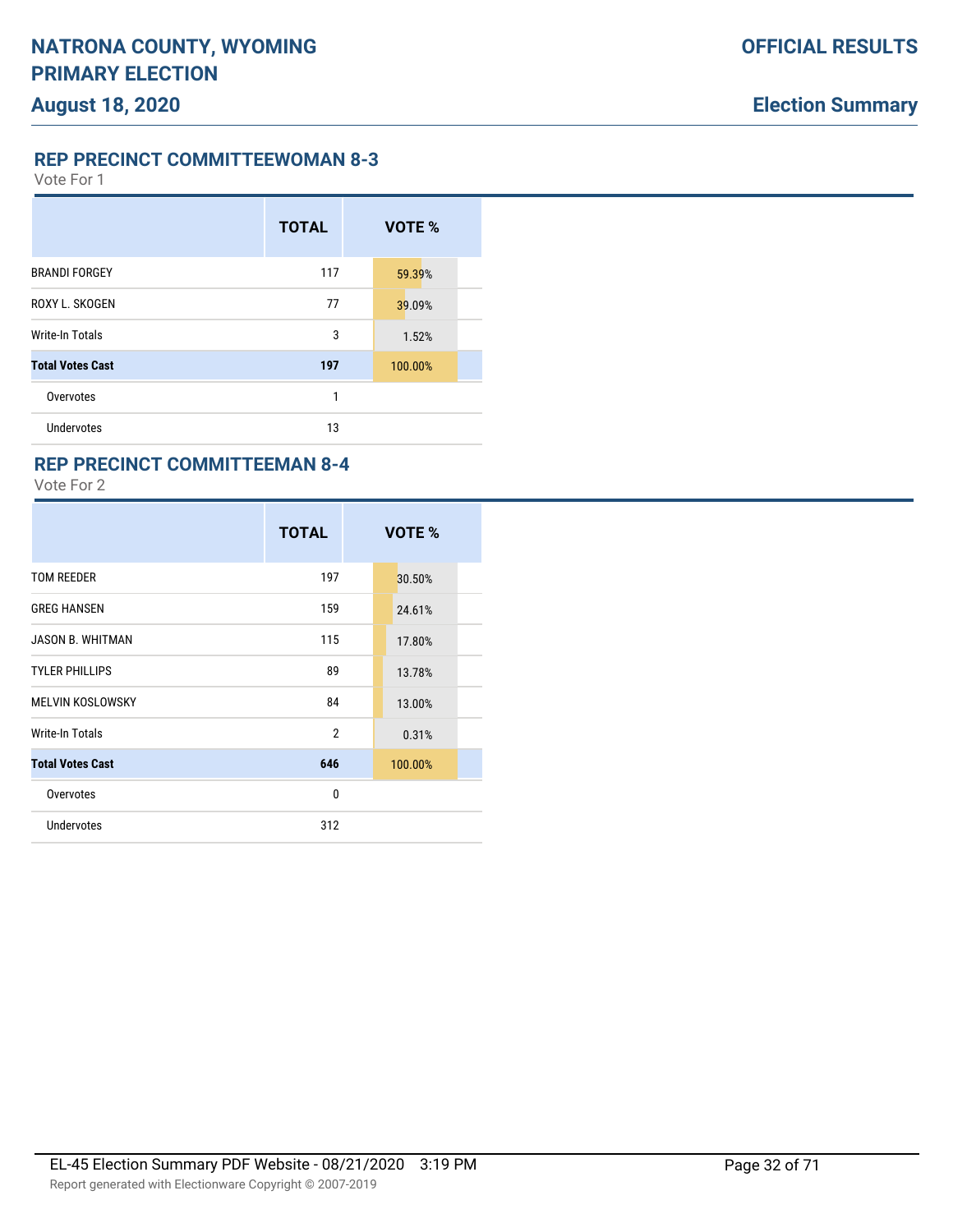**REP PRECINCT COMMITTEEWOMAN 8-4**

Vote For 2

# **TOTAL VOTE %** CONNIE REEDER 196 32.56% STEPHANIE L. CUNDALL 170 28.24% DONNA KOSLOWSKY 127 21.10% HANNAH M. HINDERS 107 17.77% Write-In Totals 2 0.33% **Total Votes Cast 602** 100.00% Overvotes and the contract of the contract of the contract of the contract of the contract of the contract of the contract of the contract of the contract of the contract of the contract of the contract of the contract of Undervotes 356

#### **REP PRECINCT COMMITTEEMAN 8-5**

Vote For 2

|                         | <b>TOTAL</b> | VOTE %  |
|-------------------------|--------------|---------|
| <b>DAN SABROSKY</b>     | 350          | 93.33%  |
| Write-In Totals         | 25           | 6.67%   |
| <b>Total Votes Cast</b> | 375          | 100.00% |
| Overvotes               | 0            |         |
| Undervotes              | 541          |         |

#### **REP PRECINCT COMMITTEEWOMAN 8-5**

|                         | <b>TOTAL</b> | VOTE %  |  |
|-------------------------|--------------|---------|--|
| <b>BRENDA SANDERS</b>   | 354          | 94.91%  |  |
| Write-In Totals         | 19           | 5.09%   |  |
| <b>Total Votes Cast</b> | 373          | 100.00% |  |
| Overvotes               | 0            |         |  |
| <b>Undervotes</b>       | 543          |         |  |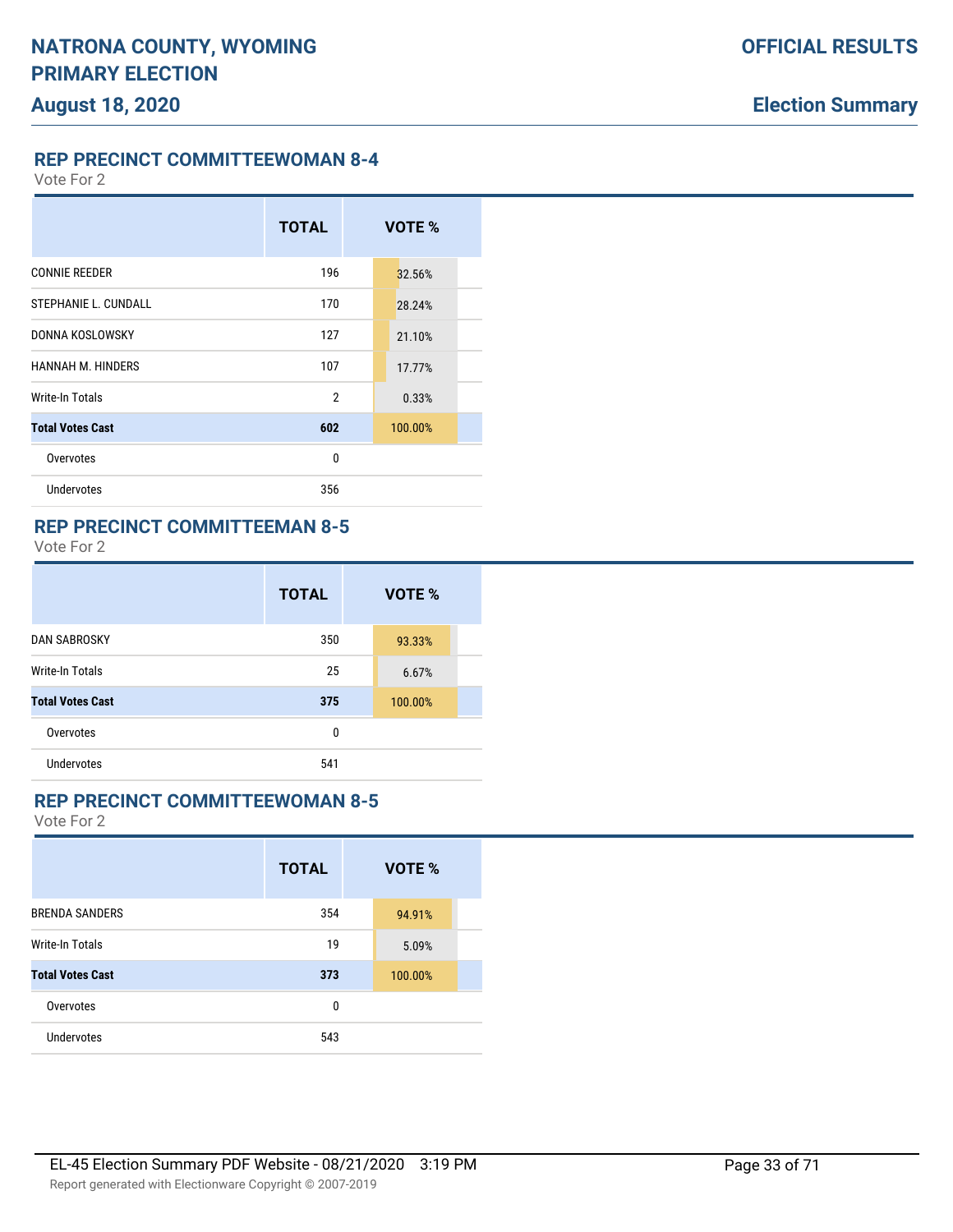**REP PRECINCT COMMITTEEMAN 9-1**

Vote For 3

# **TOTAL VOTE %** DAVE TRUE 29.85% **DAVE NORTH 29.03%** 317 29.03% STEPHEN L. BROWN 224 20.51% **BRIAN T.M. DEVAULT** 221 221 20.24% Write-In Totals 0.37% **Total Votes Cast 1,092** 100.00% Overvotes and the contract of the contract of the contract of the contract of the contract of the contract of the contract of the contract of the contract of the contract of the contract of the contract of the contract of Undervotes 540

#### **REP PRECINCT COMMITTEEWOMAN 9-1**

|                         | <b>TOTAL</b> | VOTE %  |
|-------------------------|--------------|---------|
| <b>MELANIE TRUE</b>     | 291          | 27.17%  |
| <b>TRACY TRUE PROPP</b> | 213          | 19.89%  |
| <b>VIRGINIA BABCOCK</b> | 160          | 14.94%  |
| <b>TERRI HAGER</b>      | 159          | 14.85%  |
| <b>HELEN BROWN</b>      | 131          | 12.23%  |
| <b>CHERYL HOBSON</b>    | 114          | 10.64%  |
| <b>Write-In Totals</b>  | 3            | 0.28%   |
| <b>Total Votes Cast</b> | 1,071        | 100.00% |
| Overvotes               | 3            |         |
| <b>Undervotes</b>       | 558          |         |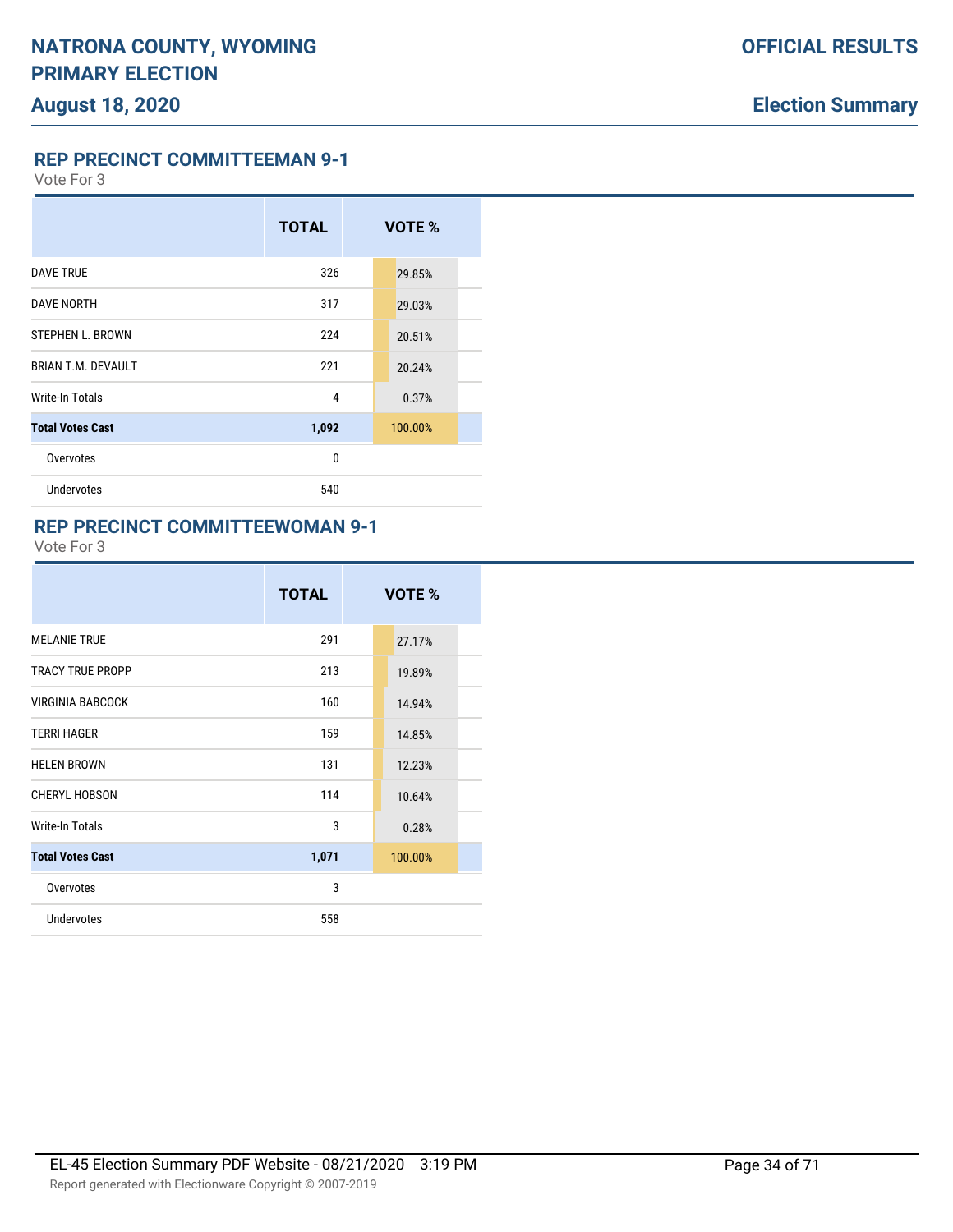Vote For 1

|                         | <b>TOTAL</b> | VOTE %  |
|-------------------------|--------------|---------|
| <b>TOM WALTERS</b>      | 59           | 70.24%  |
| <b>SHAD FORGEY</b>      | 25           | 29.76%  |
| <b>Write-In Totals</b>  | 0            | 0.00%   |
| <b>Total Votes Cast</b> | 84           | 100.00% |
| Overvotes               | 0            |         |
| Undervotes              | 5            |         |

# **REP PRECINCT COMMITTEEWOMAN 11-1**

Vote For 1

|                         | <b>TOTAL</b> | VOTE %  |
|-------------------------|--------------|---------|
| <b>KADE S. WALTERS</b>  | 78           | 100.00% |
| <b>Write-In Totals</b>  | 0            | 0.00%   |
| <b>Total Votes Cast</b> | 78           | 100.00% |
| Overvotes               | 0            |         |
| Undervotes              | 11           |         |

## **REP PRECINCT COMMITTEEMAN 11-2**

|                         | <b>TOTAL</b> | VOTE %  |  |
|-------------------------|--------------|---------|--|
| <b>MARTIN ANNIS</b>     | 58           | 100.00% |  |
| <b>Write-In Totals</b>  | 0            | 0.00%   |  |
| <b>Total Votes Cast</b> | 58           | 100.00% |  |
| Overvotes               | 0            |         |  |
| Undervotes              | 5            |         |  |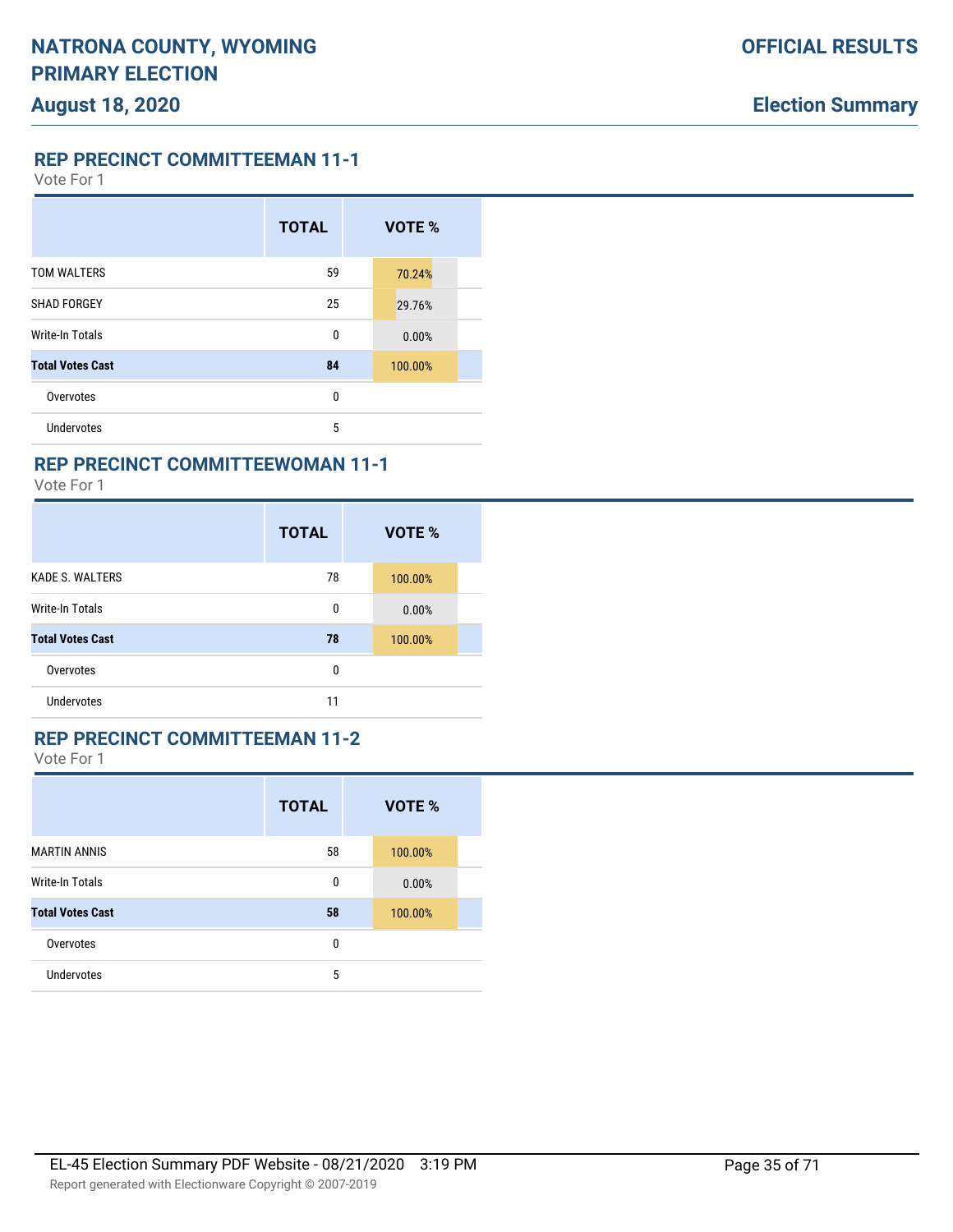### **REP PRECINCT COMMITTEEWOMAN 11-2**

Vote For 1

|                         | <b>TOTAL</b> | VOTE %  |  |
|-------------------------|--------------|---------|--|
| Write-In Totals         | 6            | 100.00% |  |
| <b>Total Votes Cast</b> | 6            | 100.00% |  |
| Overvotes               | 0            |         |  |
| <b>Undervotes</b>       | 57           |         |  |

#### **REP PRECINCT COMMITTEEMAN 11-3**

Vote For 1

|                         | <b>TOTAL</b> | VOTE %  |  |
|-------------------------|--------------|---------|--|
| <b>LARRY ELROD</b>      | 91           | 94.79%  |  |
| Write-In Totals         | 5            | 5.21%   |  |
| <b>Total Votes Cast</b> | 96           | 100.00% |  |
| Overvotes               | 0            |         |  |
| Undervotes              | 28           |         |  |

### **REP PRECINCT COMMITTEEWOMAN 11-3**

|                         | <b>TOTAL</b> | VOTE %  |
|-------------------------|--------------|---------|
| <b>SUSAN ANDERSON</b>   | 70           | 63.64%  |
| <b>PAM ELROD</b>        | 40           | 36.36%  |
| <b>Write-In Totals</b>  | 0            | 0.00%   |
| <b>Total Votes Cast</b> | 110          | 100.00% |
| Overvotes               | 0            |         |
| Undervotes              | 14           |         |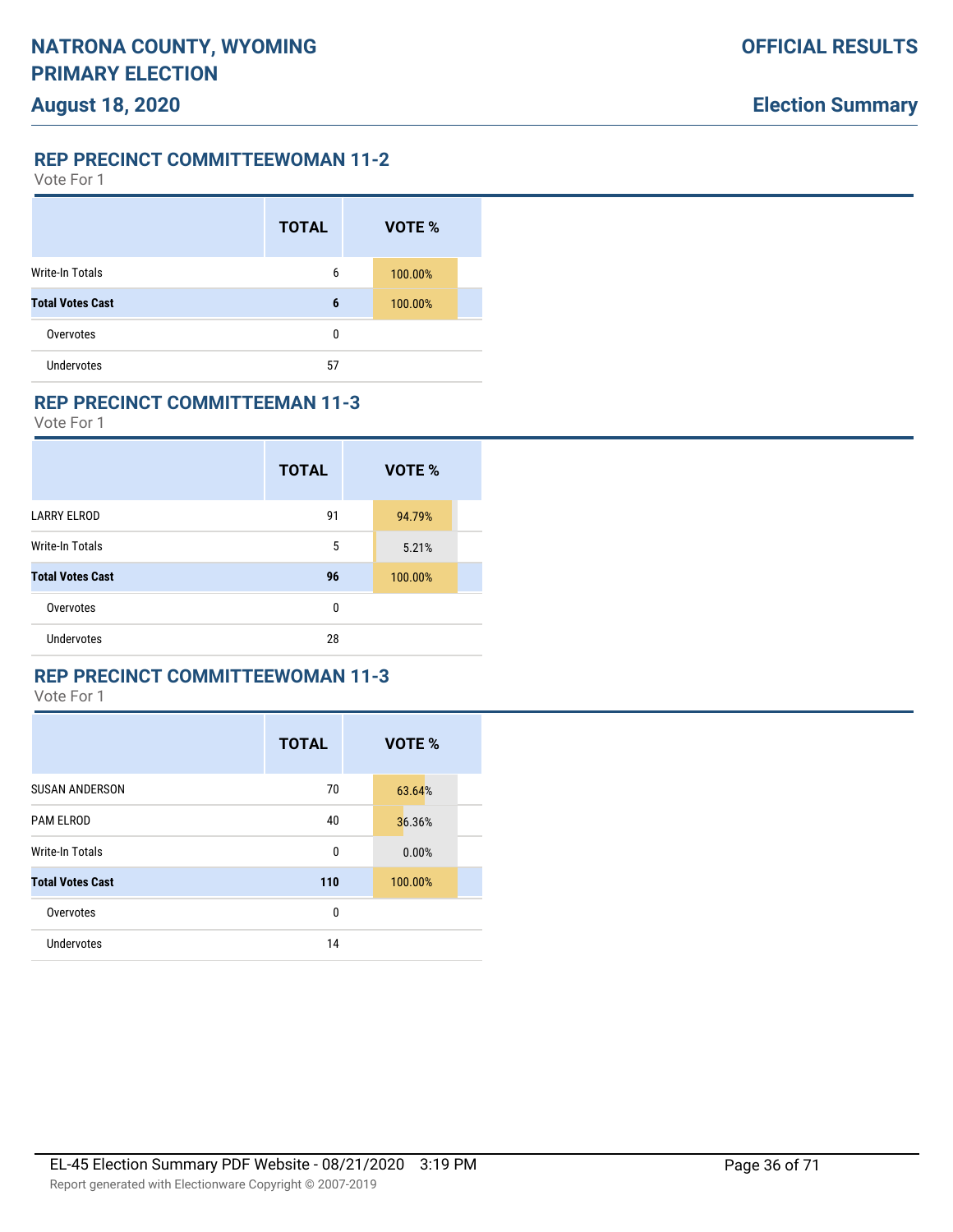Vote For 1

|                         | <b>TOTAL</b>   | VOTE %  |  |
|-------------------------|----------------|---------|--|
| <b>JIM MILNE</b>        | 76             | 97.44%  |  |
| <b>Write-In Totals</b>  | $\overline{2}$ | 2.56%   |  |
| <b>Total Votes Cast</b> | 78             | 100.00% |  |
| Overvotes               | 0              |         |  |
| <b>Undervotes</b>       | 6              |         |  |

#### **REP PRECINCT COMMITTEEWOMAN 11-4**

Vote For 1

|                         | <b>TOTAL</b>   | VOTE %  |
|-------------------------|----------------|---------|
| <b>DEBRA REDDY</b>      | 66             | 97.06%  |
| <b>Write-In Totals</b>  | $\overline{2}$ | 2.94%   |
| <b>Total Votes Cast</b> | 68             | 100.00% |
| Overvotes               | 1              |         |
| Undervotes              | 15             |         |

#### **REP PRECINCT COMMITTEEMAN 12-2**

|                           | <b>TOTAL</b> | VOTE %  |
|---------------------------|--------------|---------|
| <b>CLARK D. MCPHERSON</b> | 81           | 54.36%  |
| <b>BOB IDE</b>            | 67           | 44.97%  |
| Write-In Totals           | 1            | 0.67%   |
| <b>Total Votes Cast</b>   | 149          | 100.00% |
| Overvotes                 | 0            |         |
| <b>Undervotes</b>         | 18           |         |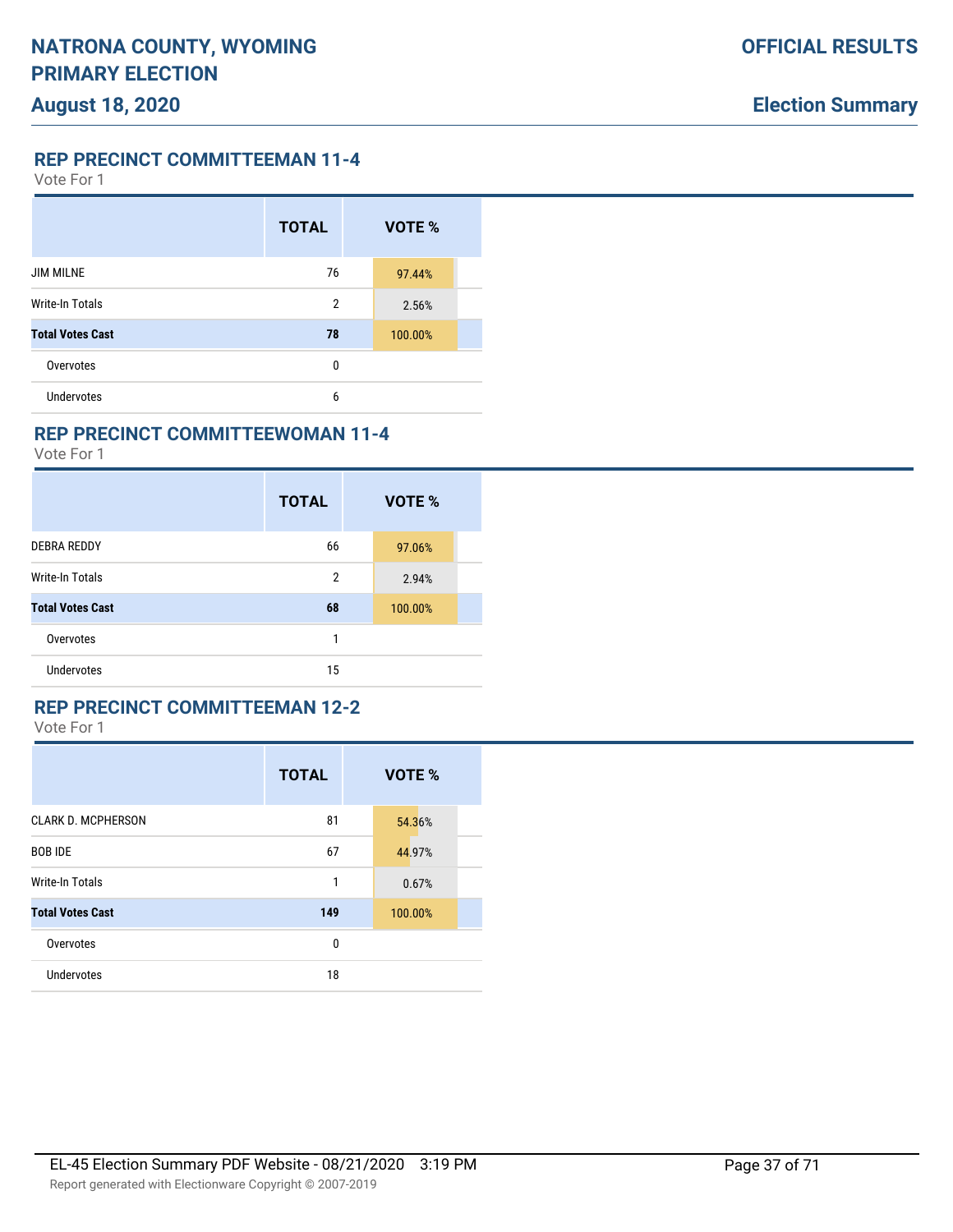**REP PRECINCT COMMITTEEWOMAN 12-2**

Vote For 1

|                         | <b>TOTAL</b> | VOTE %  |  |
|-------------------------|--------------|---------|--|
| <b>REBECCA SEDAR</b>    | 95           | 64.19%  |  |
| <b>CATHY IDE</b>        | 52           | 35.14%  |  |
| <b>Write-In Totals</b>  | 1            | 0.68%   |  |
| <b>Total Votes Cast</b> | 148          | 100.00% |  |
| Overvotes               | 1            |         |  |
| <b>Undervotes</b>       | 18           |         |  |

### **REP PRECINCT COMMITTEEMAN 13-1**

Vote For 1

|                         | <b>TOTAL</b> | VOTE %  |
|-------------------------|--------------|---------|
| <b>MALIK HEGGE</b>      | 32           | 88.89%  |
| <b>Write-In Totals</b>  | 4            | 11.11%  |
| <b>Total Votes Cast</b> | 36           | 100.00% |
| Overvotes               | 0            |         |
| <b>Undervotes</b>       | 5            |         |

### **REP PRECINCT COMMITTEEWOMAN 13-1**

|                         | <b>TOTAL</b> | VOTE %  |  |
|-------------------------|--------------|---------|--|
| <b>APRIL HEGGE</b>      | 32           | 91.43%  |  |
| Write-In Totals         | 3            | 8.57%   |  |
| <b>Total Votes Cast</b> | 35           | 100.00% |  |
| Overvotes               | 0            |         |  |
| <b>Undervotes</b>       | 6            |         |  |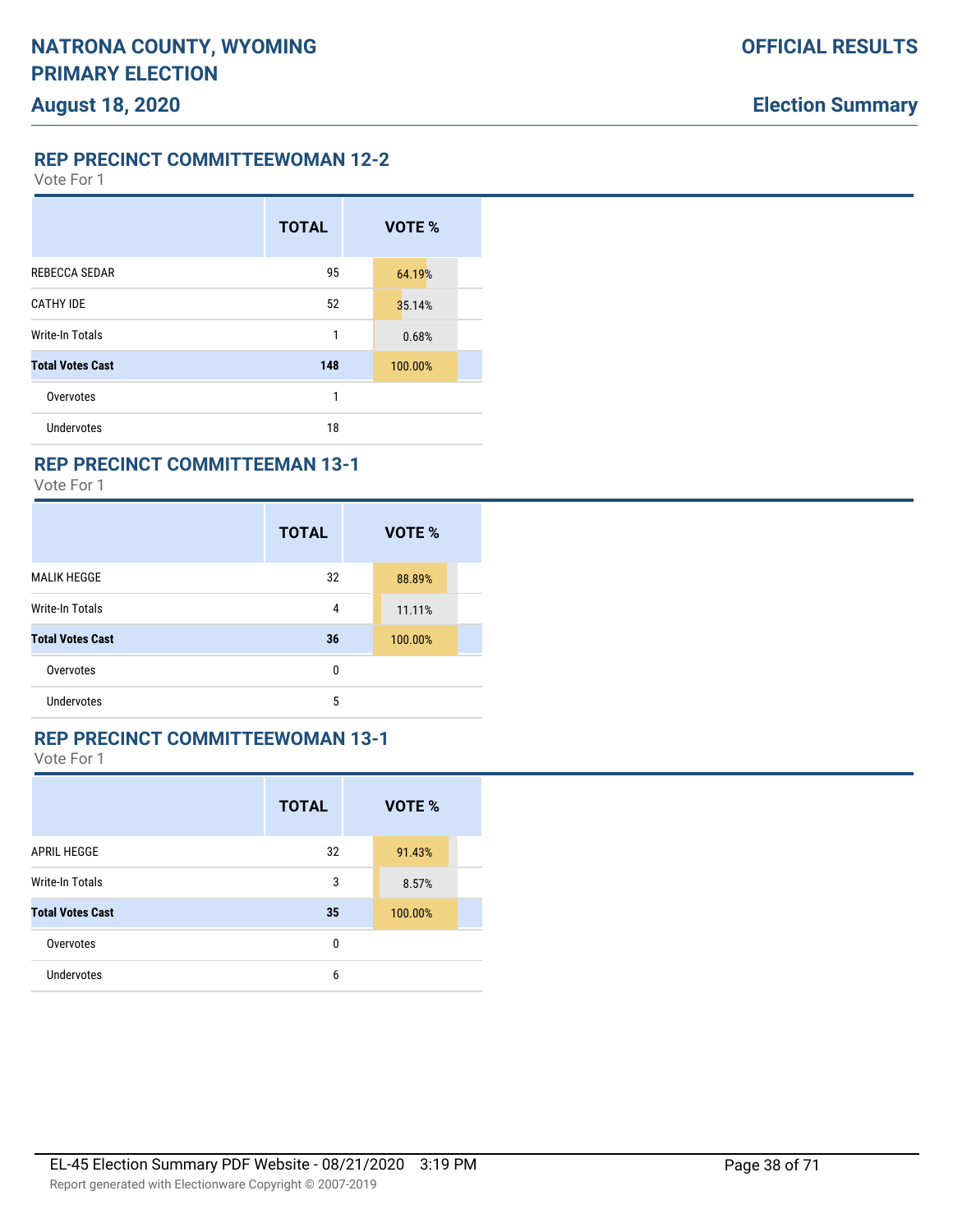Vote For 1

|                         | <b>TOTAL</b> | VOTE %  |  |
|-------------------------|--------------|---------|--|
| <b>ROBERT HENDRY</b>    | 38           | 92.68%  |  |
| Write-In Totals         | 3            | 7.32%   |  |
| <b>Total Votes Cast</b> | 41           | 100.00% |  |
| Overvotes               | 0            |         |  |
| <b>Undervotes</b>       | 7            |         |  |

#### **REP PRECINCT COMMITTEEWOMAN 13-2**

Vote For 1

|                         | <b>TOTAL</b> | VOTE %  |
|-------------------------|--------------|---------|
| <b>LESLIE HENDRY</b>    | 36           | 92.31%  |
| <b>Write-In Totals</b>  | 3            | 7.69%   |
| <b>Total Votes Cast</b> | 39           | 100.00% |
| Overvotes               | 0            |         |
| <b>Undervotes</b>       | 9            |         |

#### **REP PRECINCT COMMITTEEMAN 14-1**

|                         | <b>TOTAL</b> | <b>VOTE %</b> |  |
|-------------------------|--------------|---------------|--|
| <b>Write-In Totals</b>  | 11           | 100.00%       |  |
| <b>Total Votes Cast</b> | 11           | 100.00%       |  |
| Overvotes               | 0            |               |  |
| <b>Undervotes</b>       | 2            |               |  |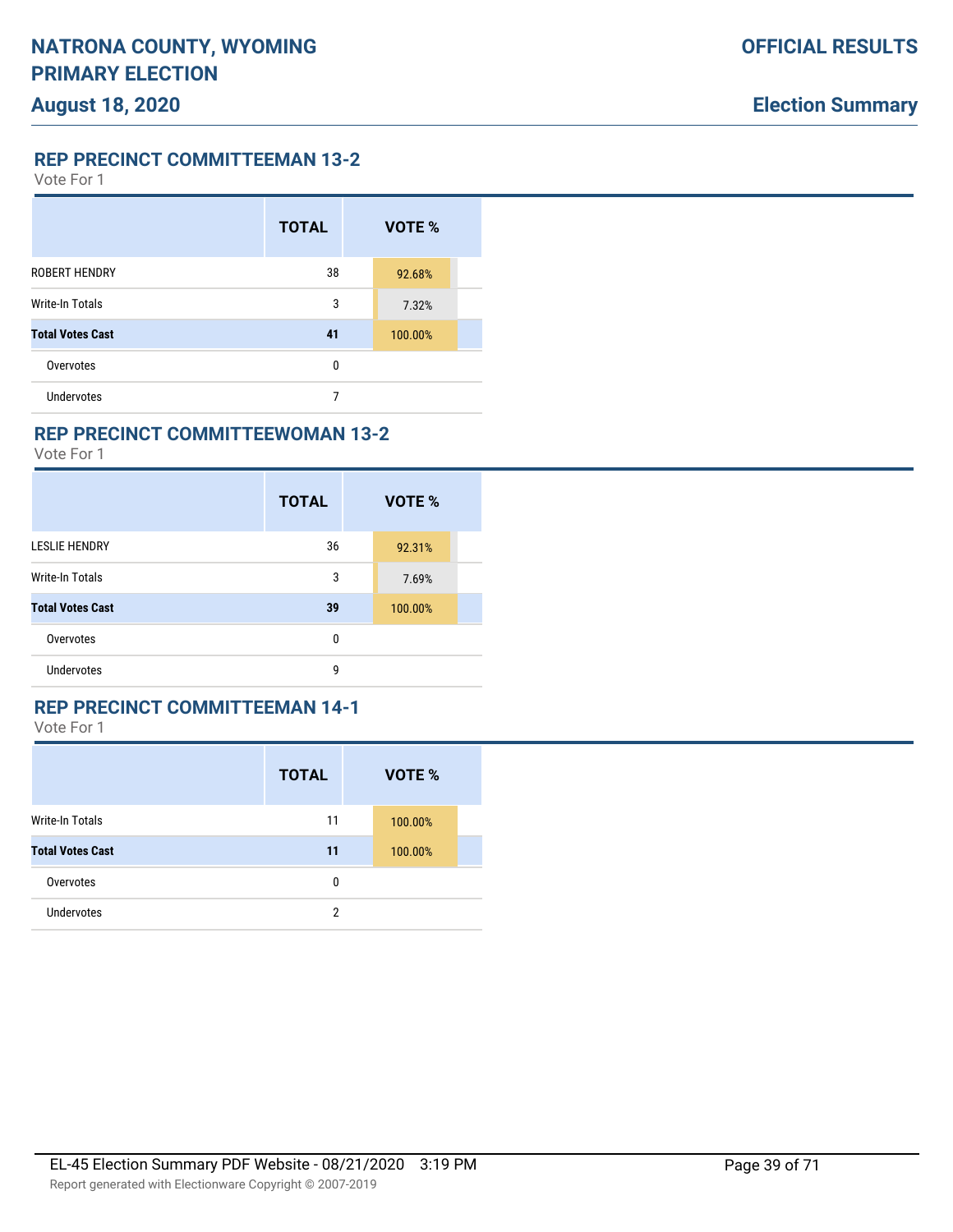### **REP PRECINCT COMMITTEEWOMAN 14-1**

Vote For 1

|                         | <b>TOTAL</b> | VOTE %  |  |
|-------------------------|--------------|---------|--|
| Write-In Totals         | 10           | 100.00% |  |
| <b>Total Votes Cast</b> | 10           | 100.00% |  |
| Overvotes               | 0            |         |  |
| <b>Undervotes</b>       | 3            |         |  |

### **DEM UNITED STATES SENATOR**

Vote For 1

|                           | <b>TOTAL</b> | VOTE %  |
|---------------------------|--------------|---------|
| <b>MERAV BEN DAVID</b>    | 933          | 38.38%  |
| YANA LUDWIG               | 527          | 21.68%  |
| <b>NATHAN WENDT</b>       | 436          | 17.94%  |
| <b>KENNETH R. CASNER</b>  | 278          | 11.44%  |
| <b>REX WILDE</b>          | 142          | 5.84%   |
| <b>JAMES KIRK DEBRINE</b> | 96           | 3.95%   |
| Write-In Totals           | 19           | 0.78%   |
| <b>Total Votes Cast</b>   | 2,431        | 100.00% |
| Overvotes                 | 18           |         |
| <b>Undervotes</b>         | 93           |         |

## **DEM UNITED STATES REPRESENTATIVE**

|                           | <b>TOTAL</b> | VOTE %  |
|---------------------------|--------------|---------|
| <b>LYNNETTE GREY BULL</b> | 1,425        | 59.03%  |
| <b>CAROL HAFNER</b>       | 564          | 23.36%  |
| <b>CARL BEACH</b>         | 409          | 16.94%  |
| Write-In Totals           | 16           | 0.66%   |
| <b>Total Votes Cast</b>   | 2,414        | 100.00% |
| Overvotes                 | 20           |         |
| <b>Undervotes</b>         | 108          |         |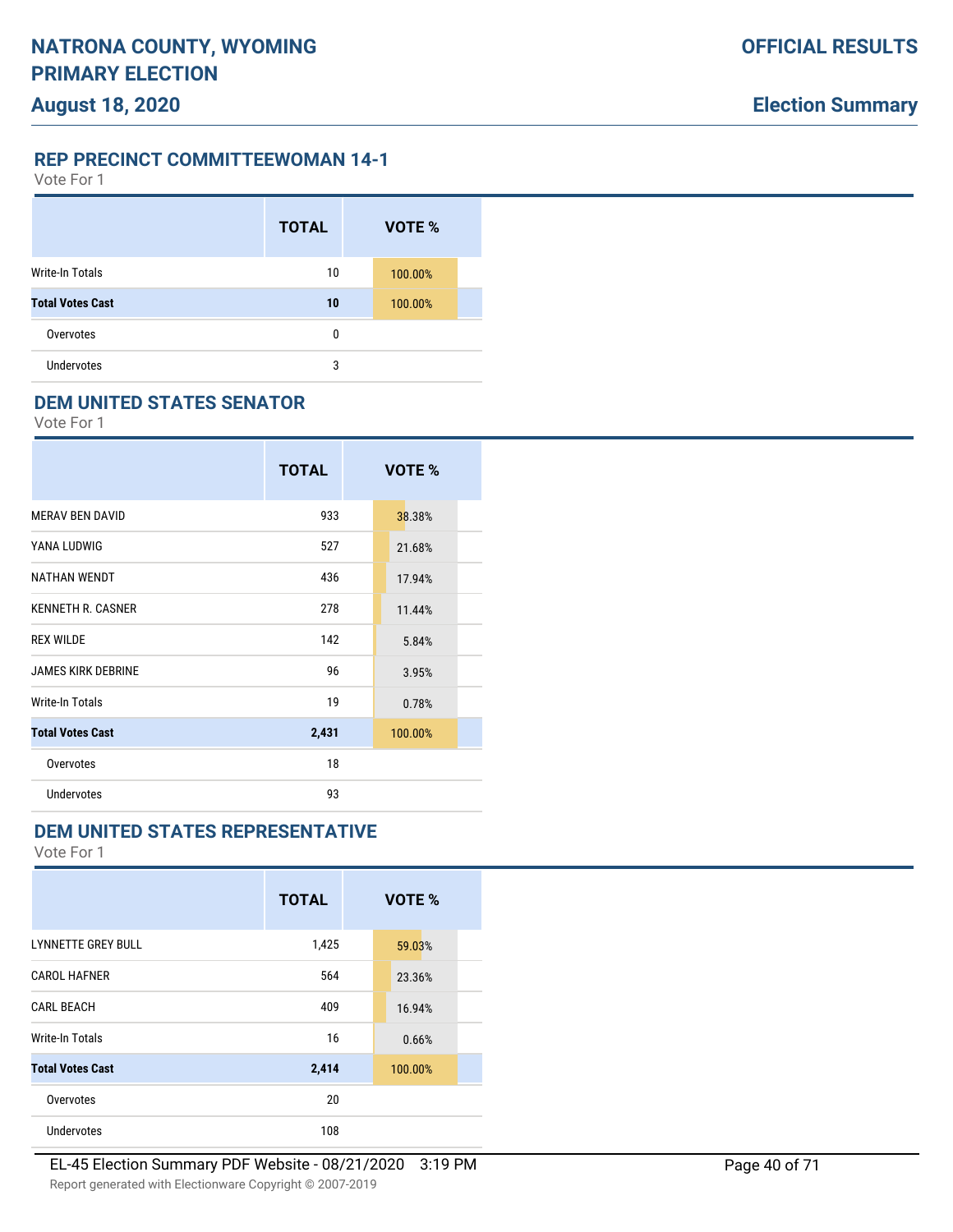# **Election Summary**

**DEM STATE SENATOR 28**

Vote For 1

|                         | <b>TOTAL</b> | VOTE %  |  |
|-------------------------|--------------|---------|--|
| Write-In Totals         | 57           | 100.00% |  |
| <b>Total Votes Cast</b> | 57           | 100.00% |  |
| Overvotes               | 0            |         |  |
| <b>Undervotes</b>       | 626          |         |  |

#### **DEM STATE SENATOR 30**

Vote For 1

|                         | <b>TOTAL</b> | VOTE %  |  |
|-------------------------|--------------|---------|--|
| <b>Write-In Totals</b>  | 46           | 100.00% |  |
| <b>Total Votes Cast</b> | 46           | 100.00% |  |
| Overvotes               | 0            |         |  |
| <b>Undervotes</b>       | 428          |         |  |

## **DEM STATE HOUSE 35**

Vote For 1

|                         | <b>TOTAL</b> | VOTE %  |  |
|-------------------------|--------------|---------|--|
| <b>Write-In Totals</b>  | 17           | 100.00% |  |
| <b>Total Votes Cast</b> | 17           | 100.00% |  |
| Overvotes               | 0            |         |  |
| Undervotes              | 323          |         |  |

# **DEM STATE HOUSE 36**

|                         | <b>TOTAL</b> | <b>VOTE %</b> |  |
|-------------------------|--------------|---------------|--|
| Write-In Totals         | 22           | 100.00%       |  |
| <b>Total Votes Cast</b> | 22           | 100.00%       |  |
| Overvotes               | 0            |               |  |
| <b>Undervotes</b>       | 323          |               |  |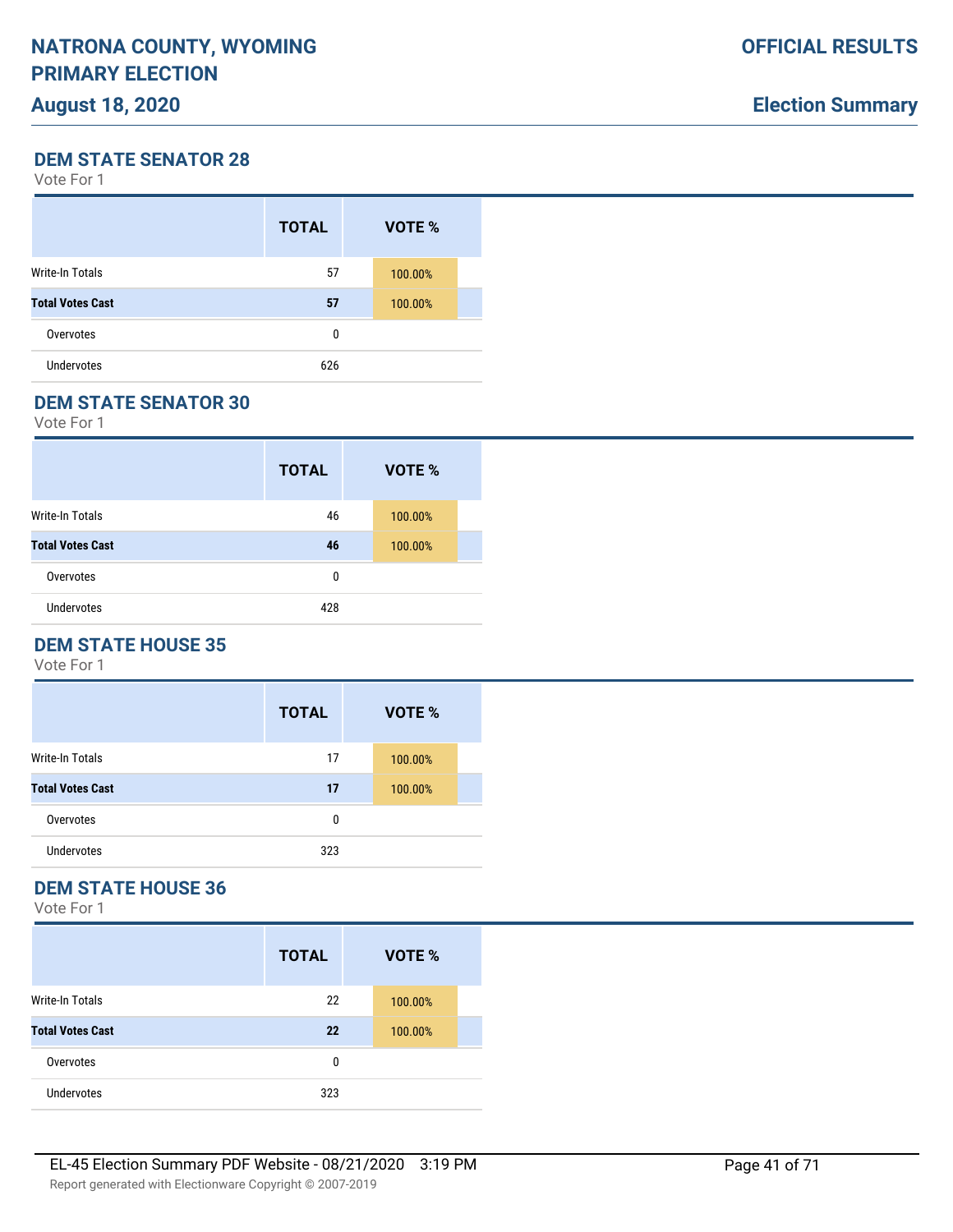# **Election Summary**

**DEM STATE HOUSE 37**

Vote For 1

|                         | <b>TOTAL</b> | <b>VOTE %</b> |  |
|-------------------------|--------------|---------------|--|
| Write-In Totals         | 26           | 100.00%       |  |
| <b>Total Votes Cast</b> | 26           | 100.00%       |  |
| Overvotes               | 0            |               |  |
| <b>Undervotes</b>       | 302          |               |  |
|                         |              |               |  |

#### **DEM STATE HOUSE 38**

Vote For 1

|                         | <b>TOTAL</b> | VOTE %  |  |
|-------------------------|--------------|---------|--|
| <b>Write-In Totals</b>  | 26           | 100.00% |  |
| <b>Total Votes Cast</b> | 26           | 100.00% |  |
| Overvotes               | 0            |         |  |
| <b>Undervotes</b>       | 237          |         |  |

# **DEM STATE HOUSE 56**

Vote For 1

|                         | <b>TOTAL</b> | VOTE %  |
|-------------------------|--------------|---------|
| <b>Write-In Totals</b>  | 17           | 100.00% |
| <b>Total Votes Cast</b> | 17           | 100.00% |
| Overvotes               | 0            |         |
| Undervotes              | 370          |         |

# **DEM STATE HOUSE 57**

|                         | <b>TOTAL</b>   | VOTE %  |  |
|-------------------------|----------------|---------|--|
| <b>JANE IFLAND</b>      | 263            | 99.25%  |  |
| Write-In Totals         | $\overline{2}$ | 0.75%   |  |
| <b>Total Votes Cast</b> | 265            | 100.00% |  |
| Overvotes               | 0              |         |  |
| <b>Undervotes</b>       | 31             |         |  |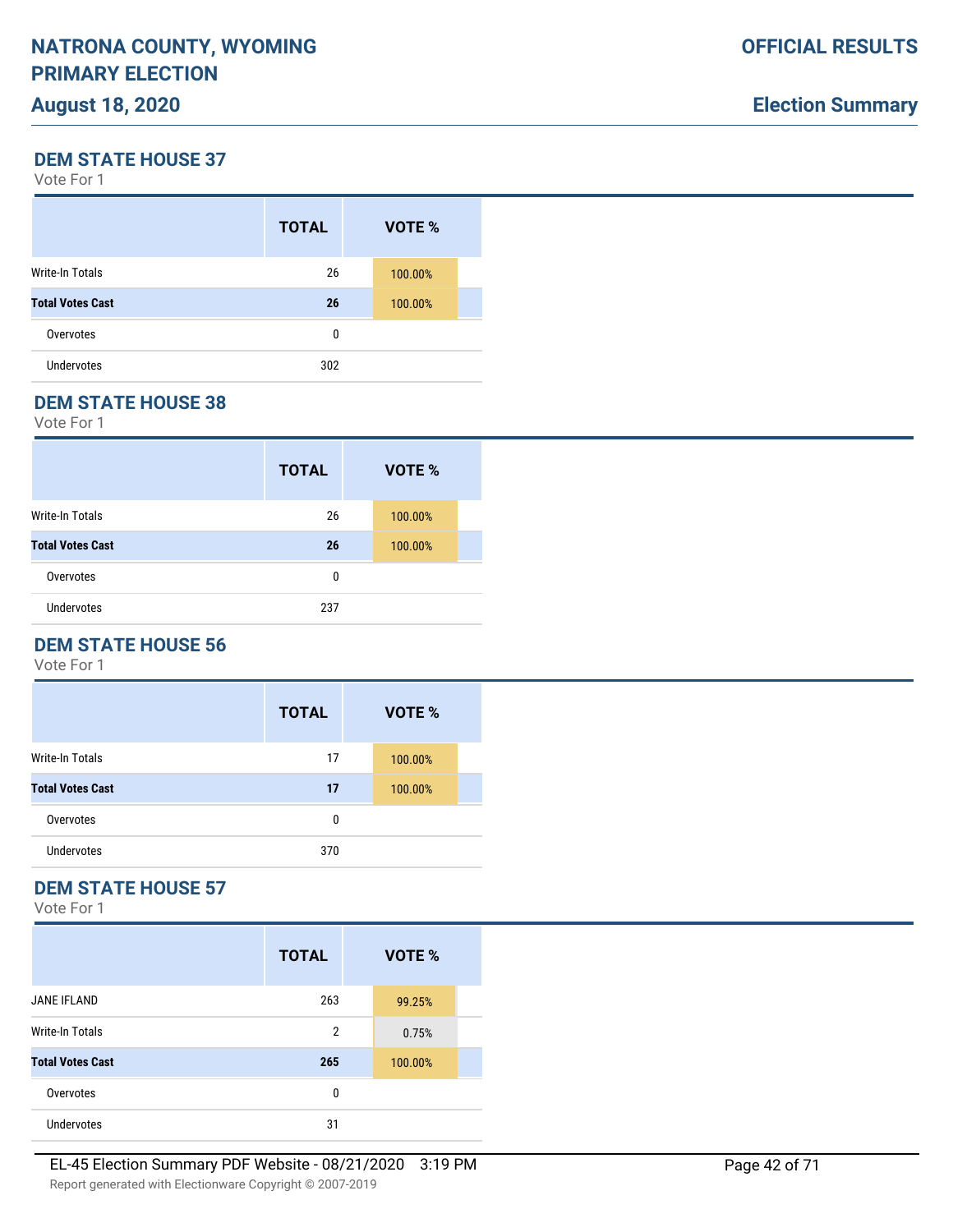# **Election Summary**

**DEM STATE HOUSE 58**

Vote For 1

|                         | <b>TOTAL</b> | VOTE %  |  |
|-------------------------|--------------|---------|--|
| Write-In Totals         | 22           | 100.00% |  |
| <b>Total Votes Cast</b> | 22           | 100.00% |  |
| Overvotes               | 0            |         |  |
| Undervotes              | 189          |         |  |

#### **DEM STATE HOUSE 59**

Vote For 1

|                         | <b>TOTAL</b> | VOTE %  |  |
|-------------------------|--------------|---------|--|
| <b>Write-In Totals</b>  | 64           | 100.00% |  |
| <b>Total Votes Cast</b> | 64           | 100.00% |  |
| Overvotes               | 0            |         |  |
| <b>Undervotes</b>       | 308          |         |  |

### **DEM COUNTY COMMISSIONER**

Vote For 2

|                         | <b>TOTAL</b> | VOTE %  |  |
|-------------------------|--------------|---------|--|
| <b>Write-In Totals</b>  | 429          | 100.00% |  |
| <b>Total Votes Cast</b> | 429          | 100.00% |  |
| Overvotes               | 0            |         |  |
| Undervotes              | 4,655        |         |  |

# **DEM NATRONA COUNTY CORONER (UNEXPIRED)**

|                         | <b>TOTAL</b> | VOTE %  |  |
|-------------------------|--------------|---------|--|
| Write-In Totals         | 209          | 100.00% |  |
| <b>Total Votes Cast</b> | 209          | 100.00% |  |
| Overvotes               | 0            |         |  |
| <b>Undervotes</b>       | 2,333        |         |  |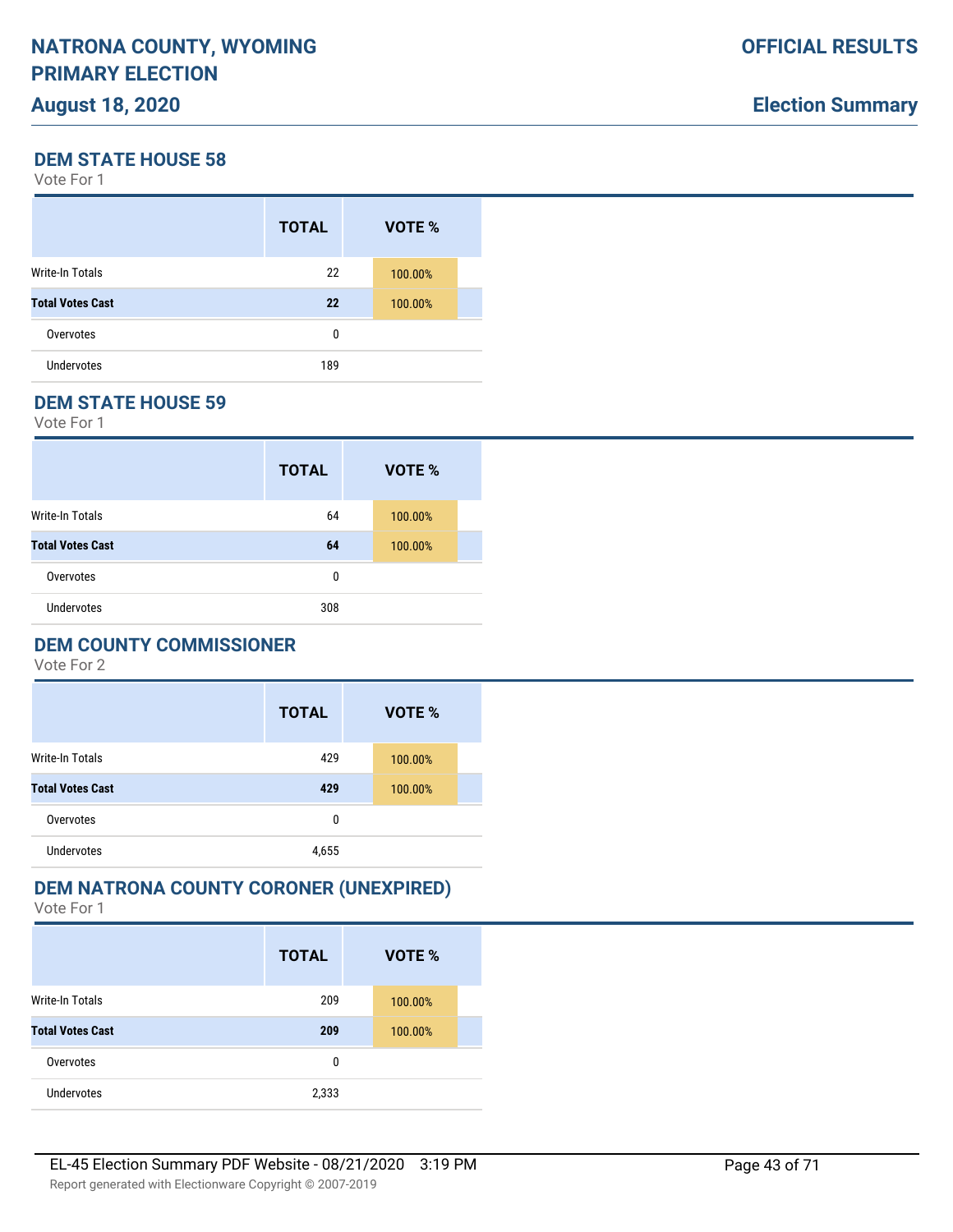Vote For 1

|                         | <b>TOTAL</b> | VOTE %  |  |
|-------------------------|--------------|---------|--|
| <b>Write-In Totals</b>  | 3            | 100.00% |  |
| <b>Total Votes Cast</b> | 3            | 100.00% |  |
| Overvotes               | $\Omega$     |         |  |
| <b>Undervotes</b>       | 75           |         |  |

#### **DEM PRECINCT COMMITTEEWOMAN 1-1**

Vote For 1

|                         | <b>TOTAL</b> | <b>VOTE %</b> |
|-------------------------|--------------|---------------|
| <b>Write-In Totals</b>  | 5            | 100.00%       |
| <b>Total Votes Cast</b> | 5            | 100.00%       |
| Overvotes               | 0            |               |
| <b>Undervotes</b>       | 73           |               |

### **DEM PRECINCT COMMITTEEMAN 1-2**

Vote For 1

|                         | <b>TOTAL</b> | VOTE %  |
|-------------------------|--------------|---------|
| <b>Write-In Totals</b>  | 5            | 100.00% |
| <b>Total Votes Cast</b> | 5            | 100.00% |
| Overvotes               | 0            |         |
| <b>Undervotes</b>       | 64           |         |

### **DEM PRECINCT COMMITTEEWOMAN 1-2**

|                         | <b>TOTAL</b> | <b>VOTE %</b> |
|-------------------------|--------------|---------------|
| Write-In Totals         | 3            | 100.00%       |
| <b>Total Votes Cast</b> | 3            | 100.00%       |
| Overvotes               | 0            |               |
| <b>Undervotes</b>       | 66           |               |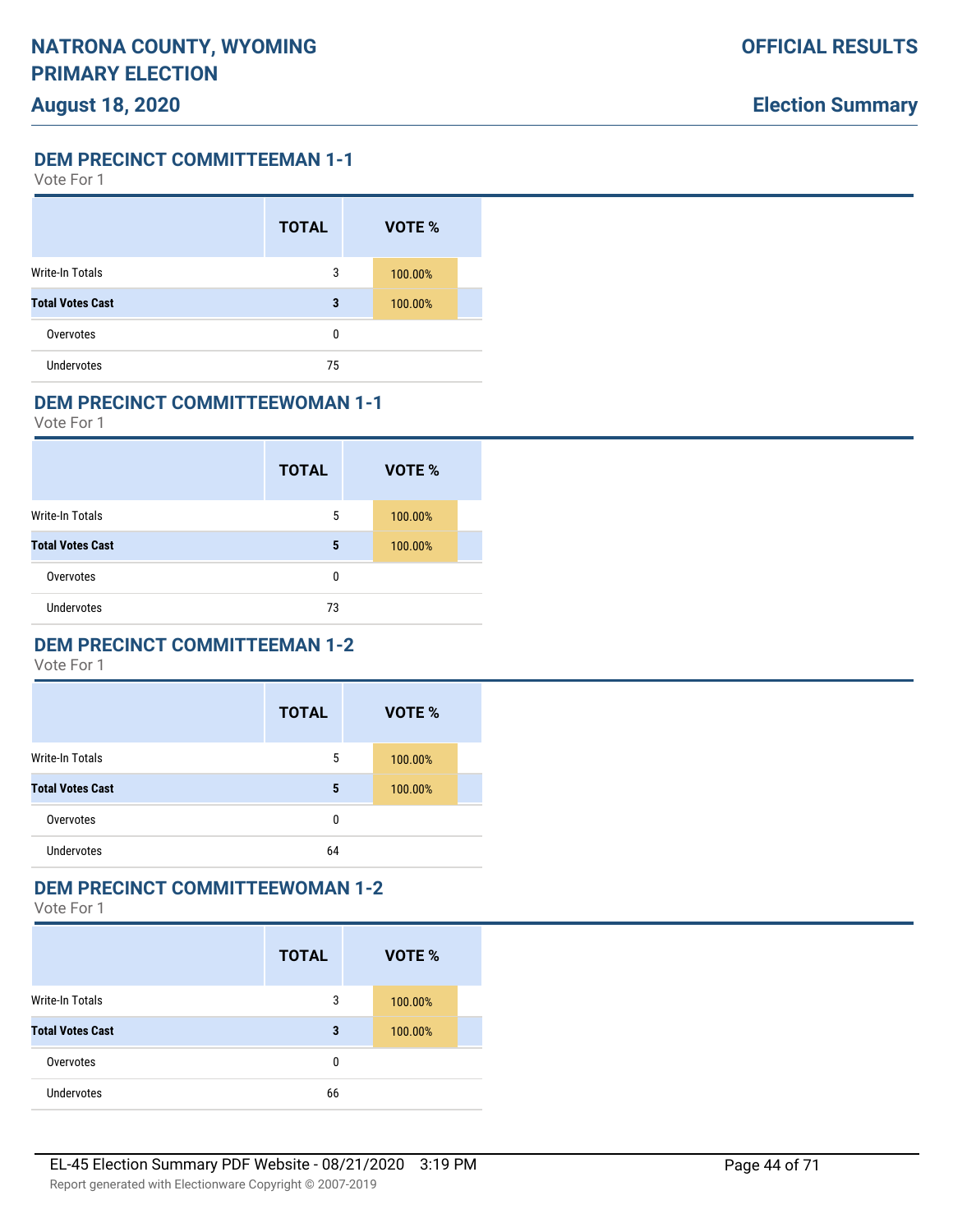Vote For 1

|                         | <b>TOTAL</b> | VOTE %  |  |
|-------------------------|--------------|---------|--|
| <b>Write-In Totals</b>  | 4            | 100.00% |  |
| <b>Total Votes Cast</b> | 4            | 100.00% |  |
| Overvotes               | $\Omega$     |         |  |
| <b>Undervotes</b>       | 89           |         |  |

#### **DEM PRECINCT COMMITTEEWOMAN 1-3**

Vote For 1

|                         | <b>TOTAL</b> | VOTE %  |  |
|-------------------------|--------------|---------|--|
| <b>Write-In Totals</b>  | 2            | 100.00% |  |
| <b>Total Votes Cast</b> | $\mathbf 2$  | 100.00% |  |
| Overvotes               | 0            |         |  |
| <b>Undervotes</b>       | 91           |         |  |

### **DEM PRECINCT COMMITTEEMAN 1-4**

Vote For 1

|                         | <b>TOTAL</b> | VOTE %  |
|-------------------------|--------------|---------|
| <b>Write-In Totals</b>  | 1            | 100.00% |
| <b>Total Votes Cast</b> | 1            | 100.00% |
| Overvotes               | 0            |         |
| <b>Undervotes</b>       | 93           |         |

### **DEM PRECINCT COMMITTEEWOMAN 1-4**

|                         | <b>TOTAL</b> | VOTE %  |  |
|-------------------------|--------------|---------|--|
| <b>BETTY E. WOLFE</b>   | 63           | 98.44%  |  |
| Write-In Totals         | 1            | 1.56%   |  |
| <b>Total Votes Cast</b> | 64           | 100.00% |  |
| Overvotes               | 0            |         |  |
| <b>Undervotes</b>       | 30           |         |  |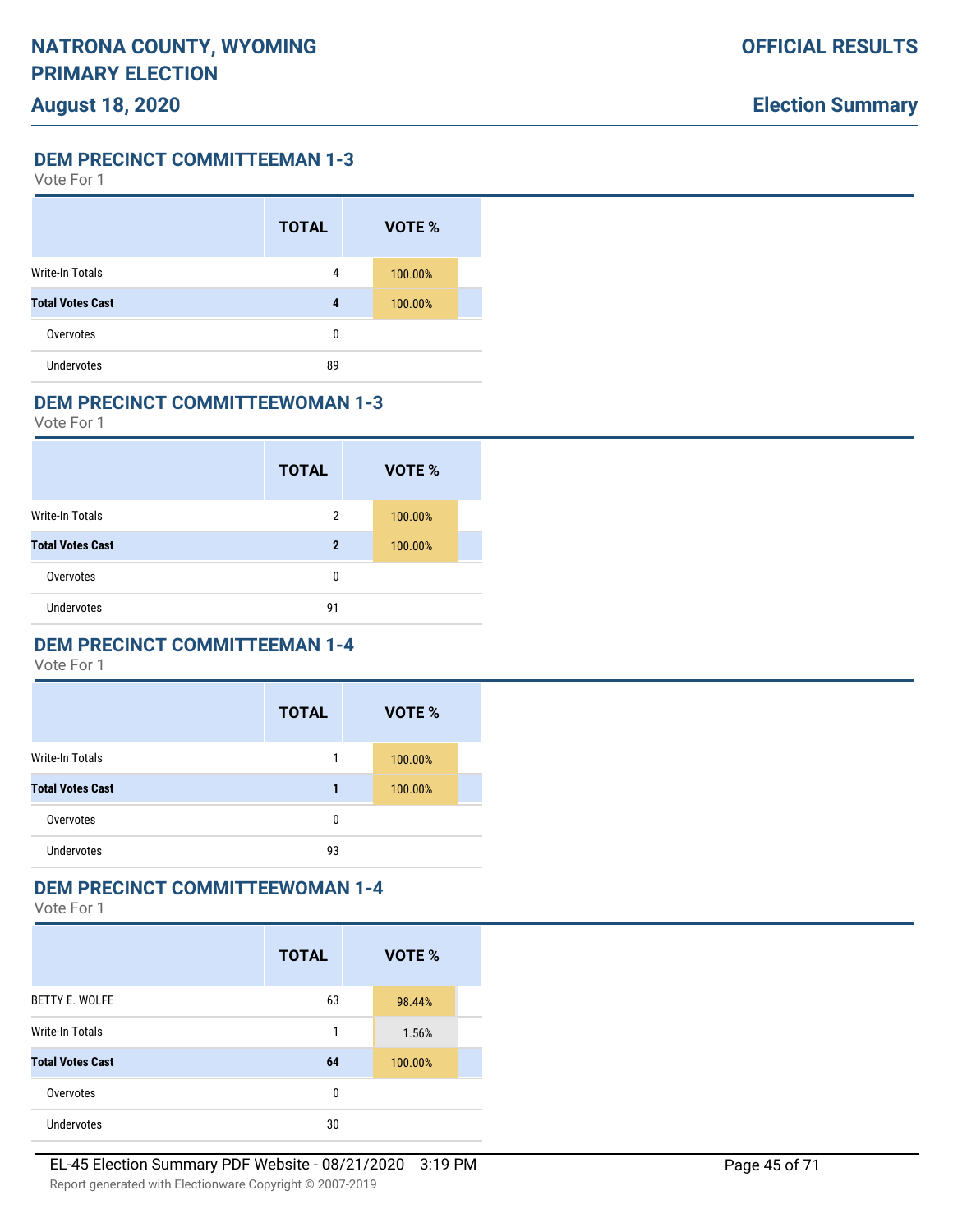Vote For 1

|                         | <b>TOTAL</b> | VOTE %  |  |
|-------------------------|--------------|---------|--|
| Write-In Totals         | 6            | 100.00% |  |
| <b>Total Votes Cast</b> | 6            | 100.00% |  |
| Overvotes               | 0            |         |  |
| <b>Undervotes</b>       | 58           |         |  |

#### **DEM PRECINCT COMMITTEEWOMAN 1-5**

Vote For 1

|                         | <b>TOTAL</b> | VOTE %  |  |
|-------------------------|--------------|---------|--|
| SHERYL A. YATES         | 52           | 100.00% |  |
| Write-In Totals         | 0            | 0.00%   |  |
| <b>Total Votes Cast</b> | 52           | 100.00% |  |
| Overvotes               | 0            |         |  |
| <b>Undervotes</b>       | 12           |         |  |

### **DEM PRECINCT COMMITTEEMAN 1-6**

|                         | <b>TOTAL</b> | VOTE %  |
|-------------------------|--------------|---------|
| Write-In Totals         | 1            | 100.00% |
| <b>Total Votes Cast</b> | 1            | 100.00% |
| Overvotes               | 0            |         |
| <b>Undervotes</b>       | 89           |         |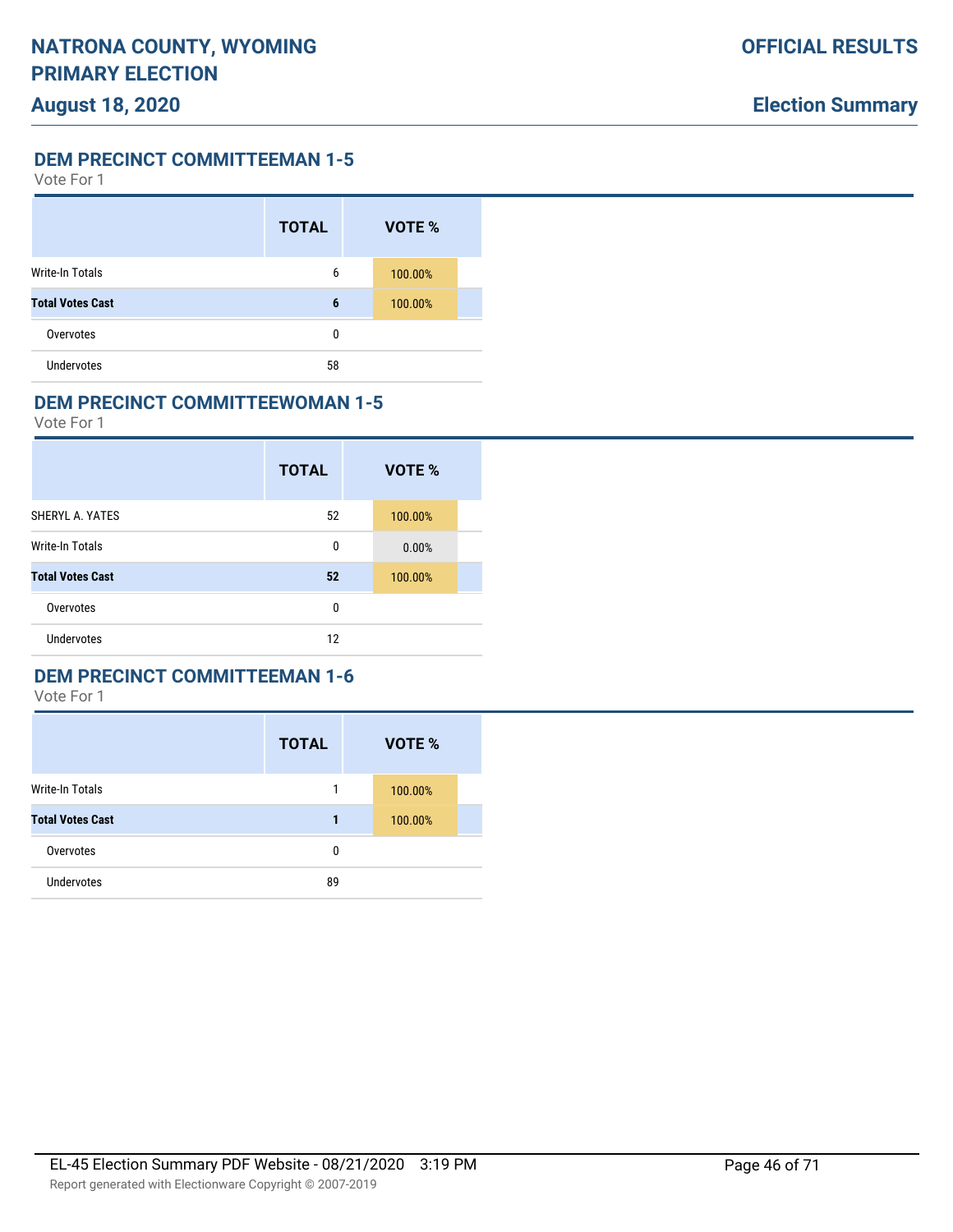Vote For 1

|                         | <b>TOTAL</b> | VOTE %  |  |
|-------------------------|--------------|---------|--|
| <b>LIZ BATTON</b>       | 72           | 100.00% |  |
| <b>Write-In Totals</b>  | 0            | 0.00%   |  |
| <b>Total Votes Cast</b> | 72           | 100.00% |  |
| Overvotes               | 0            |         |  |
| Undervotes              | 18           |         |  |

### **DEM PRECINCT COMMITTEEMAN 1-7**

Vote For 1

|                         | <b>TOTAL</b> | VOTE %  |  |
|-------------------------|--------------|---------|--|
| <b>Write-In Totals</b>  | 2            | 100.00% |  |
| <b>Total Votes Cast</b> | $\mathbf{2}$ | 100.00% |  |
| Overvotes               | 0            |         |  |
| <b>Undervotes</b>       | 38           |         |  |

#### **DEM PRECINCT COMMITTEEWOMAN 1-7**

|                         | <b>TOTAL</b> | VOTE %  |  |
|-------------------------|--------------|---------|--|
| <b>TONI STANLEY</b>     | 35           | 100.00% |  |
| <b>Write-In Totals</b>  | 0            | 0.00%   |  |
| <b>Total Votes Cast</b> | 35           | 100.00% |  |
| Overvotes               | 0            |         |  |
| <b>Undervotes</b>       | 5            |         |  |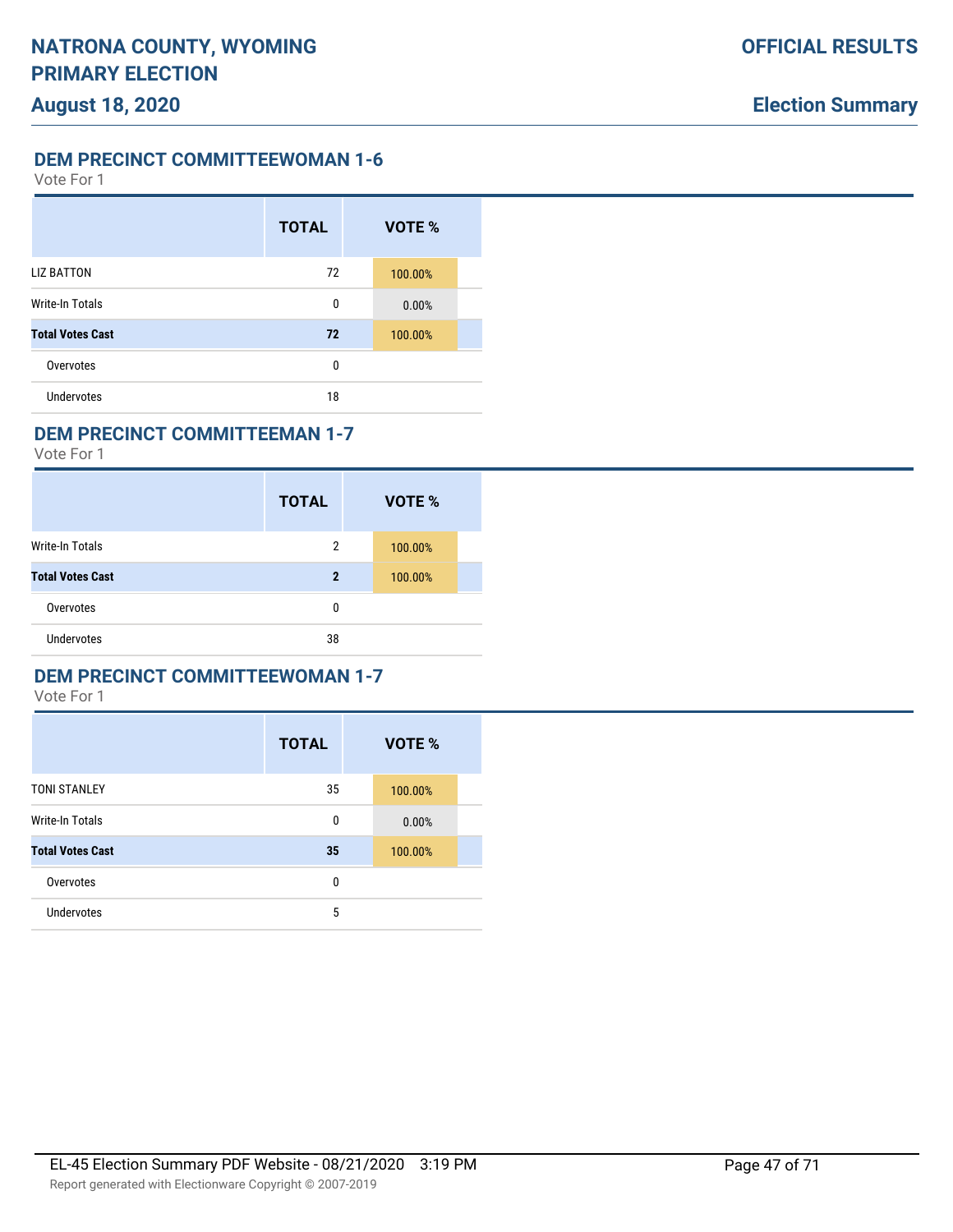Vote For 1

|                         | <b>TOTAL</b> | VOTE %  |  |
|-------------------------|--------------|---------|--|
| CHRISTOPHER M. KOST     | 52           | 100.00% |  |
| <b>Write-In Totals</b>  | 0            | 0.00%   |  |
| <b>Total Votes Cast</b> | 52           | 100.00% |  |
| Overvotes               | 0            |         |  |
| Undervotes              | 22           |         |  |

### **DEM PRECINCT COMMITTEEWOMAN 1-9**

Vote For 1

|                         | <b>TOTAL</b> | <b>VOTE %</b> |  |
|-------------------------|--------------|---------------|--|
| <b>Write-In Totals</b>  | 2            | 100.00%       |  |
| <b>Total Votes Cast</b> | 2            | 100.00%       |  |
| Overvotes               | 0            |               |  |
| <b>Undervotes</b>       | 72           |               |  |

### **DEM PRECINCT COMMITTEEMAN 1-11**

Vote For 1

|                         | <b>TOTAL</b> | VOTE %  |  |
|-------------------------|--------------|---------|--|
| Write-In Totals         | 1            | 100.00% |  |
| <b>Total Votes Cast</b> | 1            | 100.00% |  |
| Overvotes               | 0            |         |  |
| <b>Undervotes</b>       | 48           |         |  |

### **DEM PRECINCT COMMITTEEWOMAN 1-11**

|                         | <b>TOTAL</b> | VOTE %  |
|-------------------------|--------------|---------|
| Write-In Totals         | 2            | 100.00% |
| <b>Total Votes Cast</b> | $\mathbf{2}$ | 100.00% |
| Overvotes               | 0            |         |
| <b>Undervotes</b>       | 47           |         |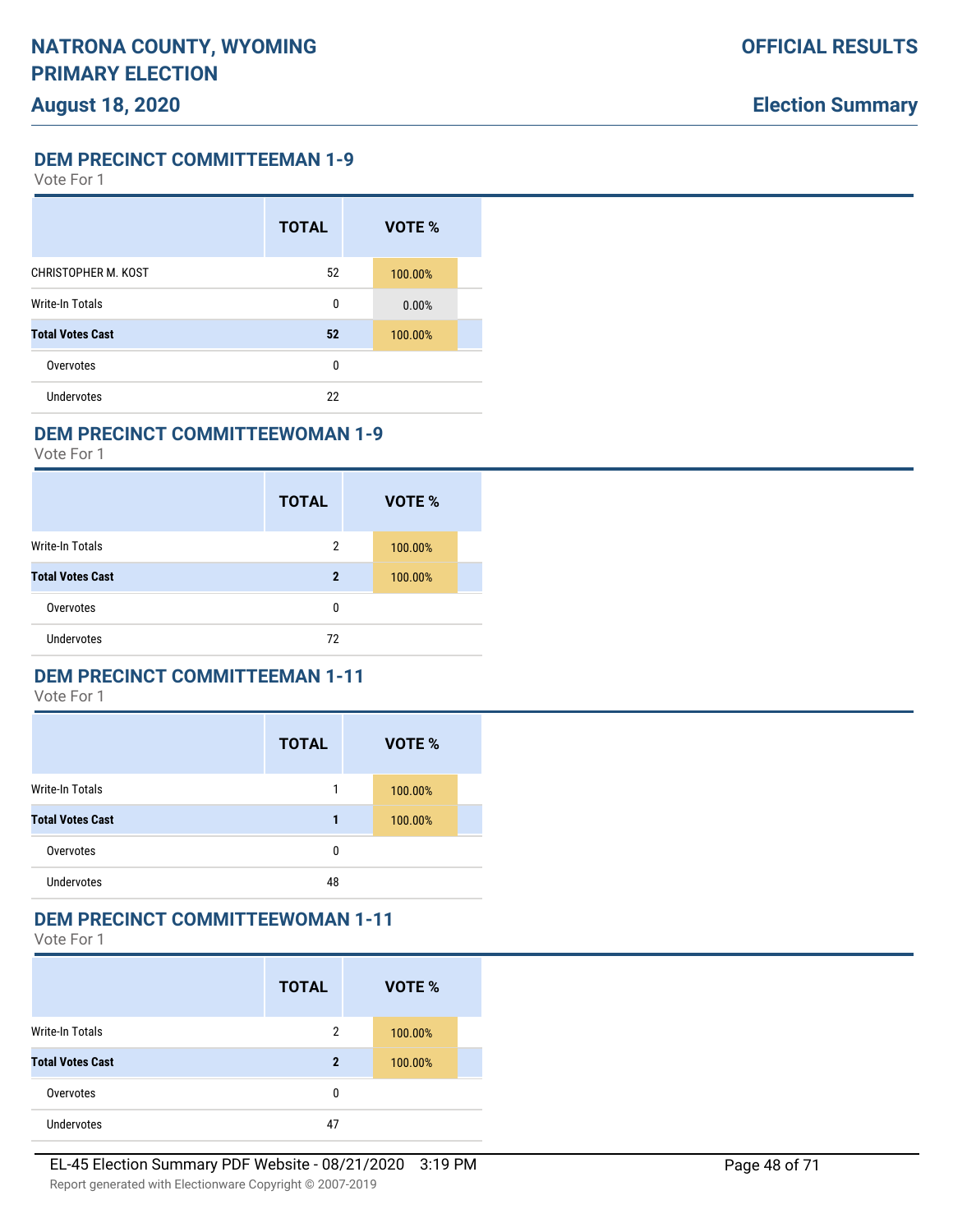Vote For 1

|                         | <b>TOTAL</b> | <b>VOTE %</b> |
|-------------------------|--------------|---------------|
| Write-In Totals         | 0            |               |
| <b>Total Votes Cast</b> | 0            |               |
| Overvotes               | 0            |               |
| <b>Undervotes</b>       | 30           |               |

#### **DEM PRECINCT COMMITTEEWOMAN 1-12**

Vote For 1

|                             | <b>TOTAL</b> | VOTE %  |
|-----------------------------|--------------|---------|
| <b>REBECCA "RC" JOHNSON</b> | 23           | 100.00% |
| <b>Write-In Totals</b>      | 0            | 0.00%   |
| <b>Total Votes Cast</b>     | 23           | 100.00% |
| Overvotes                   | 1            |         |
| <b>Undervotes</b>           | 6            |         |

### **DEM PRECINCT COMMITTEEMAN 2-1**

Vote For 1

|                         | <b>TOTAL</b> | VOTE %  |
|-------------------------|--------------|---------|
| <b>Write-In Totals</b>  | 5            | 100.00% |
| <b>Total Votes Cast</b> | 5            | 100.00% |
| Overvotes               | 0            |         |
| Undervotes              | 106          |         |

### **DEM PRECINCT COMMITTEEWOMAN 2-1**

|                         | <b>TOTAL</b> | VOTE %  |  |
|-------------------------|--------------|---------|--|
| <b>Write-In Totals</b>  | 8            | 100.00% |  |
| <b>Total Votes Cast</b> | 8            | 100.00% |  |
| Overvotes               | 0            |         |  |
| <b>Undervotes</b>       | 103          |         |  |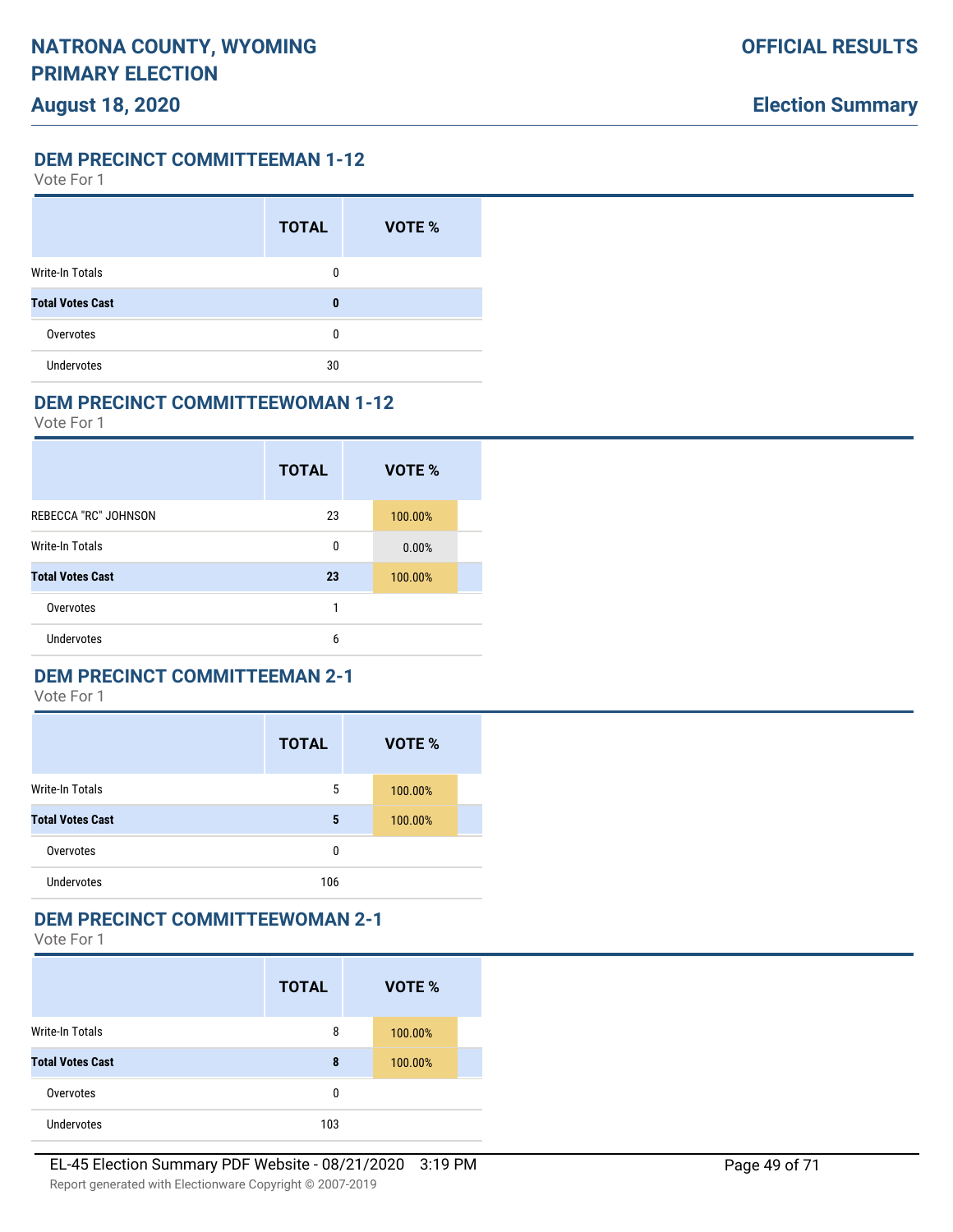Vote For 1

|                         | <b>TOTAL</b> | VOTE %  |  |
|-------------------------|--------------|---------|--|
| <b>Write-In Totals</b>  | 1            | 100.00% |  |
| <b>Total Votes Cast</b> | 1            | 100.00% |  |
| Overvotes               | 0            |         |  |
| <b>Undervotes</b>       | 76           |         |  |

#### **DEM PRECINCT COMMITTEEWOMAN 2-2**

Vote For 1

|                         | <b>TOTAL</b> | VOTE %  |  |
|-------------------------|--------------|---------|--|
| Write-In Totals         | 4            | 100.00% |  |
| <b>Total Votes Cast</b> | 4            | 100.00% |  |
| Overvotes               | 0            |         |  |
| Undervotes              | 73           |         |  |

### **DEM PRECINCT COMMITTEEMAN 2-3**

Vote For 1

|                         | <b>TOTAL</b> | VOTE %  |
|-------------------------|--------------|---------|
| <b>Write-In Totals</b>  | 2            | 100.00% |
| <b>Total Votes Cast</b> | $\mathbf 2$  | 100.00% |
| Overvotes               | 0            |         |
| <b>Undervotes</b>       | 57           |         |

# **DEM PRECINCT COMMITTEEWOMAN 2-3**

|                         | <b>TOTAL</b>   | VOTE %  |
|-------------------------|----------------|---------|
| <b>Write-In Totals</b>  | $\overline{2}$ | 100.00% |
| <b>Total Votes Cast</b> | $\mathbf 2$    | 100.00% |
| Overvotes               | 0              |         |
| <b>Undervotes</b>       | 57             |         |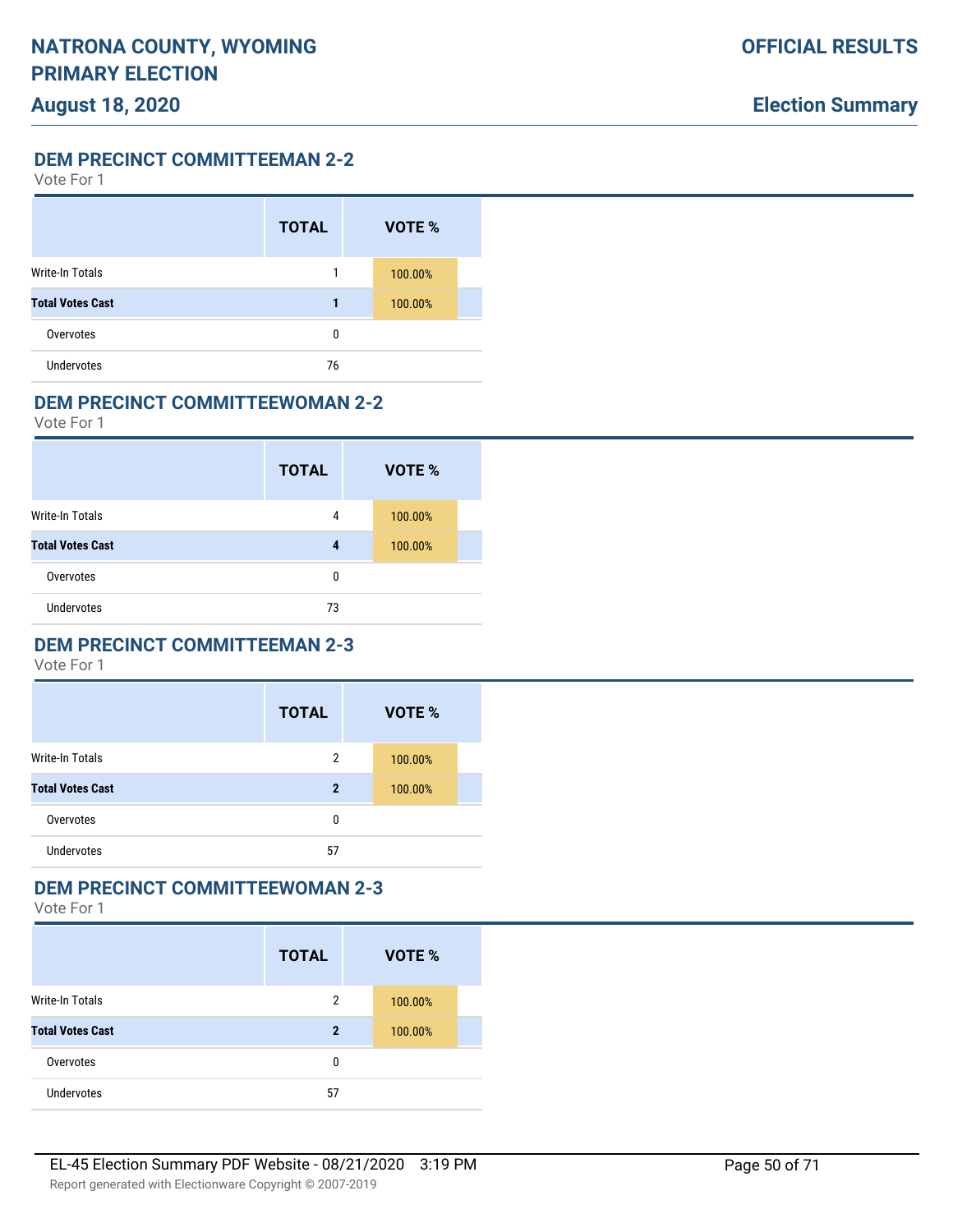Vote For 1

|                         | <b>TOTAL</b> | VOTE %  |  |
|-------------------------|--------------|---------|--|
| Write-In Totals         | 1            | 100.00% |  |
| <b>Total Votes Cast</b> | 1            | 100.00% |  |
| Overvotes               | 0            |         |  |
| <b>Undervotes</b>       | 55           |         |  |

#### **DEM PRECINCT COMMITTEEWOMAN 2-4**

Vote For 1

|                         | <b>TOTAL</b> | VOTE %  |
|-------------------------|--------------|---------|
| <b>CAROLYN CHRISTIE</b> | 26           | 61.90%  |
| LUAN K. PLUMB           | 16           | 38.10%  |
| Write-In Totals         | 0            | 0.00%   |
| <b>Total Votes Cast</b> | 42           | 100.00% |
| Overvotes               | 0            |         |
| <b>Undervotes</b>       | 14           |         |

#### **DEM PRECINCT COMMITTEEMAN 2-6**

|                         | <b>TOTAL</b> | <b>VOTE %</b> |
|-------------------------|--------------|---------------|
| Write-In Totals         | 0            |               |
| <b>Total Votes Cast</b> | 0            |               |
| Overvotes               | 0            |               |
| <b>Undervotes</b>       | 79           |               |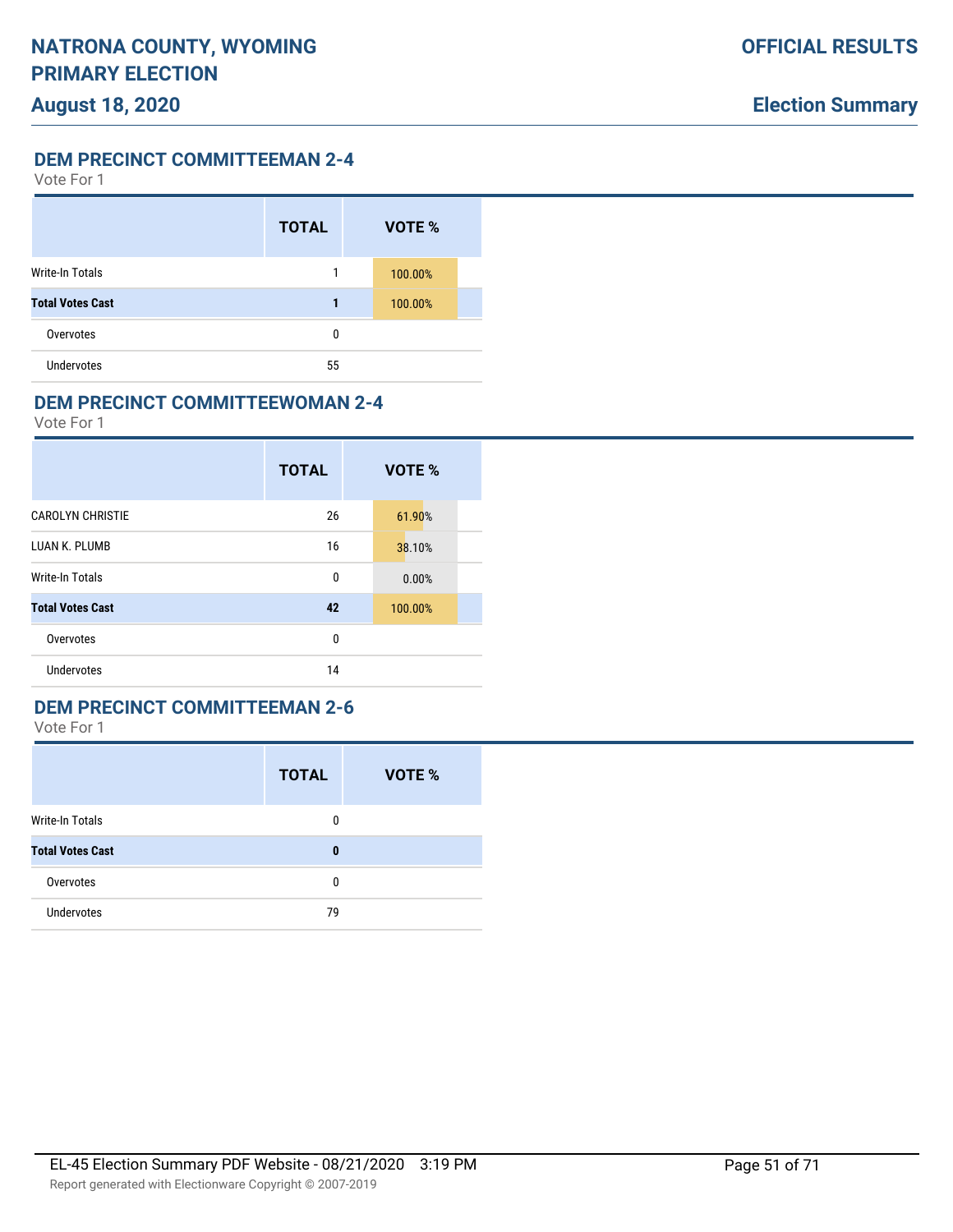Vote For 1

|                         | <b>TOTAL</b> | VOTE %  |  |
|-------------------------|--------------|---------|--|
| Write-In Totals         | 2            | 100.00% |  |
| <b>Total Votes Cast</b> | $\mathbf 2$  | 100.00% |  |
| Overvotes               | 0            |         |  |
| <b>Undervotes</b>       | 77           |         |  |

#### **DEM PRECINCT COMMITTEEMAN 2-7**

Vote For 1

|                         | <b>TOTAL</b> | VOTE %  |
|-------------------------|--------------|---------|
| DENNIS H. BANGEN        | 71           | 100.00% |
| <b>Write-In Totals</b>  | 0            | 0.00%   |
| <b>Total Votes Cast</b> | 71           | 100.00% |
| Overvotes               | 0            |         |
| Undervotes              | 23           |         |

### **DEM PRECINCT COMMITTEEWOMAN 2-7**

Vote For 1

|                         | <b>TOTAL</b>   | VOTE %  |
|-------------------------|----------------|---------|
| <b>Write-In Totals</b>  | $\overline{2}$ | 100.00% |
| <b>Total Votes Cast</b> | $\mathbf 2$    | 100.00% |
| Overvotes               | 0              |         |
| <b>Undervotes</b>       | 92             |         |

### **DEM PRECINCT COMMITTEEMAN 2-8**

|                         | <b>TOTAL</b> | VOTE %  |
|-------------------------|--------------|---------|
| <b>Write-In Totals</b>  | 5            | 100.00% |
| <b>Total Votes Cast</b> | 5            | 100.00% |
| Overvotes               | 0            |         |
| <b>Undervotes</b>       | 89           |         |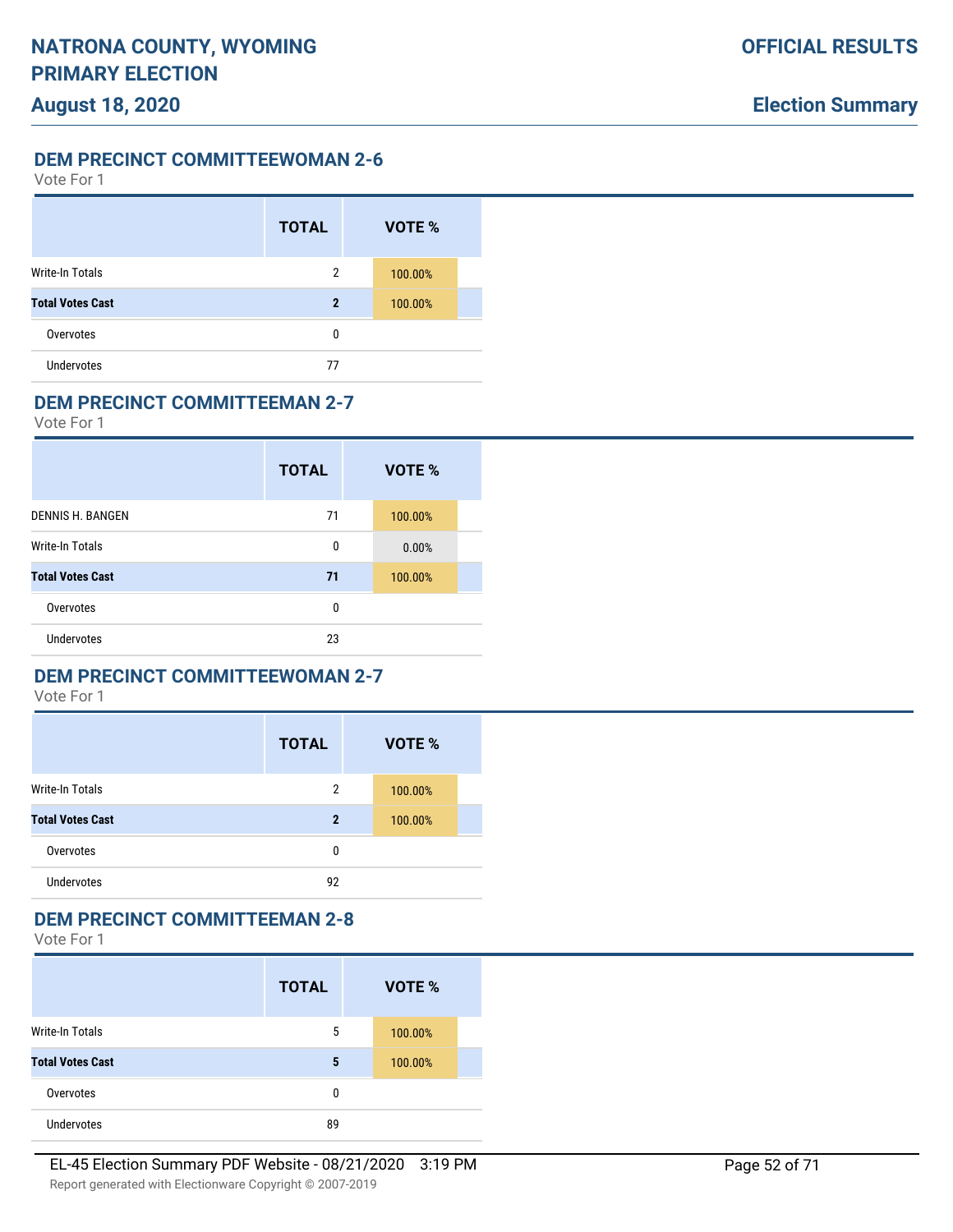Vote For 1

|                          | <b>TOTAL</b> | VOTE %  |  |
|--------------------------|--------------|---------|--|
| <b>CATHERINE MCQUEEN</b> | 68           | 100.00% |  |
| <b>Write-In Totals</b>   | 0            | 0.00%   |  |
| <b>Total Votes Cast</b>  | 68           | 100.00% |  |
| Overvotes                | 1            |         |  |
| Undervotes               | 25           |         |  |

### **DEM PRECINCT COMMITTEEMAN 2-9**

Vote For 1

|                         | <b>TOTAL</b> | VOTE % |
|-------------------------|--------------|--------|
| <b>Write-In Totals</b>  | 0            |        |
| <b>Total Votes Cast</b> | 0            |        |
| Overvotes               | 0            |        |
| <b>Undervotes</b>       | 27           |        |

### **DEM PRECINCT COMMITTEEWOMAN 2-9**

|                         | <b>TOTAL</b> | VOTE %  |
|-------------------------|--------------|---------|
| <b>Write-In Totals</b>  | 1            | 100.00% |
| <b>Total Votes Cast</b> | 1            | 100.00% |
| Overvotes               | 0            |         |
| <b>Undervotes</b>       | 26           |         |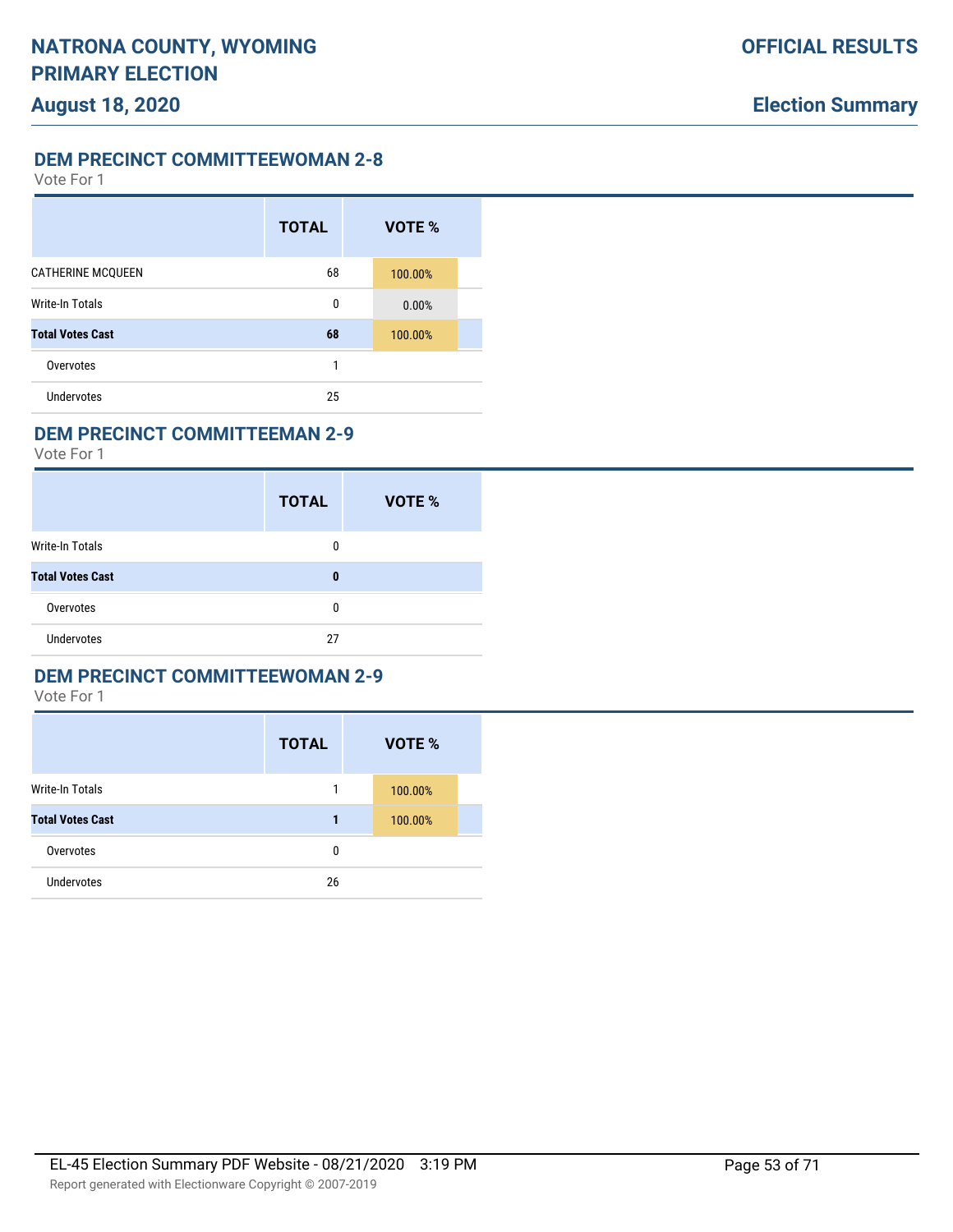Vote For 1

|                          | <b>TOTAL</b>   | VOTE %  |  |
|--------------------------|----------------|---------|--|
| <b>ROBERT W. JOHNSON</b> | 59             | 96.72%  |  |
| <b>Write-In Totals</b>   | $\overline{2}$ | 3.28%   |  |
| <b>Total Votes Cast</b>  | 61             | 100.00% |  |
| Overvotes                | 0              |         |  |
| <b>Undervotes</b>        | 11             |         |  |

### **DEM PRECINCT COMMITTEEWOMAN 2-10**

Vote For 1

|                         | <b>TOTAL</b> | VOTE %  |
|-------------------------|--------------|---------|
| LINDA MCFALL-BAILEY     | 55           | 98.21%  |
| Write-In Totals         | 1            | 1.79%   |
| <b>Total Votes Cast</b> | 56           | 100.00% |
| Overvotes               | 0            |         |
| Undervotes              | 16           |         |

#### **DEM PRECINCT COMMITTEEMAN 3-2**

|                         | <b>TOTAL</b>   | <b>VOTE %</b> |
|-------------------------|----------------|---------------|
| <b>Write-In Totals</b>  | $\overline{2}$ | 100.00%       |
| <b>Total Votes Cast</b> | $\mathbf{2}$   | 100.00%       |
| Overvotes               | 0              |               |
| <b>Undervotes</b>       | 80             |               |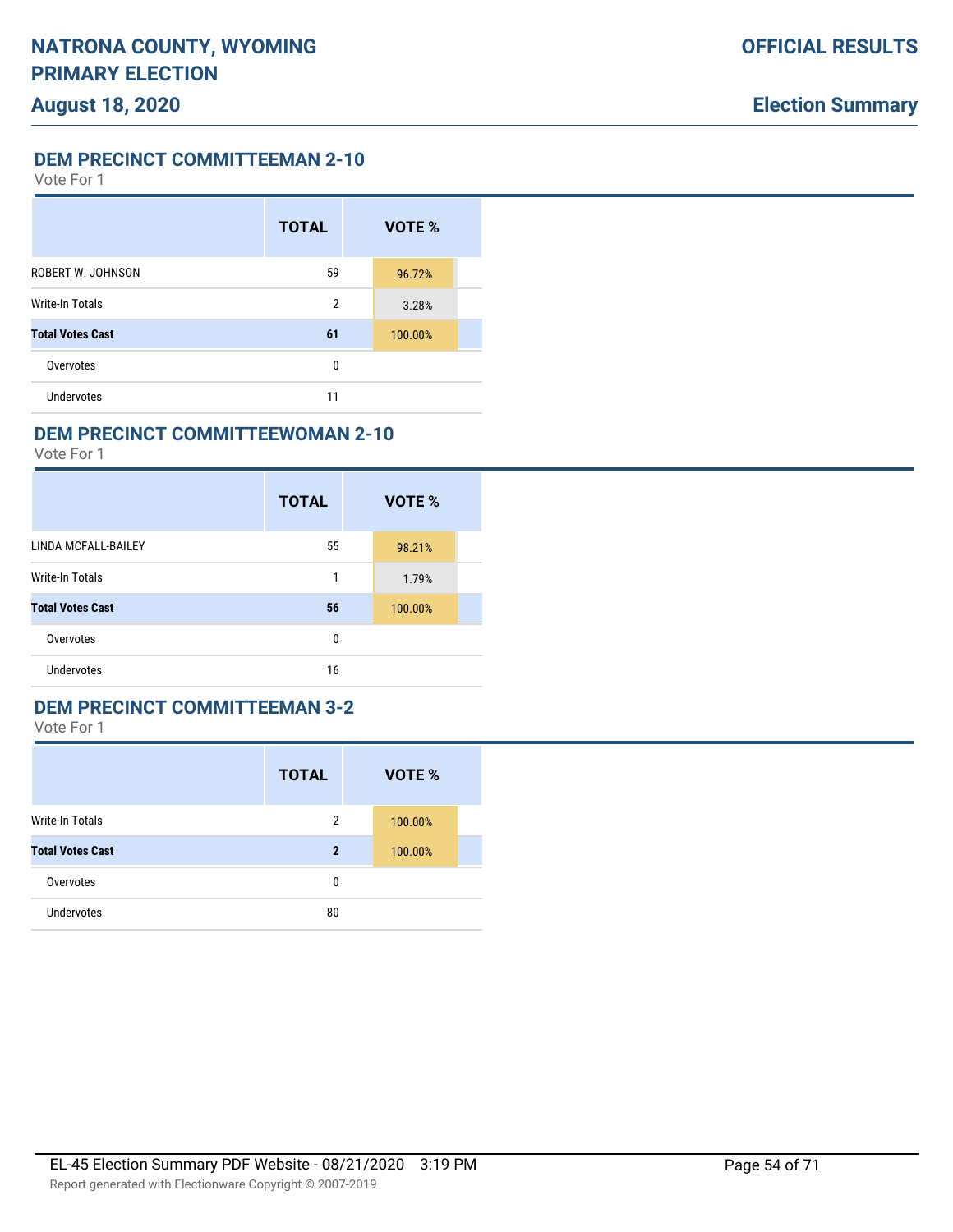Vote For 1

|                         | <b>TOTAL</b> | VOTE %  |  |
|-------------------------|--------------|---------|--|
| Write-In Totals         |              | 100.00% |  |
| <b>Total Votes Cast</b> |              | 100.00% |  |
| Overvotes               | 0            |         |  |
| <b>Undervotes</b>       | 81           |         |  |

#### **DEM PRECINCT COMMITTEEMAN 3-3**

Vote For 1

|                         | <b>TOTAL</b> | VOTE %  |  |
|-------------------------|--------------|---------|--|
| Write-In Totals         | 5            | 100.00% |  |
| <b>Total Votes Cast</b> | 5            | 100.00% |  |
| Overvotes               | 0            |         |  |
| <b>Undervotes</b>       | 90           |         |  |

# **DEM PRECINCT COMMITTEEWOMAN 3-3**

Vote For 1

|                         | <b>TOTAL</b> | VOTE %  |  |
|-------------------------|--------------|---------|--|
| <b>Write-In Totals</b>  | 4            | 100.00% |  |
| <b>Total Votes Cast</b> | 4            | 100.00% |  |
| Overvotes               | 0            |         |  |
| <b>Undervotes</b>       | 91           |         |  |

### **DEM PRECINCT COMMITTEEMAN 3-4**

|                         | <b>TOTAL</b> | VOTE %  |
|-------------------------|--------------|---------|
| Write-In Totals         | 5            | 100.00% |
| <b>Total Votes Cast</b> | 5            | 100.00% |
| Overvotes               | 0            |         |
| <b>Undervotes</b>       | 91           |         |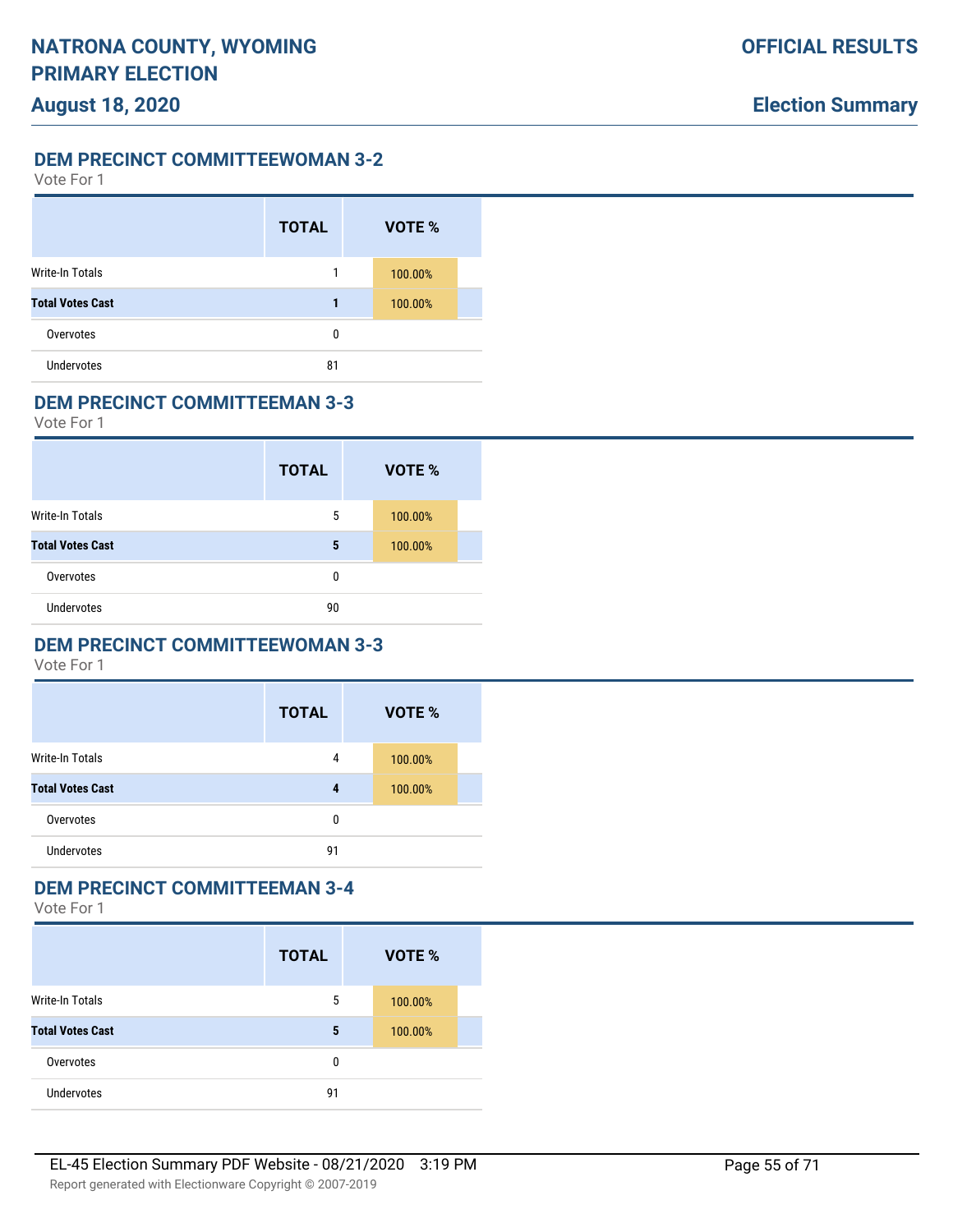Vote For 1

|                         | <b>TOTAL</b> | VOTE %  |  |
|-------------------------|--------------|---------|--|
| Write-In Totals         | 4            | 100.00% |  |
| <b>Total Votes Cast</b> | 4            | 100.00% |  |
| Overvotes               | 0            |         |  |
| <b>Undervotes</b>       | 92           |         |  |

#### **DEM PRECINCT COMMITTEEMAN 3-5**

Vote For 1

|                         | <b>TOTAL</b> | VOTE %  |
|-------------------------|--------------|---------|
| Write-In Totals         | 4            | 100.00% |
| <b>Total Votes Cast</b> | 4            | 100.00% |
| Overvotes               | 0            |         |
| <b>Undervotes</b>       | 76           |         |

# **DEM PRECINCT COMMITTEEWOMAN 3-5**

Vote For 1

|                         | <b>TOTAL</b> | VOTE %  |
|-------------------------|--------------|---------|
| <b>Write-In Totals</b>  | 3            | 100.00% |
| <b>Total Votes Cast</b> | 3            | 100.00% |
| Overvotes               | 0            |         |
| <b>Undervotes</b>       | 77           |         |

### **DEM PRECINCT COMMITTEEMAN 3-6**

|                         | <b>TOTAL</b> | VOTE %  |
|-------------------------|--------------|---------|
| <b>Write-In Totals</b>  |              | 100.00% |
| <b>Total Votes Cast</b> | 1            | 100.00% |
| Overvotes               | 0            |         |
| <b>Undervotes</b>       | 56           |         |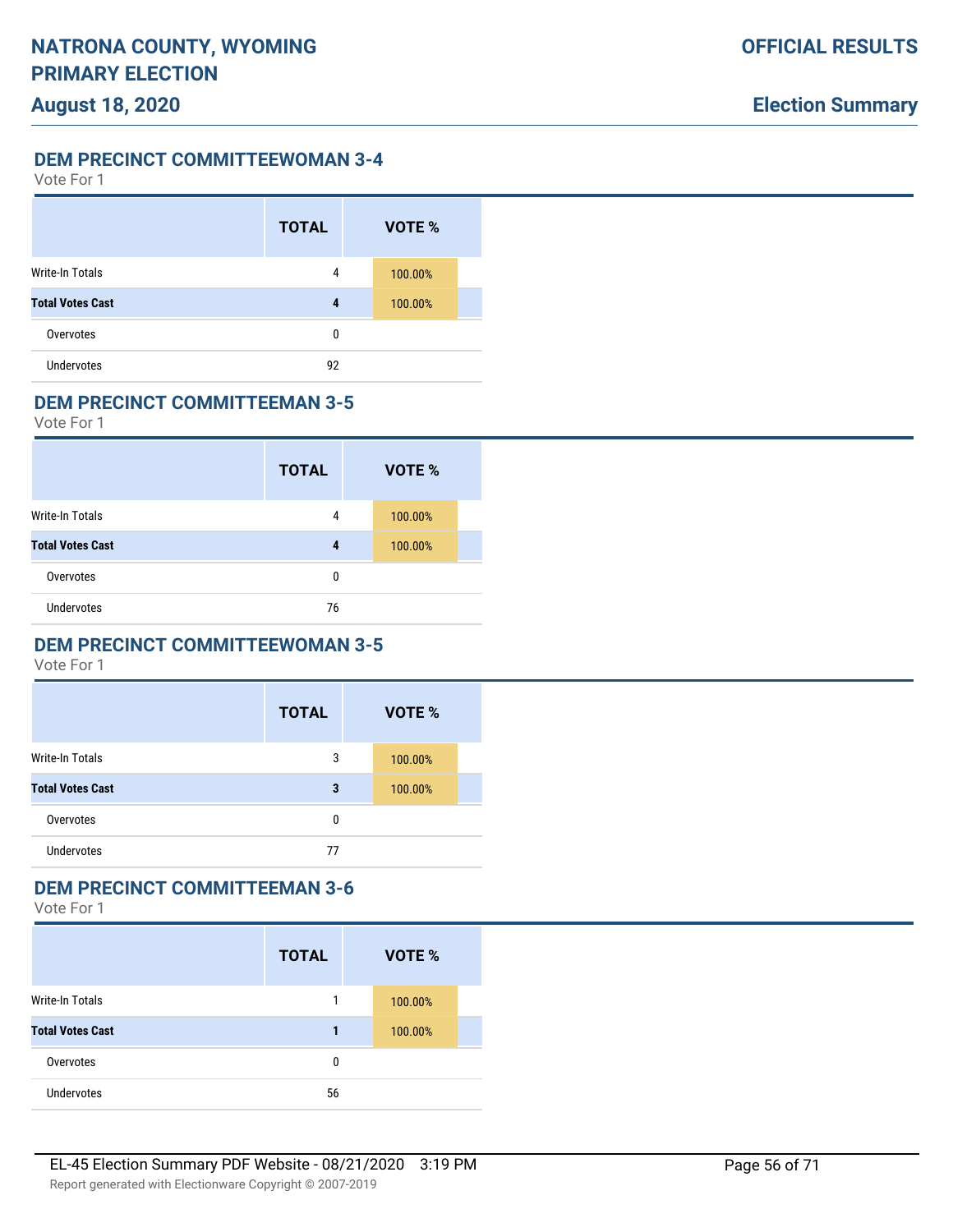Vote For 1

|                         | <b>TOTAL</b> | VOTE %  |  |
|-------------------------|--------------|---------|--|
| Write-In Totals         | 2            | 100.00% |  |
| <b>Total Votes Cast</b> | 2            | 100.00% |  |
| Overvotes               | 0            |         |  |
| <b>Undervotes</b>       | 55           |         |  |

#### **DEM PRECINCT COMMITTEEMAN 3-8**

Vote For 1

|                         | <b>TOTAL</b> | VOTE %  |  |
|-------------------------|--------------|---------|--|
| <b>Write-In Totals</b>  | 2            | 100.00% |  |
| <b>Total Votes Cast</b> | 2            | 100.00% |  |
| Overvotes               | 0            |         |  |
| <b>Undervotes</b>       | 94           |         |  |

# **DEM PRECINCT COMMITTEEWOMAN 3-8**

Vote For 1

|                         | <b>TOTAL</b> | VOTE %  |  |
|-------------------------|--------------|---------|--|
| <b>Write-In Totals</b>  |              | 100.00% |  |
| <b>Total Votes Cast</b> |              | 100.00% |  |
| Overvotes               | 0            |         |  |
| <b>Undervotes</b>       | 95           |         |  |

### **DEM PRECINCT COMMITTEEMAN 3-9**

|                         | <b>TOTAL</b> | VOTE %  |
|-------------------------|--------------|---------|
| <b>Write-In Totals</b>  |              | 100.00% |
| <b>Total Votes Cast</b> | 1            | 100.00% |
| Overvotes               | 0            |         |
| <b>Undervotes</b>       | 54           |         |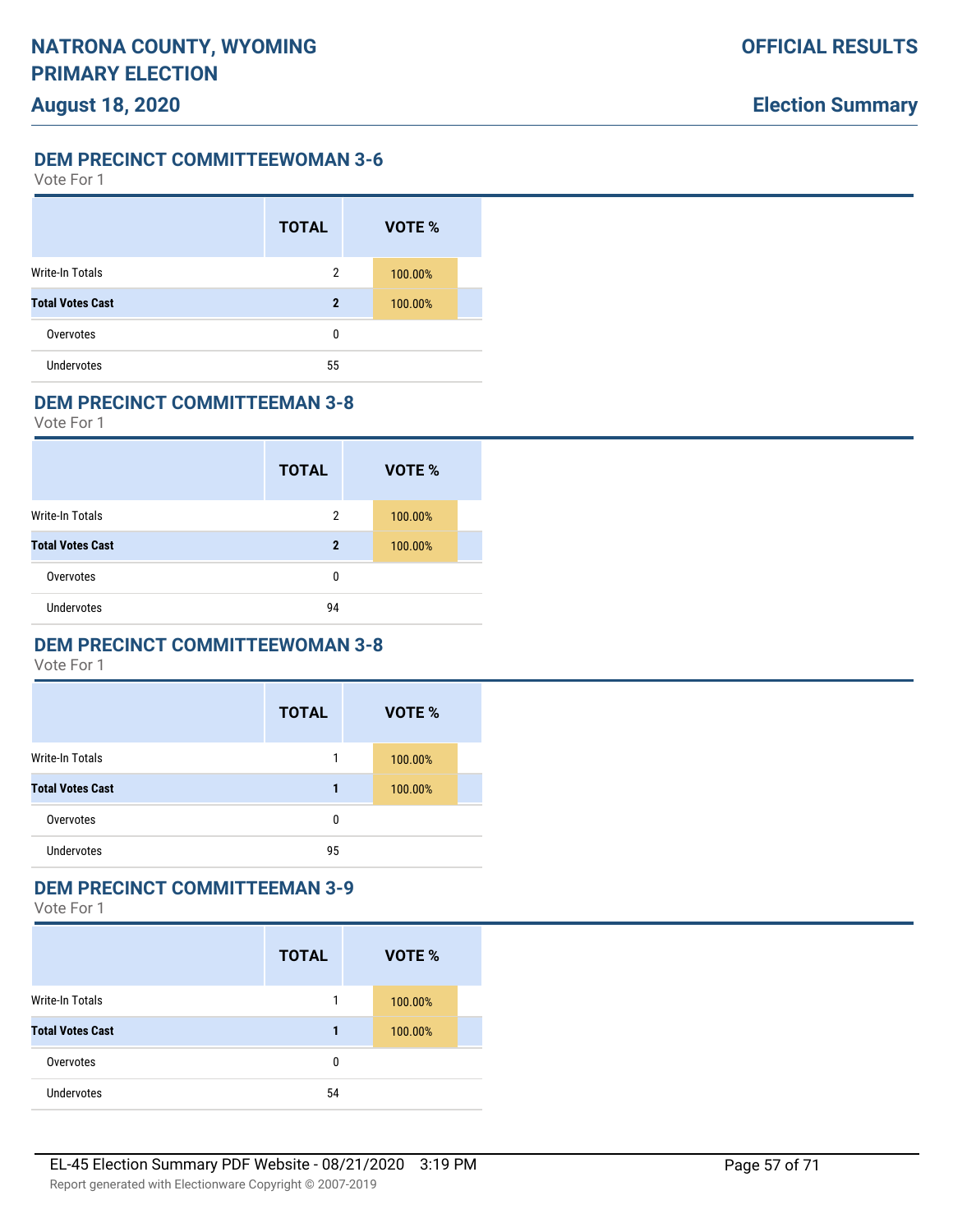Vote For 1

|                         | <b>TOTAL</b> | VOTE %  |  |
|-------------------------|--------------|---------|--|
| Write-In Totals         | 1            | 100.00% |  |
| <b>Total Votes Cast</b> | 1            | 100.00% |  |
| Overvotes               | 0            |         |  |
| <b>Undervotes</b>       | 54           |         |  |

#### **DEM PRECINCT COMMITTEEMAN 3-10**

Vote For 2

|                         | <b>TOTAL</b> | VOTE %  |
|-------------------------|--------------|---------|
| <b>TERRY WINGERTER</b>  | 128          | 96.97%  |
| <b>Write-In Totals</b>  | 4            | 3.03%   |
| <b>Total Votes Cast</b> | 132          | 100.00% |
| Overvotes               | 0            |         |
| <b>Undervotes</b>       | 170          |         |

### **DEM PRECINCT COMMITTEEWOMAN 3-10**

Vote For 2

|                         | <b>TOTAL</b> | VOTE %  |
|-------------------------|--------------|---------|
| <b>Write-In Totals</b>  | 4            | 100.00% |
| <b>Total Votes Cast</b> | 4            | 100.00% |
| Overvotes               | 0            |         |
| <b>Undervotes</b>       | 298          |         |

### **DEM PRECINCT COMMITTEEMAN 4-1**

|                         | <b>TOTAL</b> | VOTE %  |  |
|-------------------------|--------------|---------|--|
| Write-In Totals         | 1            | 100.00% |  |
| <b>Total Votes Cast</b> | 1            | 100.00% |  |
| Overvotes               | 0            |         |  |
| <b>Undervotes</b>       | 69           |         |  |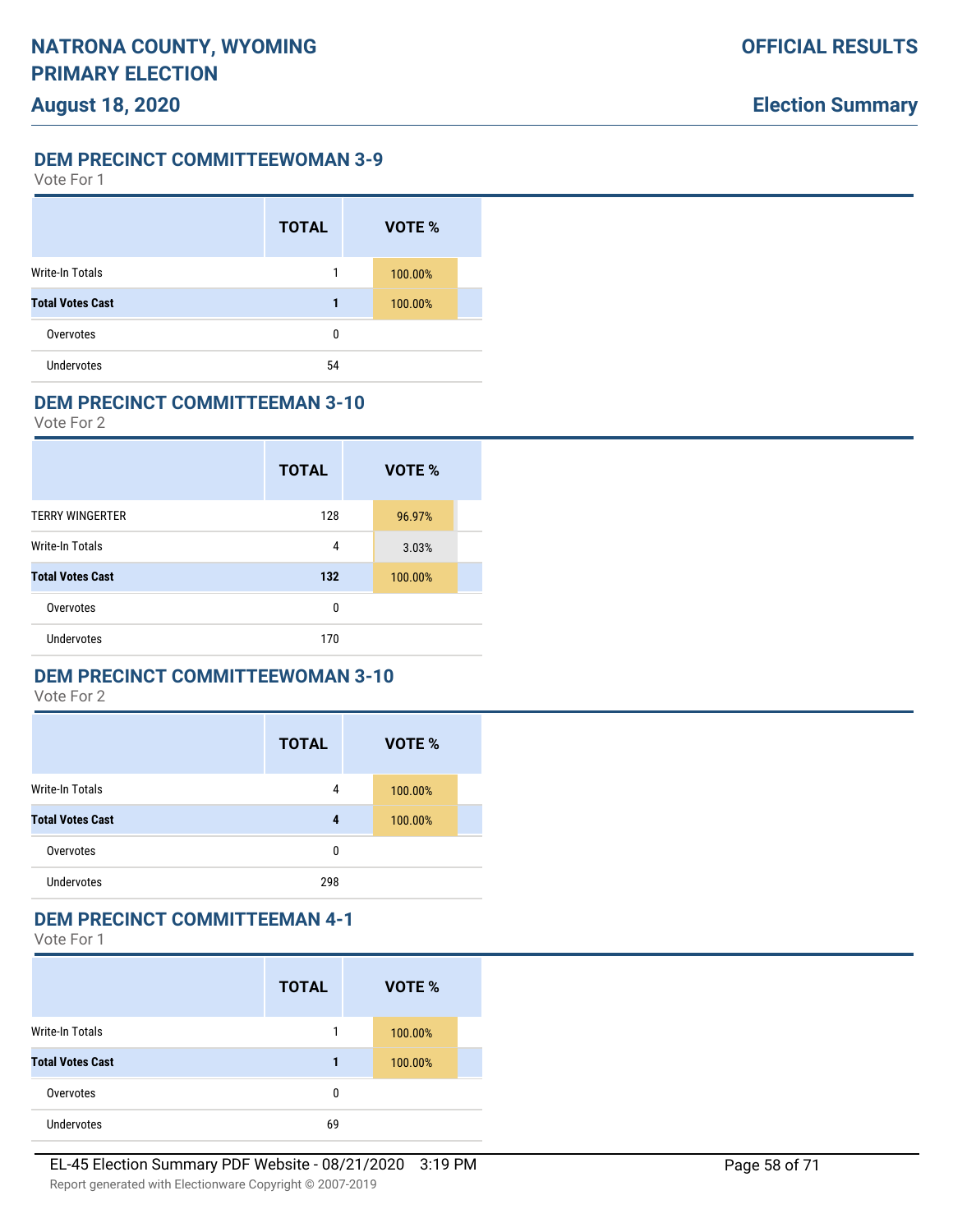Vote For 1

|                         | <b>TOTAL</b> | VOTE %  |  |
|-------------------------|--------------|---------|--|
| Write-In Totals         | 1            | 100.00% |  |
| <b>Total Votes Cast</b> | 1            | 100.00% |  |
| Overvotes               | 0            |         |  |
| <b>Undervotes</b>       | 69           |         |  |

#### **DEM PRECINCT COMMITTEEMAN 4-2**

Vote For 1

|                         | <b>TOTAL</b> | VOTE %  |  |
|-------------------------|--------------|---------|--|
| <b>Write-In Totals</b>  | 1            | 100.00% |  |
| <b>Total Votes Cast</b> | 1            | 100.00% |  |
| Overvotes               | 0            |         |  |
| <b>Undervotes</b>       | 34           |         |  |

### **DEM PRECINCT COMMITTEEWOMAN 4-2**

Vote For 1

|                         | <b>TOTAL</b> | VOTE %  |  |
|-------------------------|--------------|---------|--|
| <b>Write-In Totals</b>  |              | 100.00% |  |
| <b>Total Votes Cast</b> |              | 100.00% |  |
| Overvotes               | 0            |         |  |
| <b>Undervotes</b>       | 34           |         |  |

### **DEM PRECINCT COMMITTEEMAN 5-1**

|                         | <b>TOTAL</b> | <b>VOTE %</b> |
|-------------------------|--------------|---------------|
| <b>Write-In Totals</b>  | 0            |               |
| <b>Total Votes Cast</b> | 0            |               |
| Overvotes               | 0            |               |
| <b>Undervotes</b>       | 4            |               |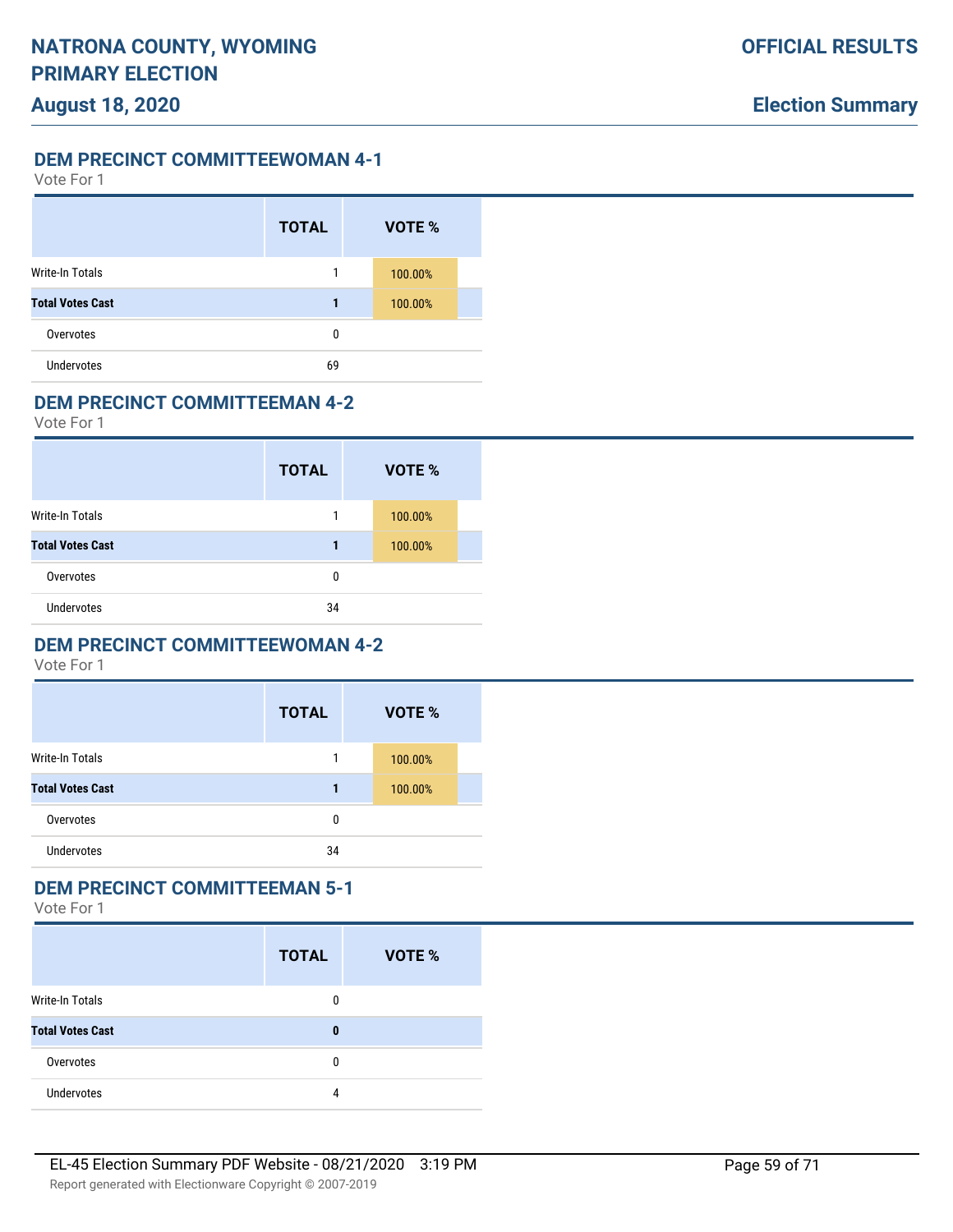Vote For 1

|                         | <b>TOTAL</b> | VOTE %  |  |
|-------------------------|--------------|---------|--|
| Write-In Totals         |              | 100.00% |  |
| <b>Total Votes Cast</b> | 1            | 100.00% |  |
| Overvotes               | 0            |         |  |
| Undervotes              | 3            |         |  |

#### **DEM PRECINCT COMMITTEEMAN 7-1**

Vote For 1

|                         | <b>TOTAL</b> | VOTE %  |  |
|-------------------------|--------------|---------|--|
| <b>Write-In Totals</b>  | 2            | 100.00% |  |
| <b>Total Votes Cast</b> | 2            | 100.00% |  |
| Overvotes               | 0            |         |  |
| <b>Undervotes</b>       | 4            |         |  |

### **DEM PRECINCT COMMITTEEWOMAN 7-1**

Vote For 1

|                         | <b>TOTAL</b> | VOTE %  |
|-------------------------|--------------|---------|
| <b>Write-In Totals</b>  |              | 100.00% |
| <b>Total Votes Cast</b> |              | 100.00% |
| Overvotes               | 0            |         |
| <b>Undervotes</b>       | 5            |         |

### **DEM PRECINCT COMMITTEEMAN 7-2**

|                         | <b>TOTAL</b> | <b>VOTE %</b> |
|-------------------------|--------------|---------------|
| <b>Write-In Totals</b>  | 0            |               |
| <b>Total Votes Cast</b> | 0            |               |
| Overvotes               | 0            |               |
| <b>Undervotes</b>       | 2            |               |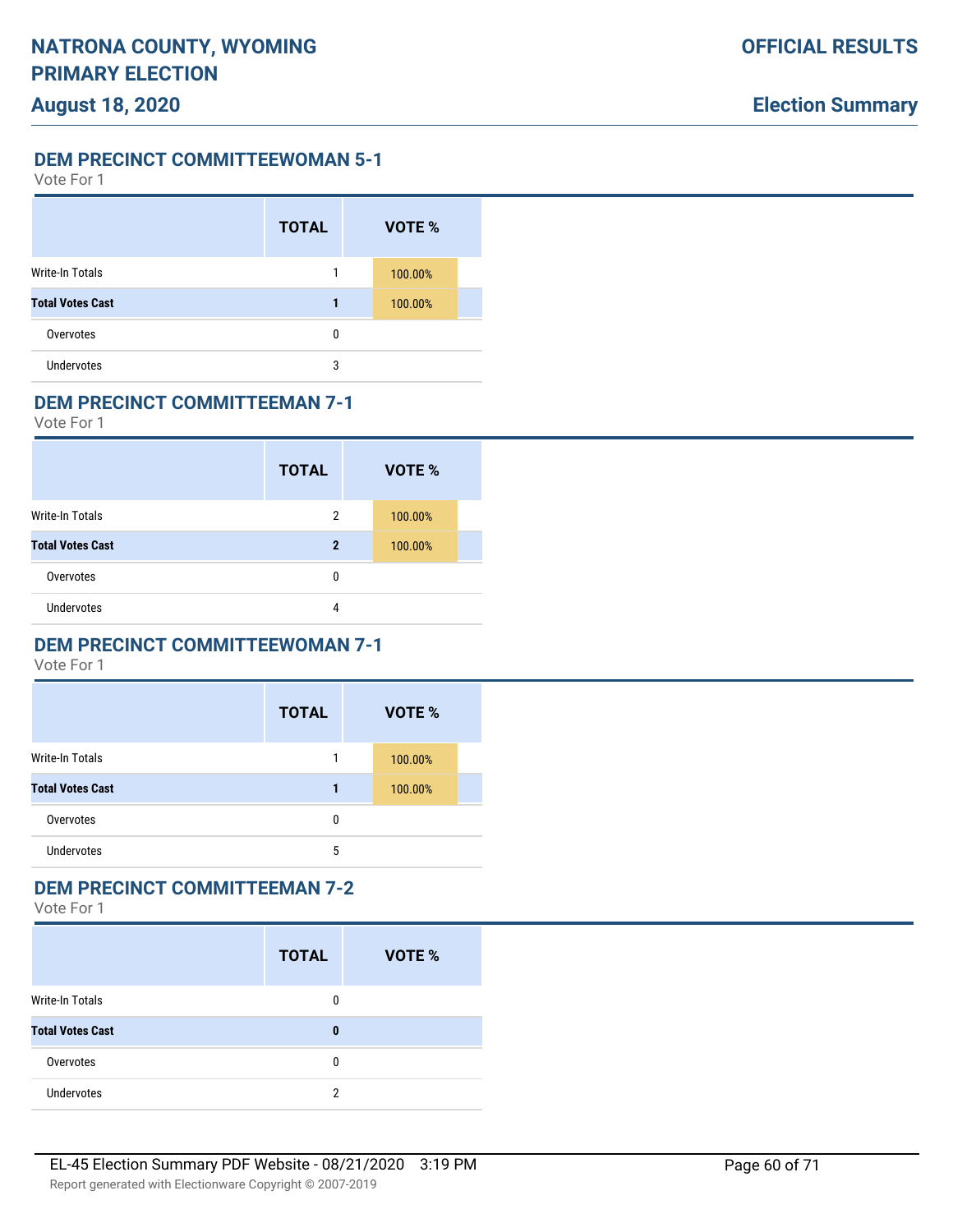Vote For 1

|                         | <b>TOTAL</b> | VOTE % |
|-------------------------|--------------|--------|
| <b>Write-In Totals</b>  | 0            |        |
| <b>Total Votes Cast</b> | 0            |        |
| Overvotes               | 0            |        |
| <b>Undervotes</b>       | 2            |        |

#### **DEM PRECINCT COMMITTEEMAN 8-1**

Vote For 1

|                         | <b>TOTAL</b> | VOTE %  |
|-------------------------|--------------|---------|
| <b>KENNETH TATRO</b>    | 77           | 100.00% |
| <b>Write-In Totals</b>  | 0            | 0.00%   |
| <b>Total Votes Cast</b> | 77           | 100.00% |
| Overvotes               | 0            |         |
| Undervotes              | 18           |         |

### **DEM PRECINCT COMMITTEEWOMAN 8-1**

Vote For 1

|                         | <b>TOTAL</b> | VOTE %  |
|-------------------------|--------------|---------|
| <b>Write-In Totals</b>  | 4            | 100.00% |
| <b>Total Votes Cast</b> | 4            | 100.00% |
| Overvotes               | 0            |         |
| <b>Undervotes</b>       | 91           |         |

### **DEM PRECINCT COMMITTEEMAN 8-2**

|                         | <b>TOTAL</b> | VOTE % |
|-------------------------|--------------|--------|
| <b>Write-In Totals</b>  | 0            |        |
| <b>Total Votes Cast</b> | $\bf{0}$     |        |
| Overvotes               | 0            |        |
| Undervotes              | 28           |        |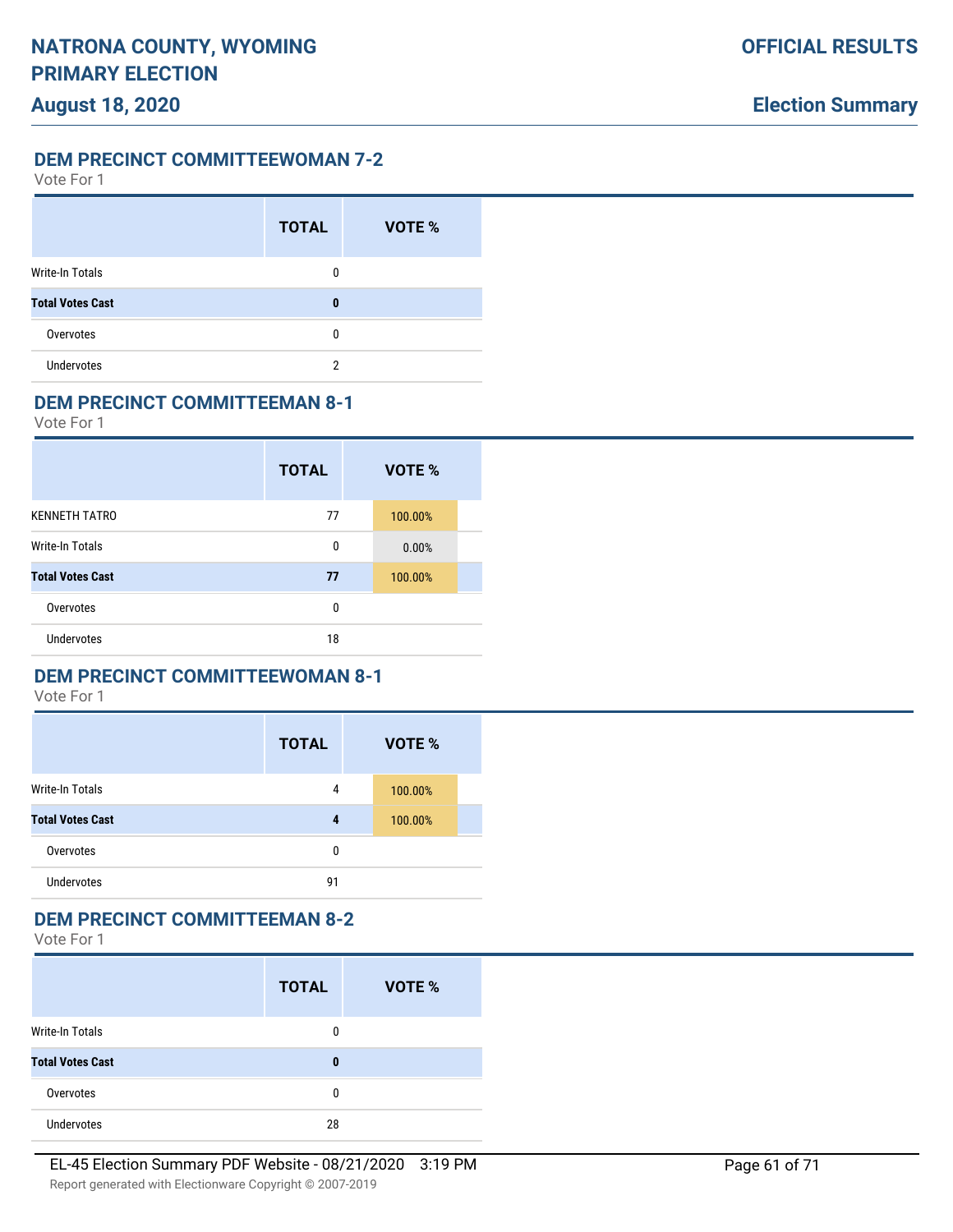Vote For 1

|                         | <b>TOTAL</b> | VOTE % |
|-------------------------|--------------|--------|
| <b>Write-In Totals</b>  | 0            |        |
| <b>Total Votes Cast</b> | 0            |        |
| Overvotes               | 0            |        |
| <b>Undervotes</b>       | 28           |        |

#### **DEM PRECINCT COMMITTEEMAN 8-3**

Vote For 1

|                         | <b>TOTAL</b> | VOTE %  |  |
|-------------------------|--------------|---------|--|
| Write-In Totals         |              | 100.00% |  |
| <b>Total Votes Cast</b> | 1            | 100.00% |  |
| Overvotes               | 0            |         |  |
| <b>Undervotes</b>       | 31           |         |  |

# **DEM PRECINCT COMMITTEEWOMAN 8-3**

Vote For 1

|                         | <b>TOTAL</b> | VOTE %  |  |
|-------------------------|--------------|---------|--|
| <b>Write-In Totals</b>  | 2            | 100.00% |  |
| <b>Total Votes Cast</b> | $\mathbf 2$  | 100.00% |  |
| Overvotes               | 0            |         |  |
| <b>Undervotes</b>       | 30           |         |  |

# **DEM PRECINCT COMMITTEEMAN 8-4**

|                         | <b>TOTAL</b> | VOTE %  |
|-------------------------|--------------|---------|
| Write-In Totals         | 3            | 100.00% |
| <b>Total Votes Cast</b> | 3            | 100.00% |
| Overvotes               | 0            |         |
| <b>Undervotes</b>       | 56           |         |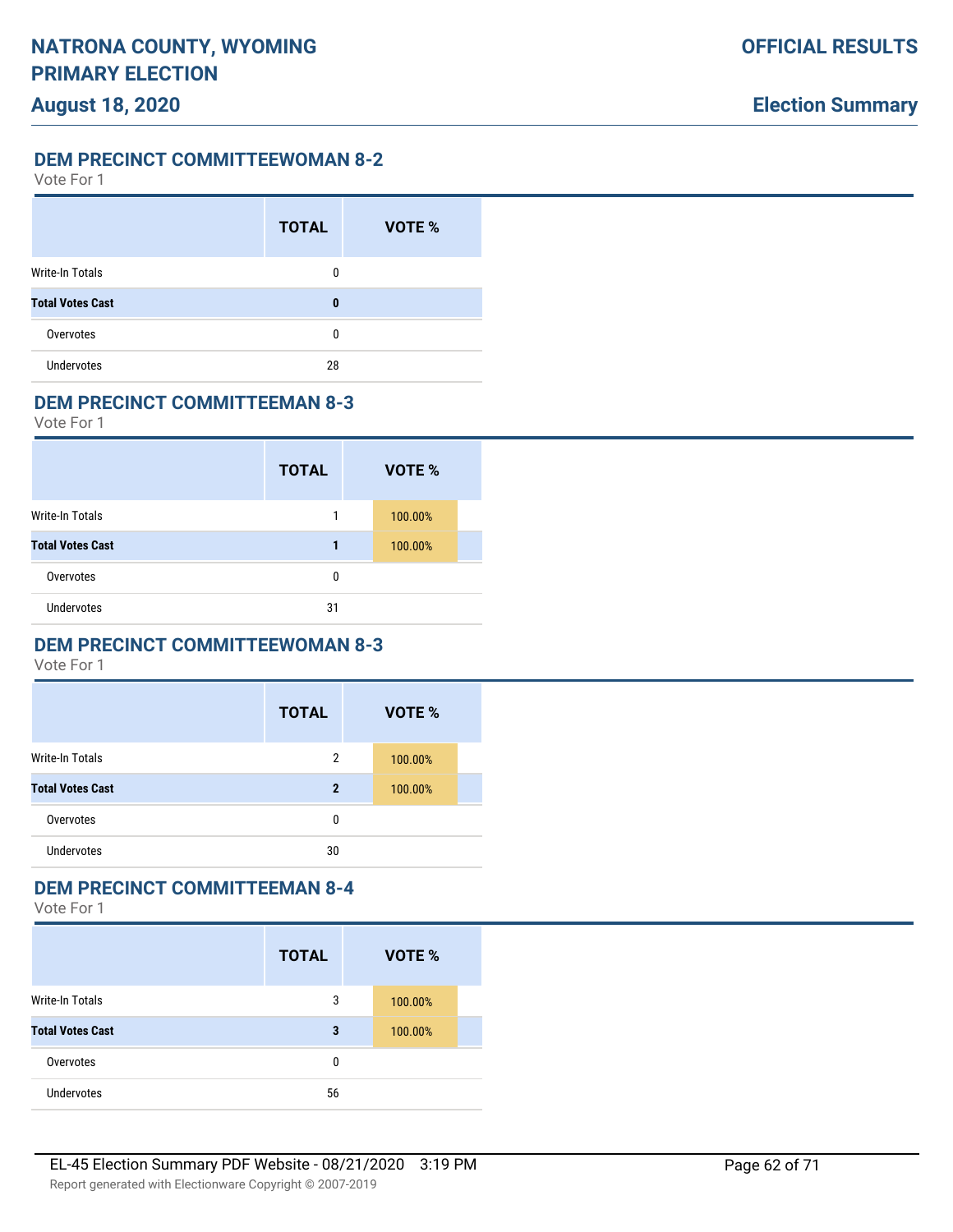Vote For 1

|                         | <b>TOTAL</b>   | VOTE %  |  |
|-------------------------|----------------|---------|--|
| <b>JOAN BRUST</b>       | 43             | 95.56%  |  |
| <b>Write-In Totals</b>  | $\overline{2}$ | 4.44%   |  |
| <b>Total Votes Cast</b> | 45             | 100.00% |  |
| Overvotes               | 0              |         |  |
| Undervotes              | 14             |         |  |

### **DEM PRECINCT COMMITTEEMAN 8-5**

Vote For 1

|                         | <b>TOTAL</b> | <b>VOTE %</b> |  |
|-------------------------|--------------|---------------|--|
| Write-In Totals         | 4            | 100.00%       |  |
| <b>Total Votes Cast</b> | 4            | 100.00%       |  |
| Overvotes               | 0            |               |  |
| <b>Undervotes</b>       | 36           |               |  |

### **DEM PRECINCT COMMITTEEWOMAN 8-5**

Vote For 1

|                         | <b>TOTAL</b> | <b>VOTE %</b> |
|-------------------------|--------------|---------------|
| <b>Write-In Totals</b>  | 4            | 100.00%       |
| <b>Total Votes Cast</b> | 4            | 100.00%       |
| Overvotes               | 0            |               |
| <b>Undervotes</b>       | 36           |               |

### **DEM PRECINCT COMMITTEEMAN 9-1**

|                         | <b>TOTAL</b> | VOTE %  |  |
|-------------------------|--------------|---------|--|
| <b>Write-In Totals</b>  | 5            | 100.00% |  |
| <b>Total Votes Cast</b> | 5            | 100.00% |  |
| Overvotes               | 0            |         |  |
| <b>Undervotes</b>       | 47           |         |  |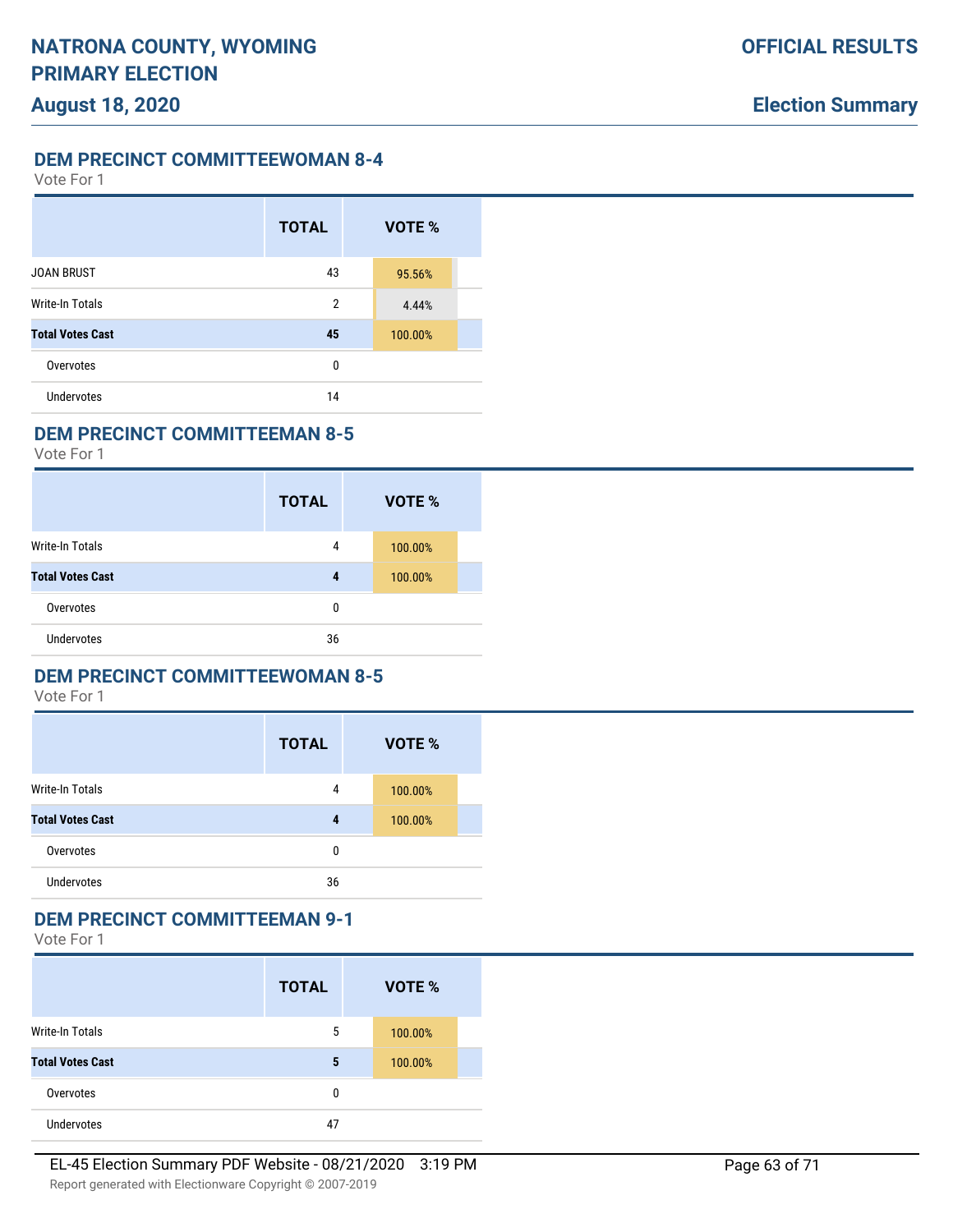Vote For 1

|                         | <b>TOTAL</b> | <b>VOTE %</b> |
|-------------------------|--------------|---------------|
| Write-In Totals         | 6            | 100.00%       |
| <b>Total Votes Cast</b> | 6            | 100.00%       |
| Overvotes               | 0            |               |
| <b>Undervotes</b>       | 46           |               |

#### **DEM PRECINCT COMMITTEEMAN 11-1**

Vote For 1

|                         | <b>TOTAL</b> | VOTE %  |
|-------------------------|--------------|---------|
| <b>Write-In Totals</b>  |              | 100.00% |
| <b>Total Votes Cast</b> | 1            | 100.00% |
| Overvotes               | 0            |         |
| <b>Undervotes</b>       | 0            |         |

## **DEM PRECINCT COMMITTEEWOMAN 11-1**

Vote For 1

|                         | <b>TOTAL</b> | VOTE %  |
|-------------------------|--------------|---------|
| <b>Write-In Totals</b>  |              | 100.00% |
| <b>Total Votes Cast</b> |              | 100.00% |
| Overvotes               | 0            |         |
| <b>Undervotes</b>       | 0            |         |

### **DEM PRECINCT COMMITTEEMAN 11-2**

|                         | <b>TOTAL</b> | VOTE %  |
|-------------------------|--------------|---------|
| Write-In Totals         |              | 100.00% |
| <b>Total Votes Cast</b> | 1            | 100.00% |
| Overvotes               | 0            |         |
| <b>Undervotes</b>       | 8            |         |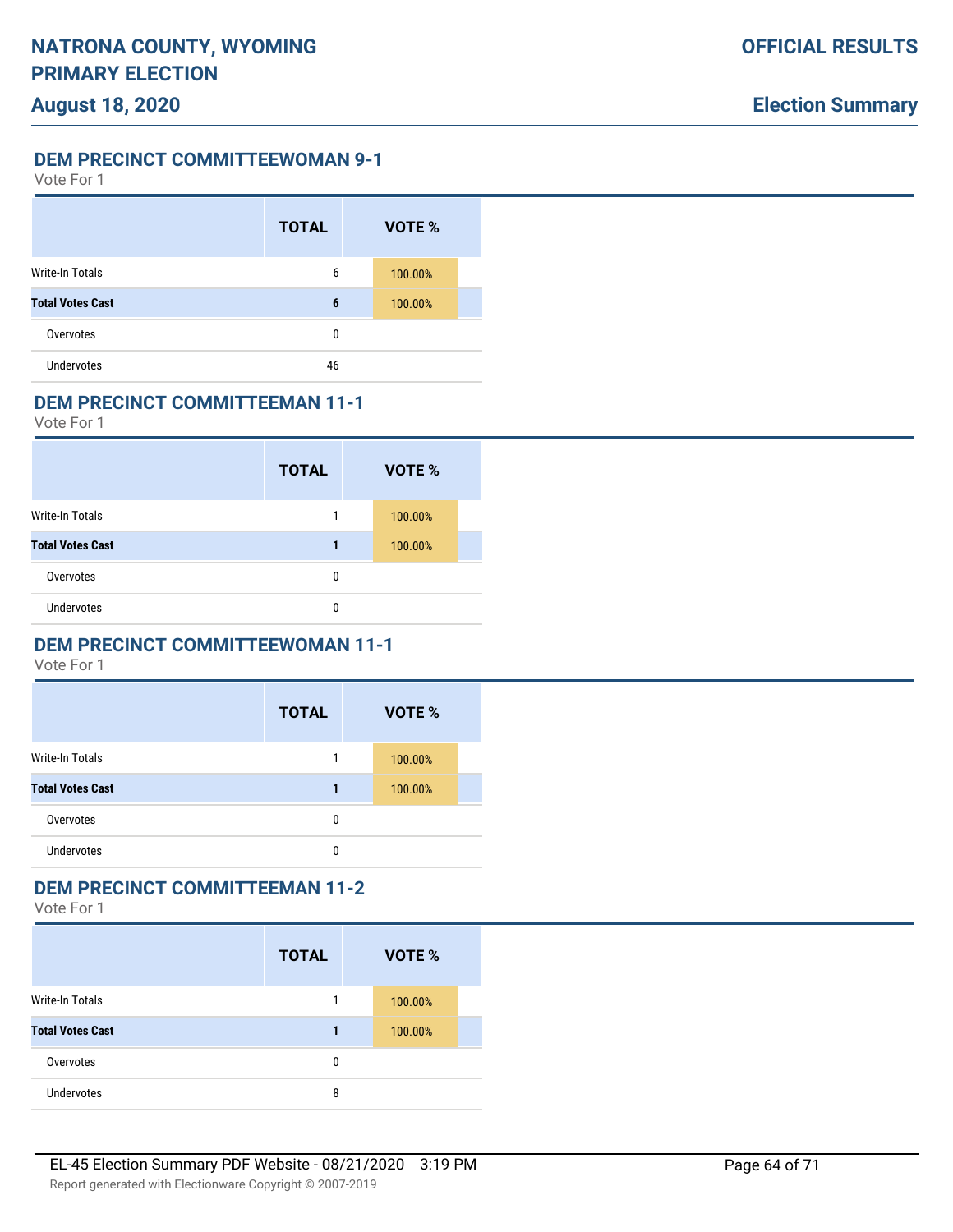Vote For 1

|                         | <b>TOTAL</b> | <b>VOTE %</b> |
|-------------------------|--------------|---------------|
| Write-In Totals         | 0            |               |
| <b>Total Votes Cast</b> | 0            |               |
| Overvotes               | 0            |               |
| <b>Undervotes</b>       | g            |               |

#### **DEM PRECINCT COMMITTEEMAN 11-3**

Vote For 1

|                         | <b>TOTAL</b> | VOTE %  |
|-------------------------|--------------|---------|
| Write-In Totals         |              | 100.00% |
| <b>Total Votes Cast</b> | 1            | 100.00% |
| Overvotes               | 0            |         |
| <b>Undervotes</b>       | 17           |         |

## **DEM PRECINCT COMMITTEEWOMAN 11-3**

Vote For 1

|                         | <b>TOTAL</b> | VOTE % |
|-------------------------|--------------|--------|
| <b>Write-In Totals</b>  | 0            |        |
| <b>Total Votes Cast</b> | $\bf{0}$     |        |
| Overvotes               | 0            |        |
| <b>Undervotes</b>       | 18           |        |
|                         |              |        |

### **DEM PRECINCT COMMITTEEMAN 11-4**

|                         | <b>TOTAL</b> | <b>VOTE %</b> |
|-------------------------|--------------|---------------|
| <b>Write-In Totals</b>  | 0            |               |
| <b>Total Votes Cast</b> | 0            |               |
| Overvotes               | 0            |               |
| Undervotes              | 2            |               |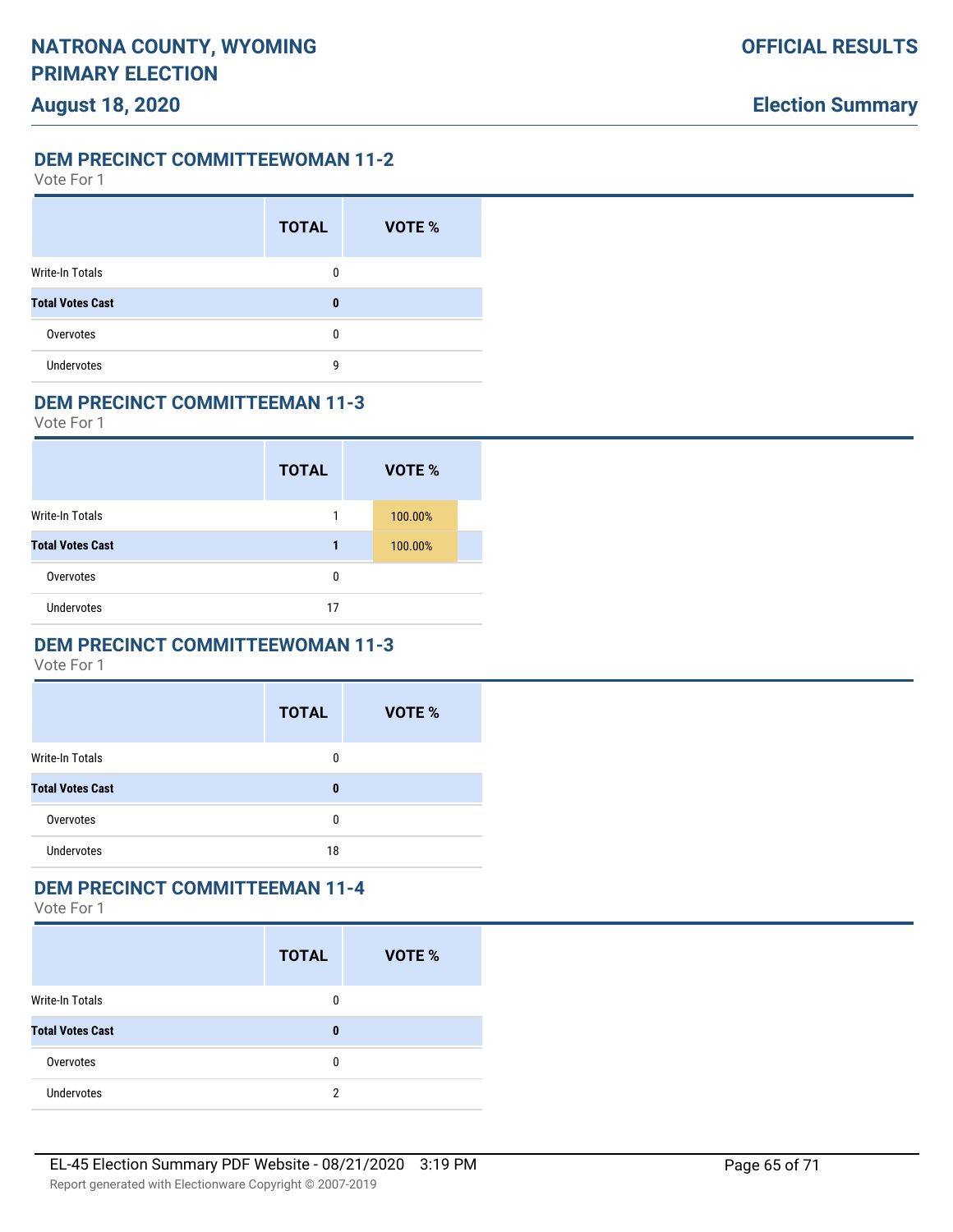### **DEM PRECINCT COMMITTEEWOMAN 11-4**

Vote For 1

|                         | <b>TOTAL</b> | VOTE % |
|-------------------------|--------------|--------|
| <b>Write-In Totals</b>  | 0            |        |
| <b>Total Votes Cast</b> | 0            |        |
| Overvotes               | 0            |        |
| <b>Undervotes</b>       | 2            |        |

#### **DEM PRECINCT COMMITTEEMAN 12-2**

Vote For 1

|                         | <b>TOTAL</b> | VOTE %  |
|-------------------------|--------------|---------|
| <b>Write-In Totals</b>  | 2            | 100.00% |
| <b>Total Votes Cast</b> | $\mathbf 2$  | 100.00% |
| Overvotes               | 0            |         |
| <b>Undervotes</b>       | 17           |         |

# **DEM PRECINCT COMMITTEEWOMAN 12-2**

Vote For 1

|                         | <b>TOTAL</b> | VOTE %  |
|-------------------------|--------------|---------|
| Write-In Totals         | 2            | 100.00% |
| <b>Total Votes Cast</b> | $\mathbf 2$  | 100.00% |
| Overvotes               | 0            |         |
| <b>Undervotes</b>       | 17           |         |

### **DEM PRECINCT COMMITTEEMAN 13-1**

|                         | <b>TOTAL</b> | <b>VOTE %</b> |
|-------------------------|--------------|---------------|
| <b>Write-In Totals</b>  | 0            |               |
| <b>Total Votes Cast</b> | 0            |               |
| Overvotes               | 0            |               |
| <b>Undervotes</b>       | 6            |               |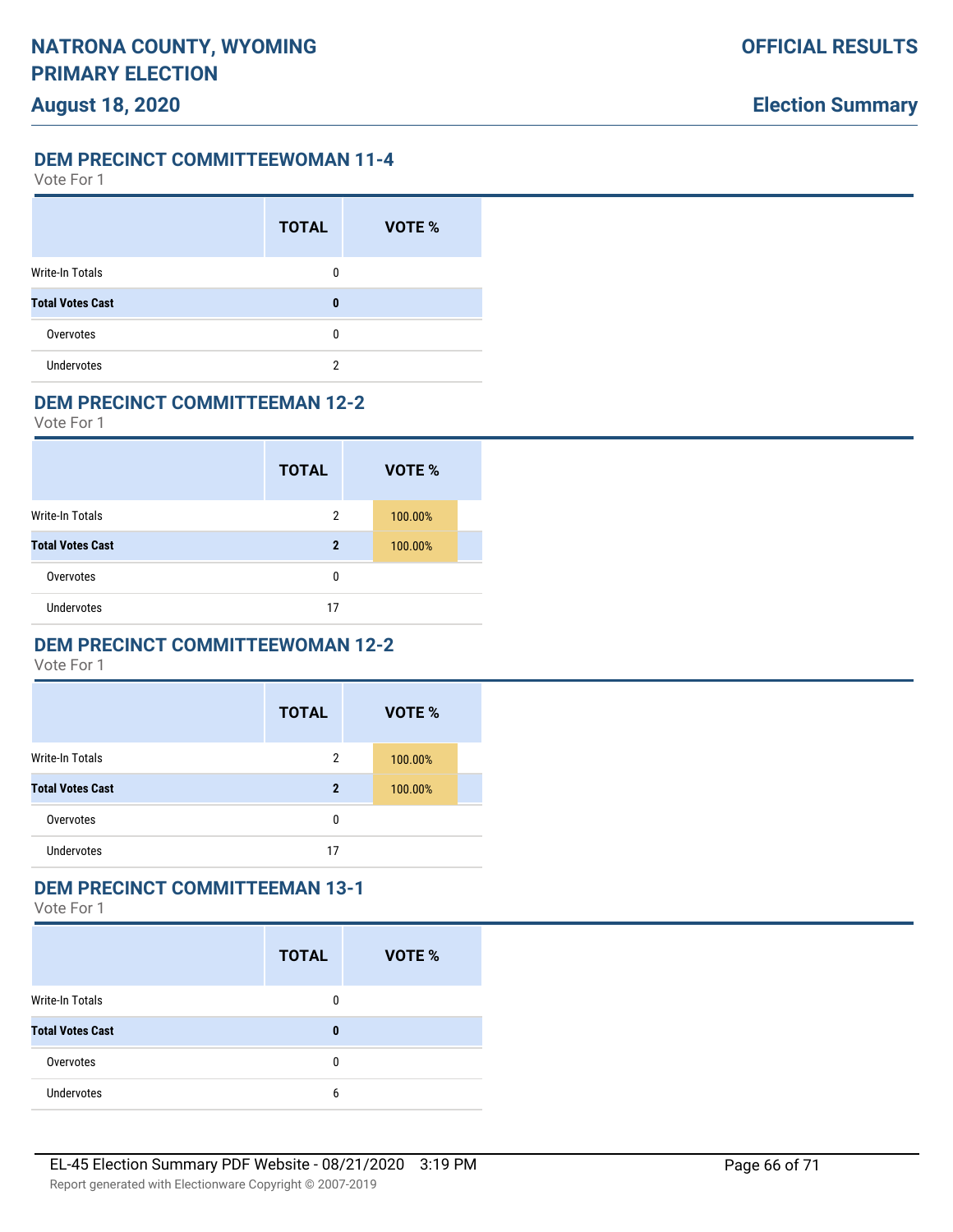Vote For 1

|                         | <b>TOTAL</b> | VOTE % |
|-------------------------|--------------|--------|
| Write-In Totals         | 0            |        |
| <b>Total Votes Cast</b> | 0            |        |
| Overvotes               | 0            |        |
| <b>Undervotes</b>       | 6            |        |

#### **DEM PRECINCT COMMITTEEMAN 13-2**

Vote For 1

|                         | <b>TOTAL</b> | VOTE % |
|-------------------------|--------------|--------|
| <b>Write-In Totals</b>  | 0            |        |
| <b>Total Votes Cast</b> | 0            |        |
| Overvotes               | 0            |        |
| <b>Undervotes</b>       | 2            |        |

### **DEM PRECINCT COMMITTEEWOMAN 13-2**

Vote For 1

| <b>TOTAL</b> | <b>VOTE %</b> |
|--------------|---------------|
| 0            |               |
| 0            |               |
| 0            |               |
| 2            |               |
|              |               |

### **DEM PRECINCT COMMITTEEMAN 14-1**

|                         | <b>TOTAL</b> | <b>VOTE %</b> |
|-------------------------|--------------|---------------|
| Write-In Totals         | 0            |               |
| <b>Total Votes Cast</b> | 0            |               |
| Overvotes               | 0            |               |
| <b>Undervotes</b>       | 0            |               |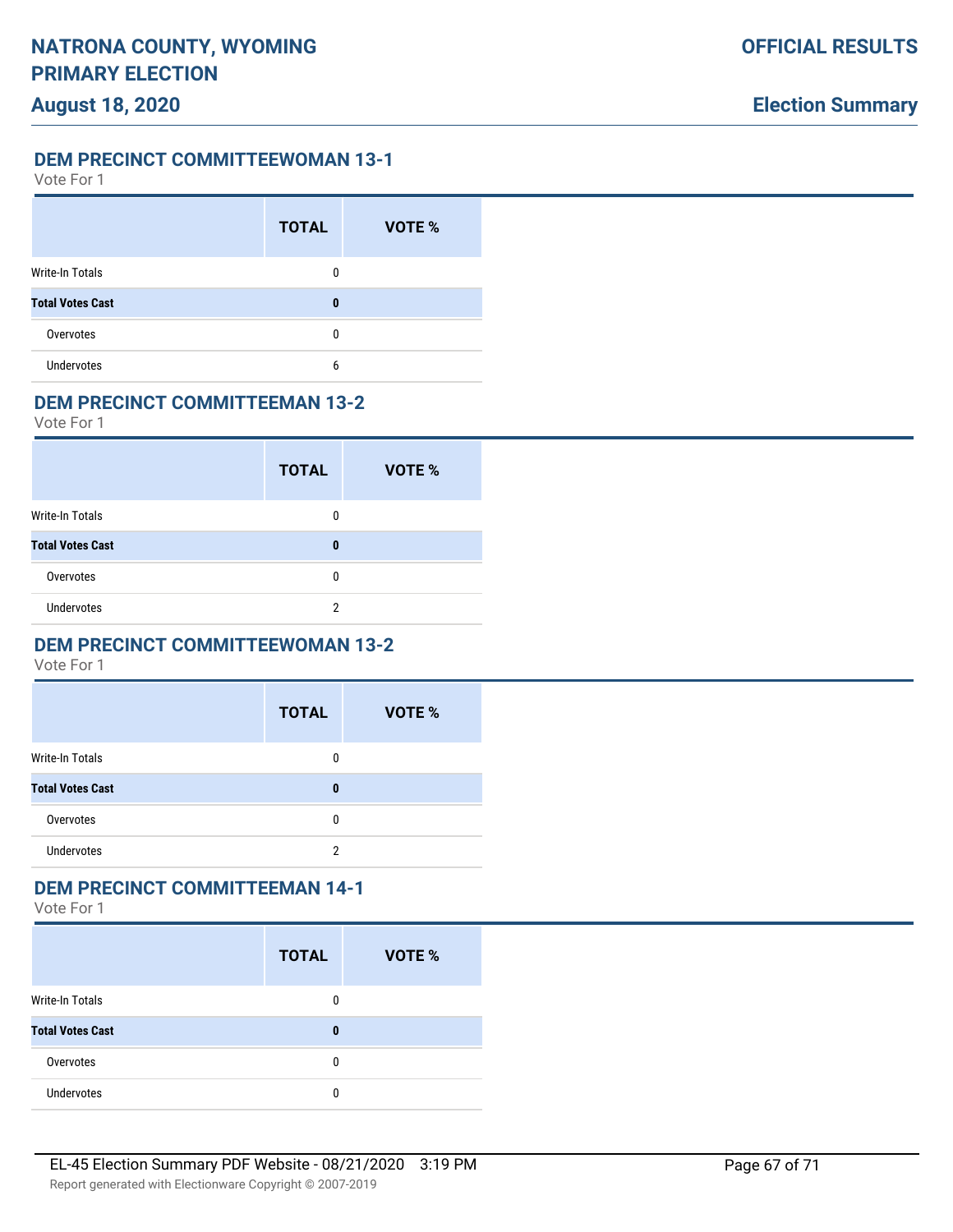Vote For 1

|                         | <b>TOTAL</b> | <b>VOTE %</b> |
|-------------------------|--------------|---------------|
| <b>Write-In Totals</b>  | $\Omega$     |               |
| <b>Total Votes Cast</b> | 0            |               |
| Overvotes               | 0            |               |
| <b>Undervotes</b>       | 0            |               |

#### **CASPER CITY COUNCIL WARD I**

|                           | <b>TOTAL</b> | VOTE %  |
|---------------------------|--------------|---------|
| AMBER POLLOCK             | 1,536        | 32.69%  |
| MARGARET BLOOM            | 1,129        | 24.03%  |
| <b>BRUCE H. KNELL JR.</b> | 970          | 20.64%  |
| <b>GABRIEL PHILLIPS</b>   | 608          | 12.94%  |
| <b>TIM HAMRE</b>          | 420          | 8.94%   |
| Write-In Totals           | 36           | 0.77%   |
| <b>Total Votes Cast</b>   | 4,699        | 100.00% |
| Overvotes                 | 36           |         |
| <b>Undervotes</b>         | 1,695        |         |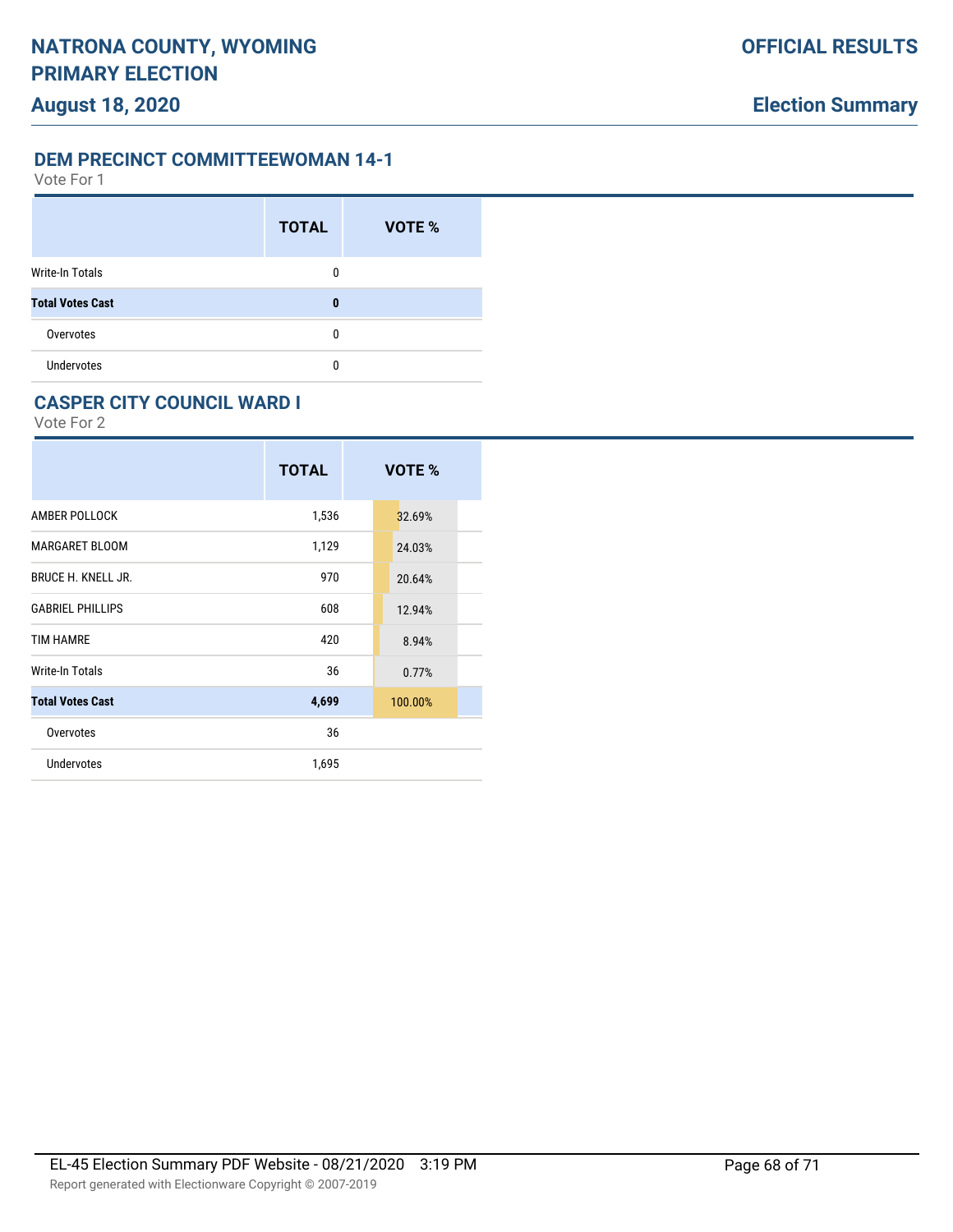# **Election Summary**

**CASPER CITY COUNCIL WARD II**

Vote For 2

|                         | <b>TOTAL</b> | VOTE %  |  |
|-------------------------|--------------|---------|--|
| <b>KYLE GAMROTH</b>     | 1,929        | 30.77%  |  |
| <b>LISA ENGEBRETSEN</b> | 1,365        | 21.77%  |  |
| <b>KENNETH BATES</b>    | 1,116        | 17.80%  |  |
| "EDIS" ALLEN            | 841          | 13.41%  |  |
| DALE A. ZIMMERLE        | 528          | 8.42%   |  |
| <b>QUINN SNOW</b>       | 465          | 7.42%   |  |
| Write-In Totals         | 26           | 0.41%   |  |
| <b>Total Votes Cast</b> | 6,270        | 100.00% |  |
| Overvotes               | 20           |         |  |
| <b>Undervotes</b>       | 1,796        |         |  |

### **CASPER CITY COUNCIL WARD III**

|                         | <b>TOTAL</b> | VOTE %  |
|-------------------------|--------------|---------|
| <b>STEPHEN CATHEY</b>   | 1,780        | 47.34%  |
| MICHAEL H. MCINTOSH     | 1,230        | 32.71%  |
| <b>WOODY WARREN</b>     | 725          | 19.28%  |
| <b>Write-In Totals</b>  | 25           | 0.66%   |
| <b>Total Votes Cast</b> | 3,760        | 100.00% |
| Overvotes               | 6            |         |
| <b>Undervotes</b>       | 504          |         |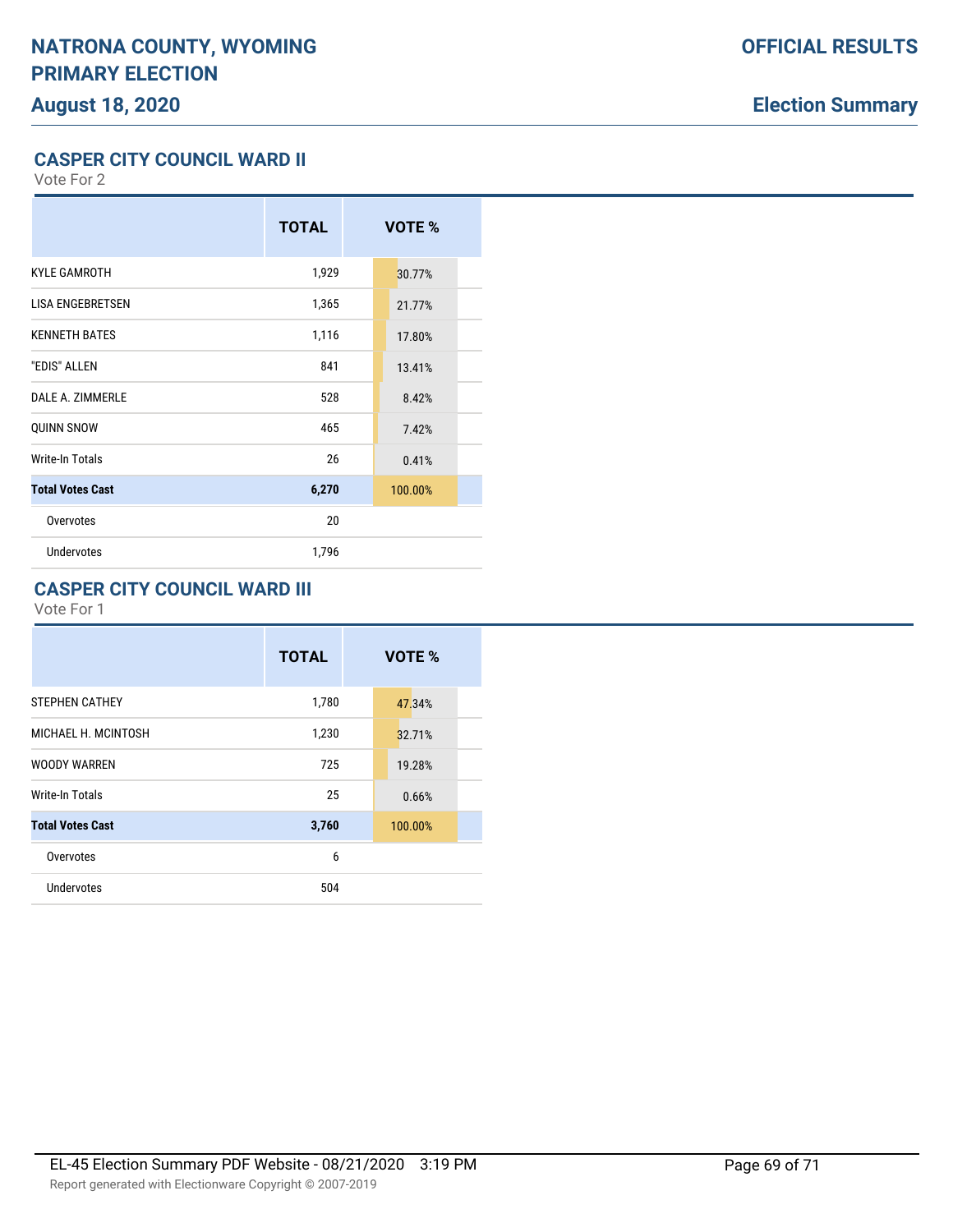# **Election Summary**

**BAR NUNN TOWN COUNCIL**

Vote For 2

|                          | <b>TOTAL</b> | VOTE %  |  |
|--------------------------|--------------|---------|--|
| <b>MARY SUE SORENSON</b> | 256          | 31.14%  |  |
| <b>STEVEN CLARK</b>      | 247          | 30.05%  |  |
| PETER BOYER              | 192          | 23.36%  |  |
| <b>DUSTIN J. PARKS</b>   | 122          | 14.84%  |  |
| Write-In Totals          | 5            | 0.61%   |  |
| <b>Total Votes Cast</b>  | 822          | 100.00% |  |
| Overvotes                | 0            |         |  |
| Undervotes               | 234          |         |  |
|                          |              |         |  |

### **BAR NUNN TOWN COUNCIL (UNEXPIRED)**

Vote For 1

|                         | <b>TOTAL</b> | VOTE %  |
|-------------------------|--------------|---------|
| <b>ADAM WILLETT</b>     | 255          | 56.54%  |
| <b>DANIEL WOLOSIN</b>   | 188          | 41.69%  |
| Write-In Totals         | 8            | 1.77%   |
| <b>Total Votes Cast</b> | 451          | 100.00% |
| Overvotes               | 0            |         |
| <b>Undervotes</b>       | 77           |         |

## **EVANSVILLE TOWN COUNCIL**

|                         | <b>TOTAL</b> | VOTE %  |
|-------------------------|--------------|---------|
| MICHAEL SCOTT           | 224          | 46.38%  |
| ALONA VIGNEAULT         | 133          | 27.54%  |
| <b>FORREST J. TOBIN</b> | 82           | 16.98%  |
| Write-In Totals         | 44           | 9.11%   |
| <b>Total Votes Cast</b> | 483          | 100.00% |
| Overvotes               | 10           |         |
| <b>Undervotes</b>       | 169          |         |